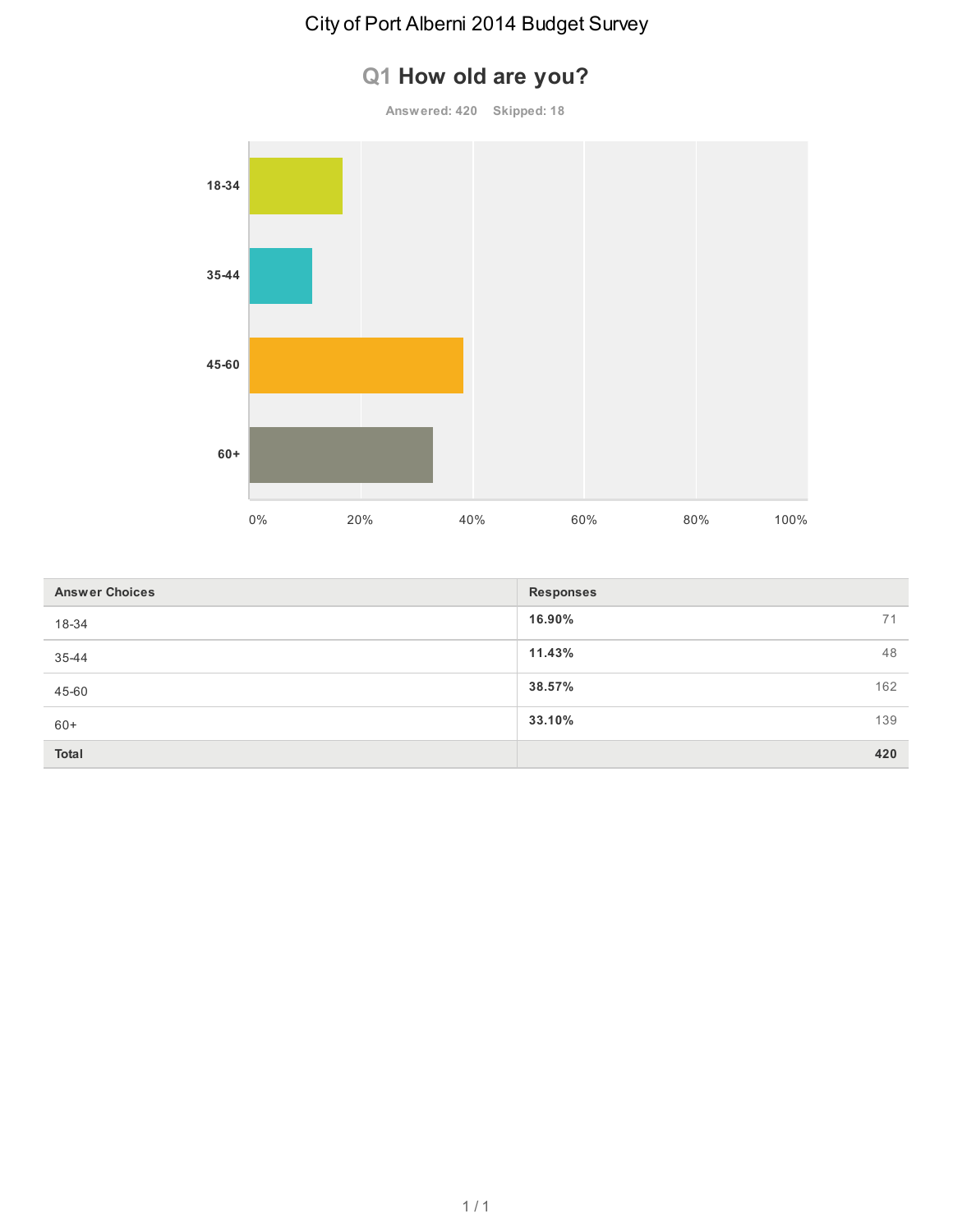#### **Q2 Are you a resident of the City of Port Alberni?**

**Answered: 437 Skipped: 1**



| <b>Answer Choices</b> | <b>Responses</b> |  |
|-----------------------|------------------|--|
| Yes                   | 93.82%<br>410    |  |
| No                    | 6.18%<br>27      |  |
| <b>Total</b>          | 437              |  |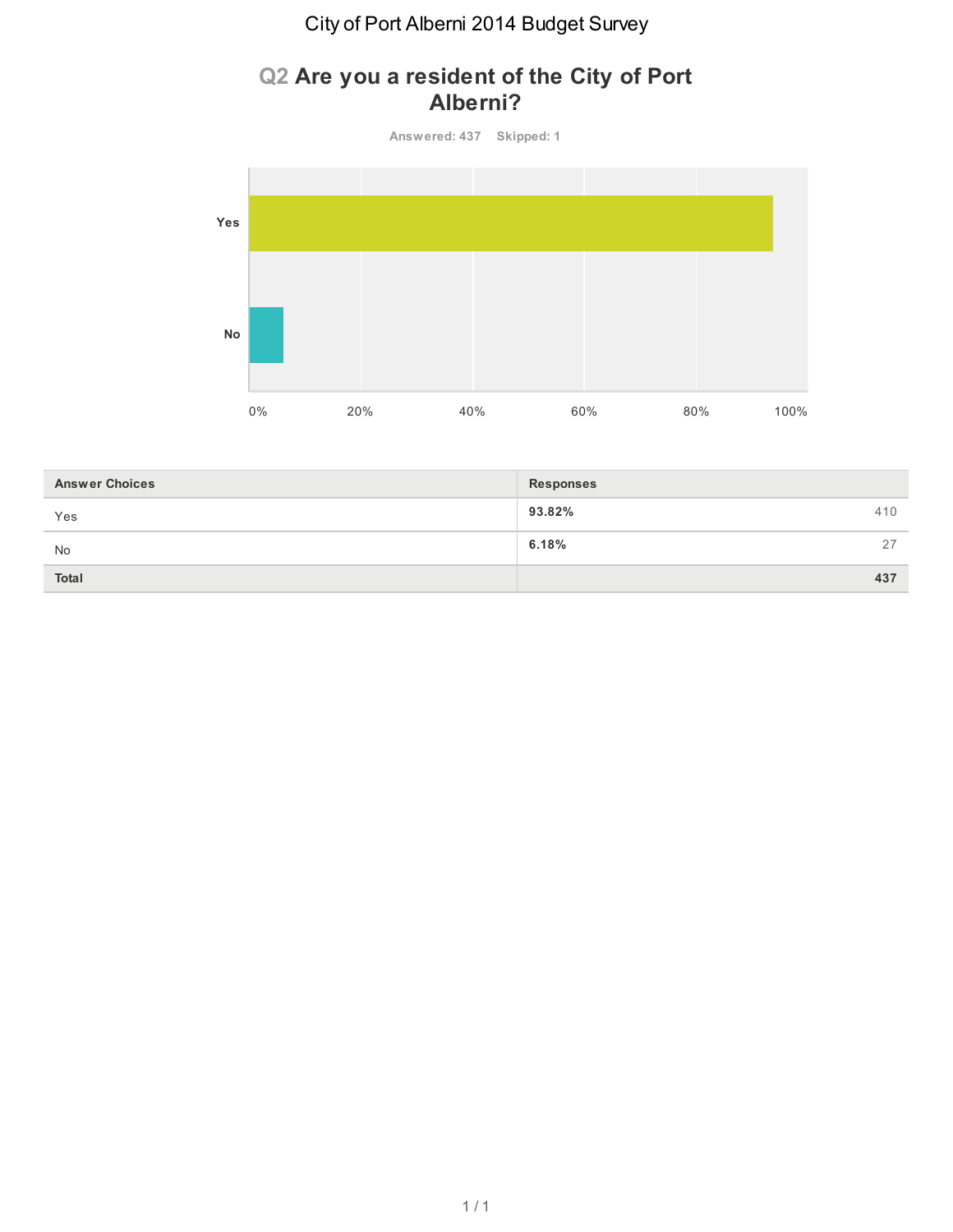### **Q3 If you are a City resident, do you own or rent your home?**



| <b>Answer Choices</b> | <b>Responses</b> |     |
|-----------------------|------------------|-----|
| Own                   | 92.79%           | 373 |
| Rent                  | 7.21%            | 29  |
| <b>Total</b>          |                  | 402 |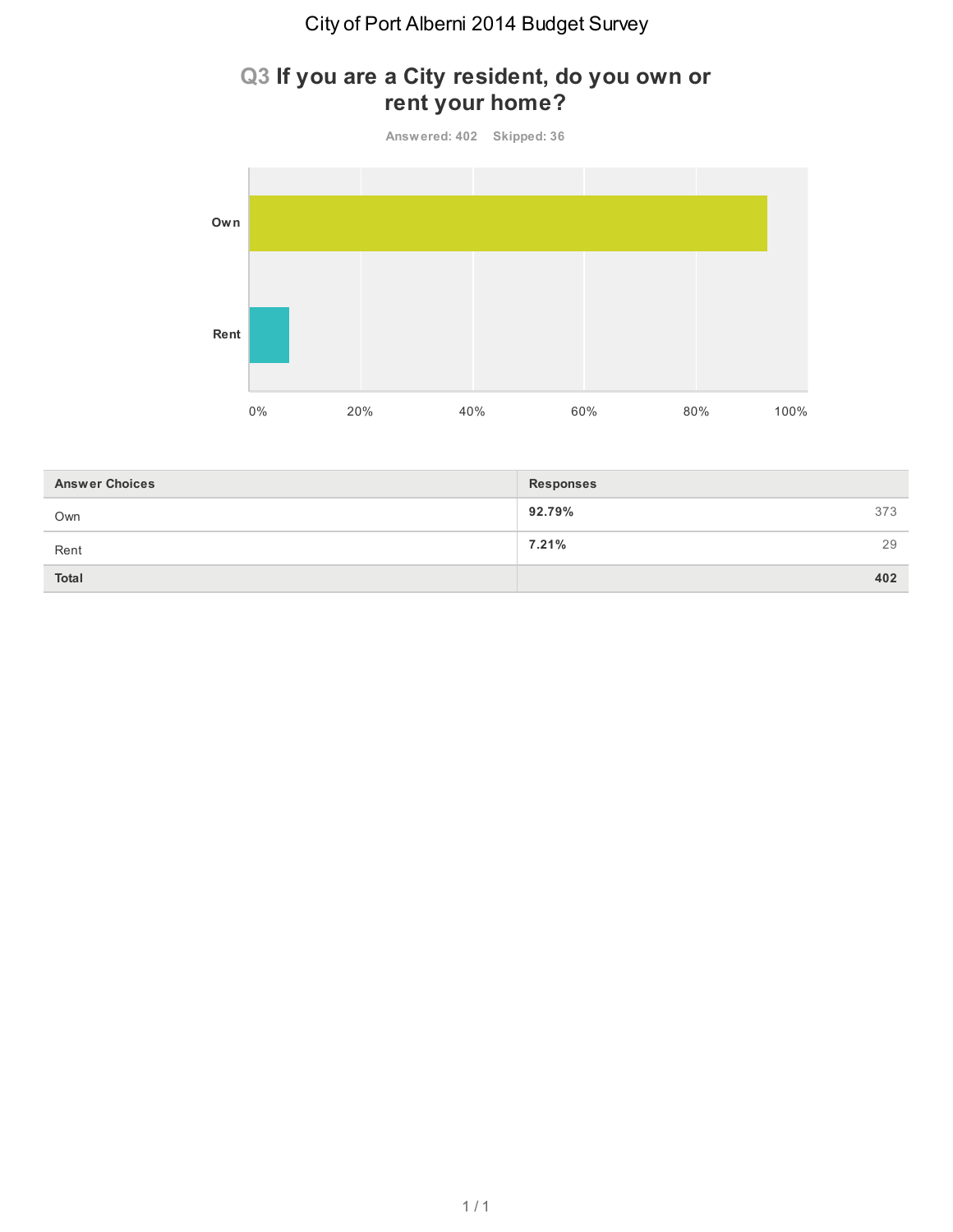

| <b>Answer Choices</b> | <b>Responses</b> |     |
|-----------------------|------------------|-----|
| Very satisfied        | 20.09%           | 85  |
| Somewhat satisfied    | 56.26%           | 238 |
| Not very satisfied    | 16.08%           | 68  |
| Not at all satisfied  | 5.20%            | 22  |
| Don't know            | 2.36%            | 10  |
| Total                 |                  | 423 |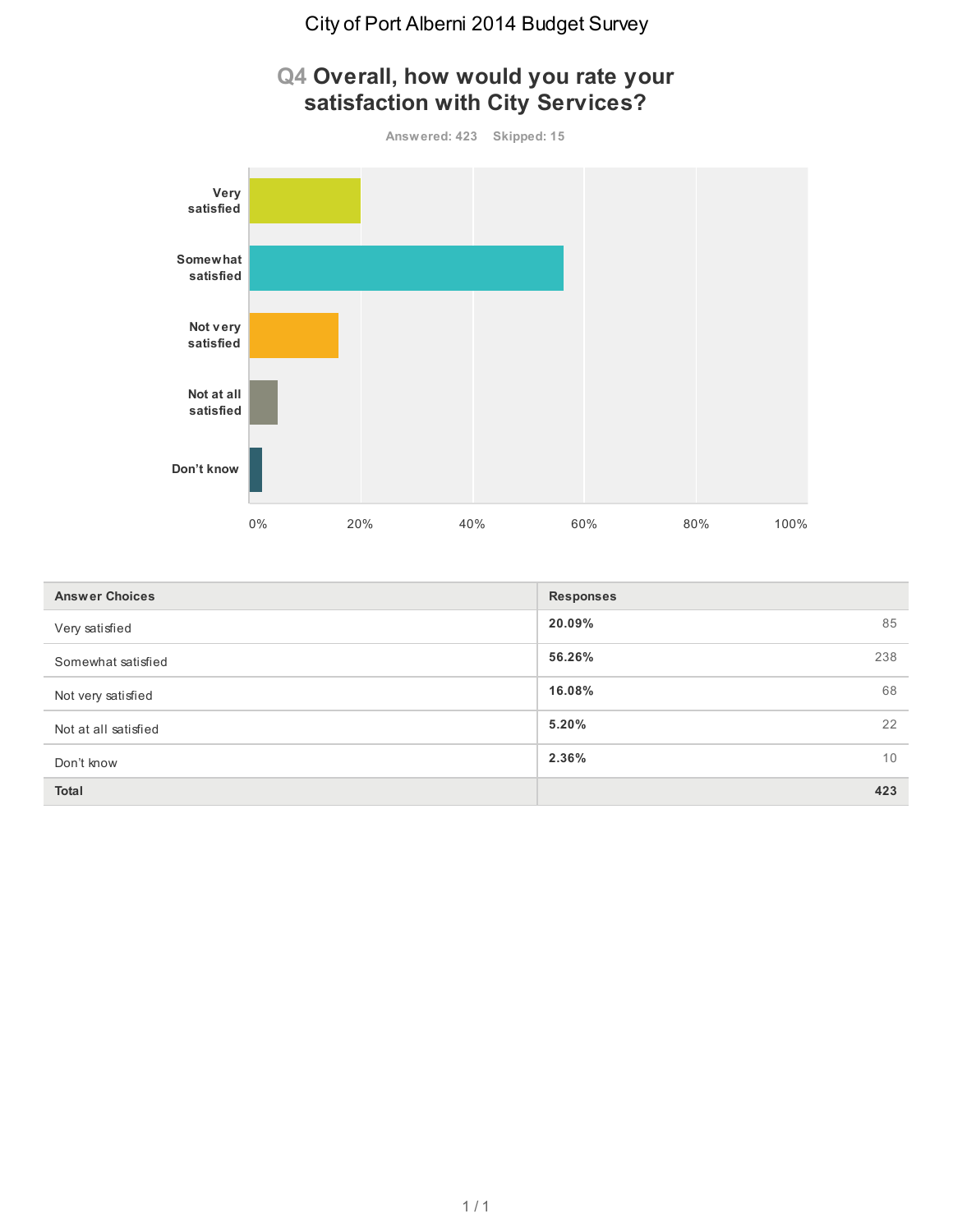**Q5 A portion of your property tax bill is made up of levies collected for other public agencies, including the School District, BC Assessment, Regional District and Regional Hospital. Thinking about the portion of your property taxes that pay for municipal services, would you say you receive…**



| <b>Answer Choices</b> | <b>Responses</b> |    |
|-----------------------|------------------|----|
| Very good value       | 14.69%           | 62 |
| Fairly good value     | 45.50%<br>192    |    |
| Fairly poor value     | 24.64%<br>104    |    |
| Very poor value       | 10.43%           | 44 |
| Don't know            | 4.74%            | 20 |
| <b>Total</b>          | 422              |    |

 $1/1$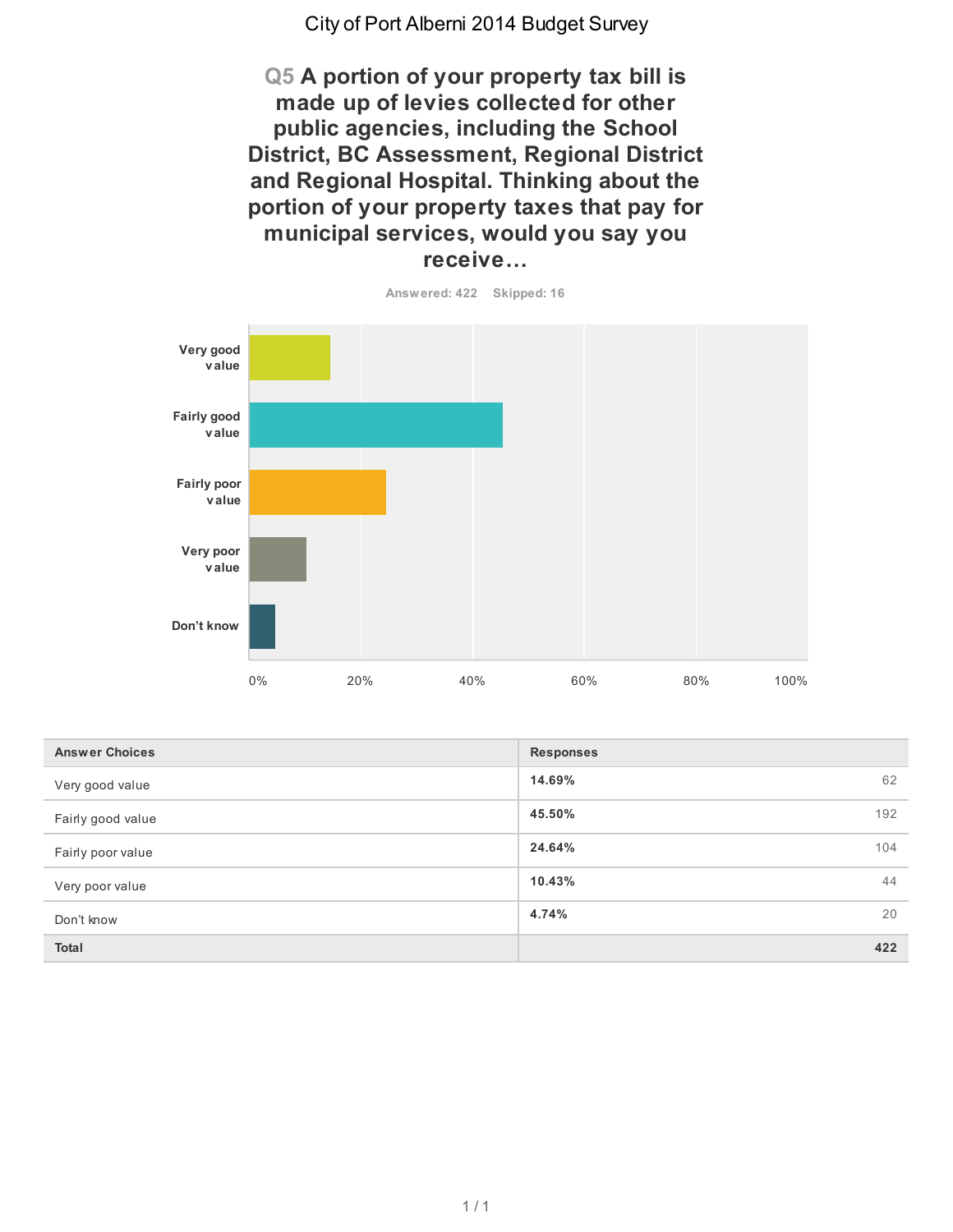**Q6 We would like to know what services you value most, so we'd like you to tell us how you would distribute \$100 across the City's departments. We have provided the current approximate distribution of \$100 across our various departments next to the input field. How would you allocate these amounts? Please just use whole numbers, no other characters or decimals. (Sum or total needs to add up to \$100).**

**Answered: 342 Skipped: 96**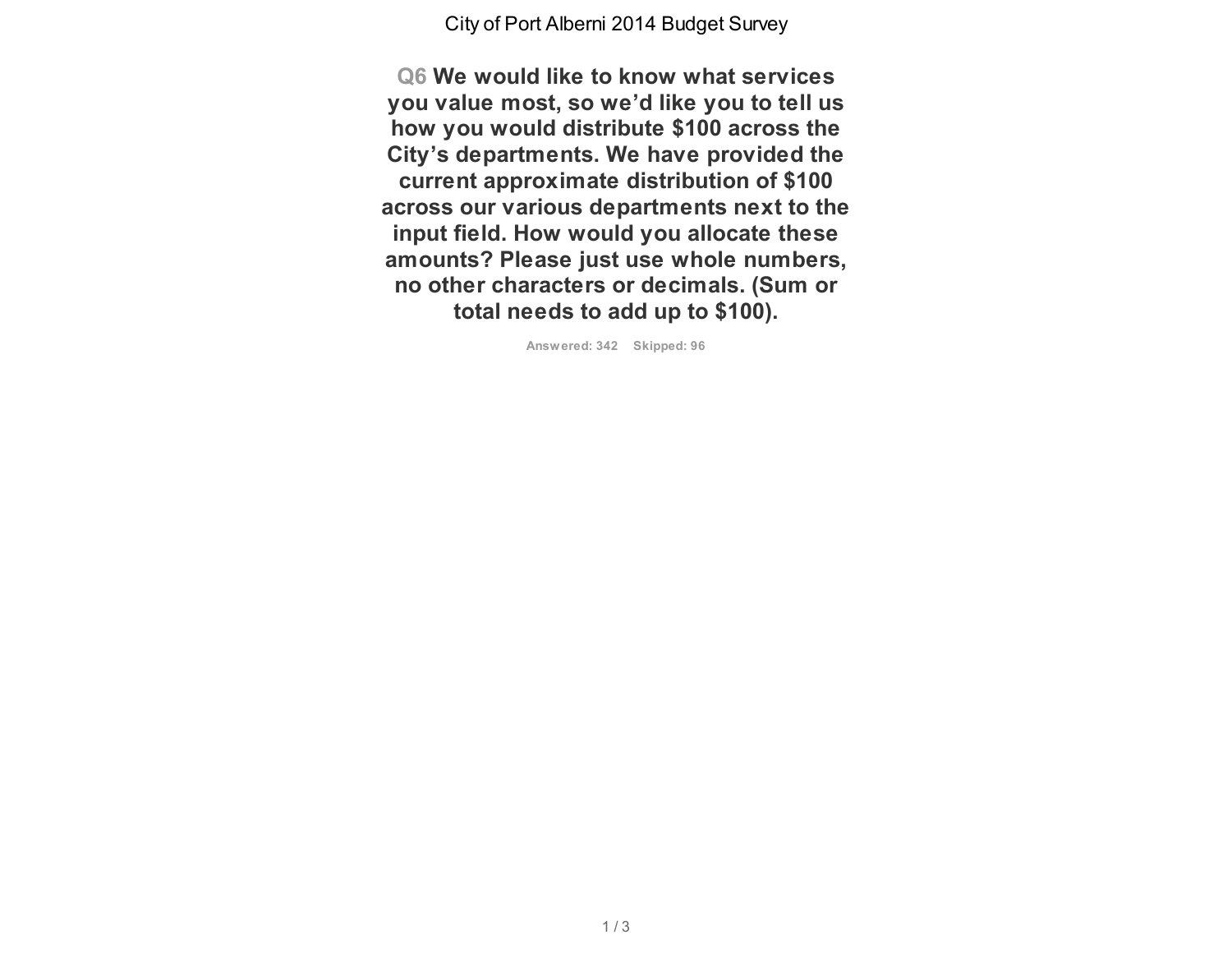

| <b>Answer Choices</b> | Average<br>Number | Total<br>Number | <b>Responses</b> |
|-----------------------|-------------------|-----------------|------------------|
| Librarv               |                   | 769             | 323              |
| $\sim$                |                   | 774             | 322              |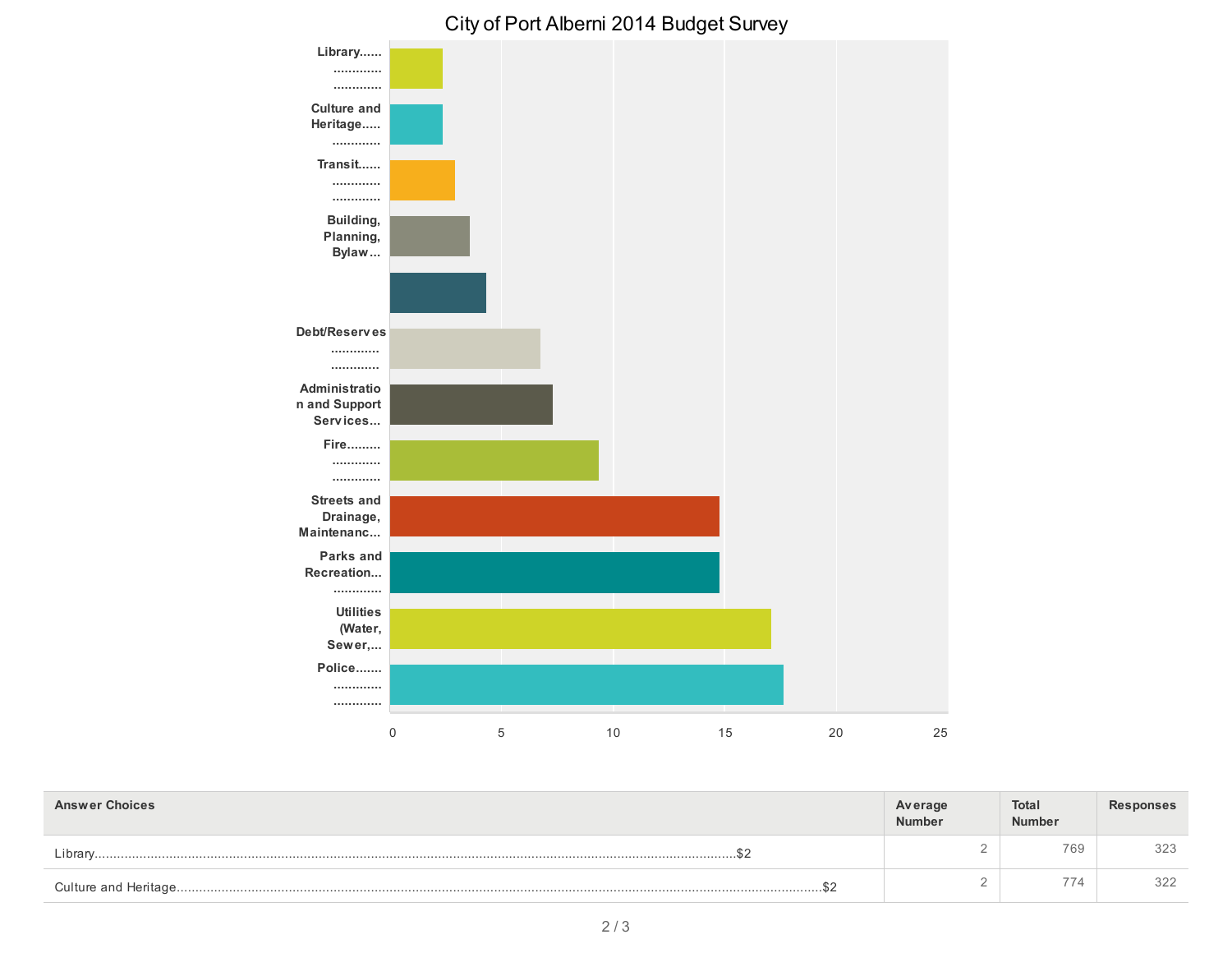|                                                 | 3  | 947   | 322 |
|-------------------------------------------------|----|-------|-----|
| Building, Planning, Bylaw Enforcement including |    | 1.177 | 327 |
|                                                 | 4  | 1.420 | 325 |
|                                                 |    | 2.187 | 323 |
|                                                 |    | 2,361 | 323 |
|                                                 | 9  | 3,013 | 322 |
|                                                 | 15 | 4.865 | 329 |
|                                                 | 15 | 4.912 | 332 |
|                                                 | 17 | 5,562 | 326 |
|                                                 | 18 | 5.748 | 326 |
| <b>Total Respondents: 342</b>                   |    |       |     |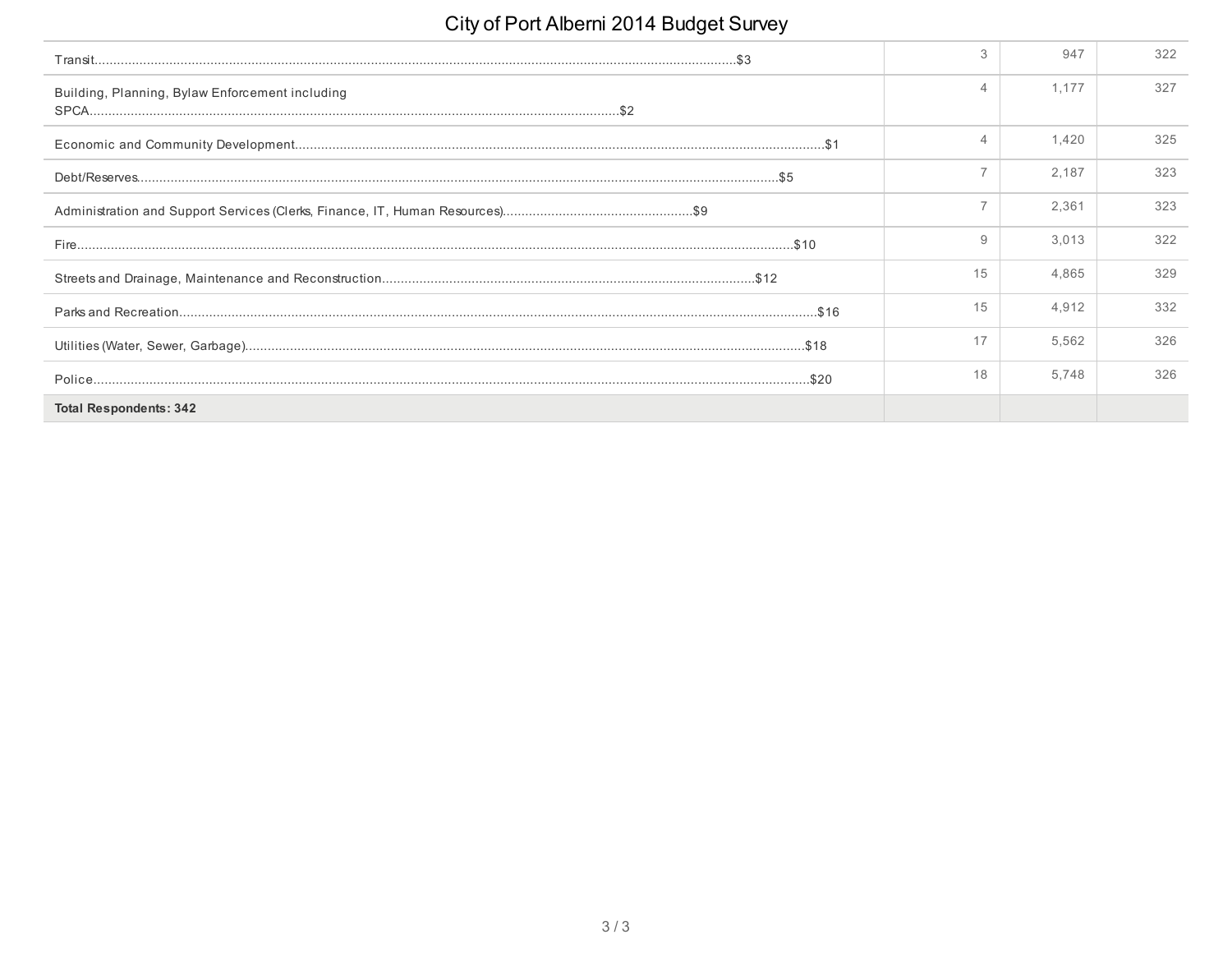**Q7 Due to increased costs the City's draft 2014 budget includes a 5.4% increase for residential taxpayers. Recognizing that the City must balance taxation and service delivery levels we would like know which of the following would you like the City to pursue?**



| <b>Answer Choices</b>                                                                     |        |     |
|-------------------------------------------------------------------------------------------|--------|-----|
| Adopt the proposed budget with a 5.4% tax increase to maintain services at current levels | 25.73% | 97  |
| Cut services to maintain or reduce current tax levels                                     | 48.81% | 184 |
| Increase taxes greater than 5.4% to enhance or expand services                            | 10.34% | 39  |
| Don't Know                                                                                | 3.18%  | 12  |
| None of the above                                                                         | 11.94% | 45  |
| <b>Total</b>                                                                              |        | 377 |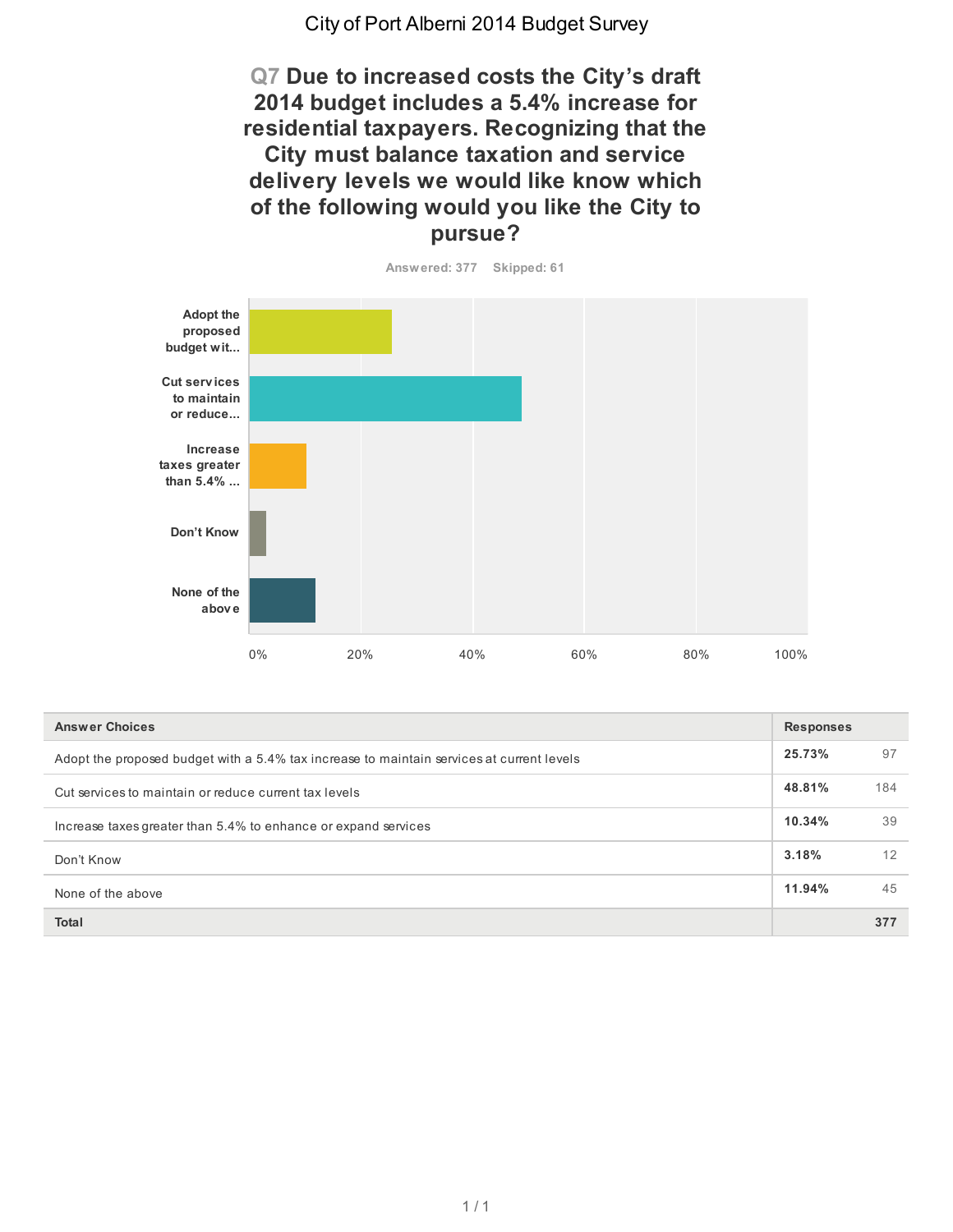#### **Q8 Please describe the service(s) you feel should be reduced or discontinued.**

**Answered: 172 Skipped: 266**

| #              | <b>Responses</b>                                                                                                                                                                                                                                                                                                                                                                                    | <b>Date</b>        |
|----------------|-----------------------------------------------------------------------------------------------------------------------------------------------------------------------------------------------------------------------------------------------------------------------------------------------------------------------------------------------------------------------------------------------------|--------------------|
| 1              | we should close heritage park as it is just a money pit                                                                                                                                                                                                                                                                                                                                             | 2/13/2014 10:59 AM |
| 2              | First department downsized, Parks & Rec cut.                                                                                                                                                                                                                                                                                                                                                        | 2/12/2014 12:52 PM |
| 3              | Parks and recreation (reduce) fire hall part regular part                                                                                                                                                                                                                                                                                                                                           | 2/11/2014 6:35 PM  |
| 4              | m                                                                                                                                                                                                                                                                                                                                                                                                   | 2/11/2014 2:41 PM  |
| 5              | city hall costs and staffing - contract out services reduce department sizes. abandon emphasis on<br>decaying parts of town                                                                                                                                                                                                                                                                         | 2/10/2014 10:26 PM |
| 6              | Recreation we can't subsidize the whole valley other areas need to contribute. Administration<br>reduce costs. Quit raising residential taxes every year people are moving out of city due to high<br>taxes.                                                                                                                                                                                        | 2/10/2014 8:26 PM  |
| $\overline{7}$ | firefighters! no more than 5 paid positions, mclains mill get rid of it!!                                                                                                                                                                                                                                                                                                                           | 2/9/2014 7:49 PM   |
| 8              | i think that everyone who works at the city needs to take a pay cut! over paid and under worked                                                                                                                                                                                                                                                                                                     | 2/8/2014 12:32 AM  |
| 9              | revert fire dept to volunteer                                                                                                                                                                                                                                                                                                                                                                       | 2/7/2014 8:57 AM   |
| 10             | Less administration, consider two week garbage pickup,                                                                                                                                                                                                                                                                                                                                              | 2/6/2014 8:06 PM   |
| 11             | Why are you spending any money on a roger creek crossing. It is completely unnecessary. spend<br>money on a light at Maebell. this will help trafic flow and aid in slowing highway traffic down ro<br>city speed limits.                                                                                                                                                                           | 2/6/2014 3:22 PM   |
| 12             | Mcleans Mill and train. reduce wages on concil Courses on time managment for city workers, way<br>to much wasted time, as per their comment                                                                                                                                                                                                                                                         | 2/6/2014 1:37 PM   |
| 13             | McLean Mill and I think the number of management and their wages should be reviewed and<br>possibly reduced.                                                                                                                                                                                                                                                                                        | 2/5/2014 8:26 PM   |
| 14             | Privatize parks and rec and some municipal services if increased efficiencies are to be gained, Cut<br>hours for library and museum, Curtail or eliminate some bus routes. Keep raises for mayor and<br>council to 2% per year.                                                                                                                                                                     | 2/5/2014 5:48 PM   |
| 15             | Decrease wages (we all have to take cuts!!). Cut back on staff (lots of people not doing a days work).<br>Stop with expensesof signs etc. that are alredy a given. Also why continue to operate McLean's Mill<br>when it continues to be in the "red"? As well as the "Lighthouse" and the info centre and the new<br>school. The old one could have been brought up to specs for a lot less money. | 2/5/2014 4:20 PM   |
| 16             | cut fire dept to two members on site with others on call as required on night shift and others<br>employed at the hall to fill in on days.                                                                                                                                                                                                                                                          | 2/5/2014 3:29 PM   |
| 17             | police                                                                                                                                                                                                                                                                                                                                                                                              | 2/5/2014 1:09 PM   |
| 18             | Mcleans mill, library,                                                                                                                                                                                                                                                                                                                                                                              | 2/5/2014 9:25 AM   |
| 19             | McLean Mill, Administration, City owned vehicles, also I do not agree with the recent proposed<br>referendum on the Roger Creek crossing                                                                                                                                                                                                                                                            | 2/5/2014 9:21 AM   |
| 20             | heritage                                                                                                                                                                                                                                                                                                                                                                                            | 2/4/2014 9:21 PM   |
| 21             | share reduction equally amongst all services                                                                                                                                                                                                                                                                                                                                                        | 2/4/2014 8:22 PM   |
| 22             | fire, multi plex, council payand mayor                                                                                                                                                                                                                                                                                                                                                              | 2/4/2014 3:01 PM   |
| 23             | Parks and Recadministration including City Council salaries                                                                                                                                                                                                                                                                                                                                         | 2/4/2014 1:18 PM   |
| 24             | Reduce management staff.eliminate full time paid firemen. Cut city employee benefits. Hold a<br>wage freeze for five years                                                                                                                                                                                                                                                                          | 2/3/2014 2:32 PM   |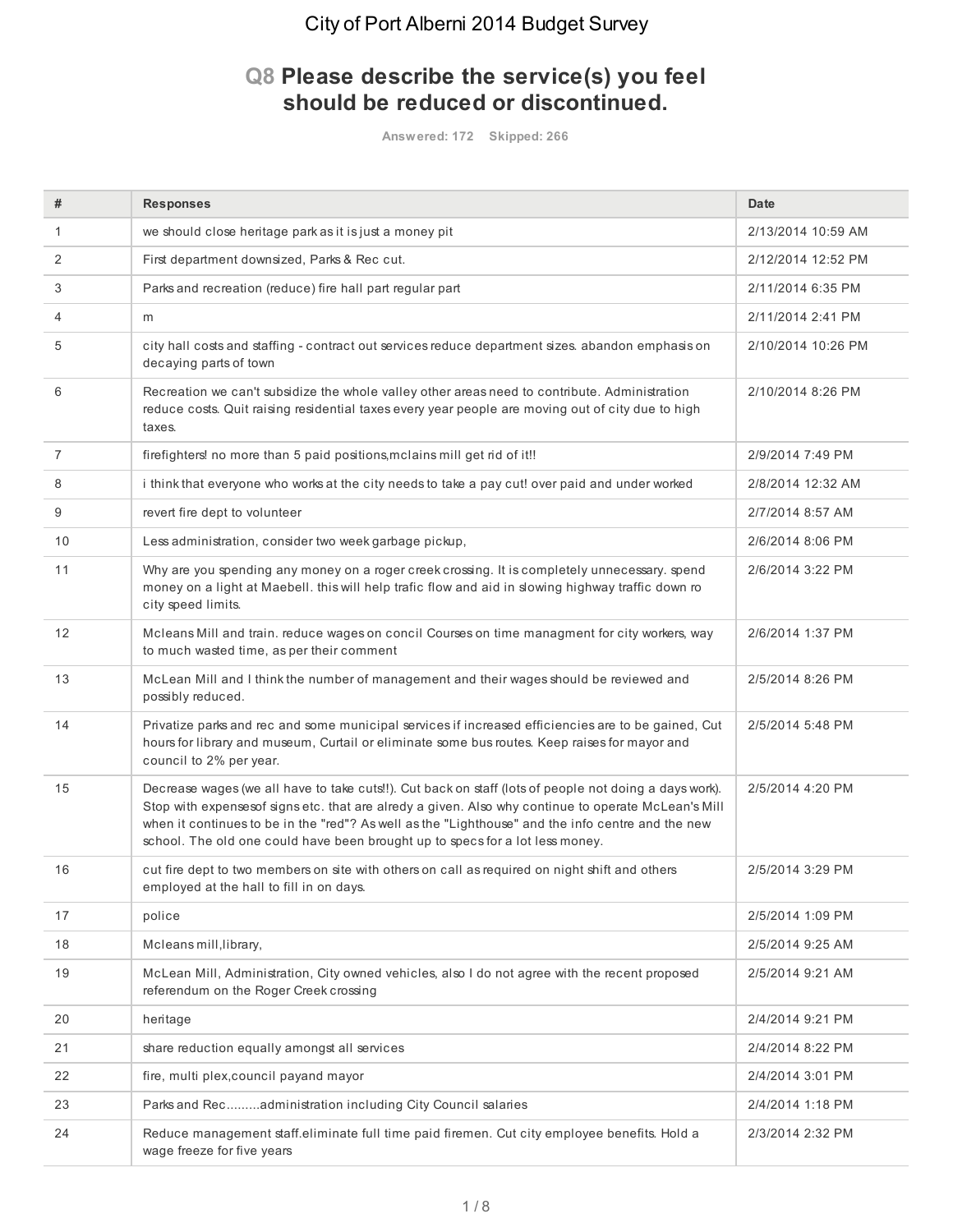| 25 | parks & rec, police                                                                                                                                                                                                                                                                                                                                                                                                                                                                                                                                                | 2/3/2014 12:03 PM  |
|----|--------------------------------------------------------------------------------------------------------------------------------------------------------------------------------------------------------------------------------------------------------------------------------------------------------------------------------------------------------------------------------------------------------------------------------------------------------------------------------------------------------------------------------------------------------------------|--------------------|
| 26 | terminate the McLeans Mill, review need for management staffing and wages, raise bus fares to<br>2.25, raise echo user fees by 10-15%                                                                                                                                                                                                                                                                                                                                                                                                                              | 2/2/2014 12:23 AM  |
| 27 | City workers salaries and benefits                                                                                                                                                                                                                                                                                                                                                                                                                                                                                                                                 | 2/1/2014 3:40 PM   |
| 28 | Admin costs/Parks & Rec/Fire                                                                                                                                                                                                                                                                                                                                                                                                                                                                                                                                       | 2/1/2014 1:23 PM   |
| 29 | Privatize Macleans mill Fire dept make mostly volunteer like Parksville, Duncan etc.                                                                                                                                                                                                                                                                                                                                                                                                                                                                               | 2/1/2014 11:17 AM  |
| 30 | The parks and rec the planning dept The commisionaire The fire dept The arena the IT dept The                                                                                                                                                                                                                                                                                                                                                                                                                                                                      | 1/31/2014 9:02 PM  |
| 31 | parks and rec should be more user pay. Facilities that cannot come close to paying for itself should<br>be closed (Glenwood eg). there is a lot of wasteful spending on pie in the sky thoughts (second<br>crossing, criuse ship destination, transportation hub, rail etc)                                                                                                                                                                                                                                                                                        | 1/31/2014 11:14 AM |
| 32 | Create hybrid fire department with volunteer as well as full time firefighters. Negotiate union<br>contracts within annual inflation rates and reduce services in recognition of the shrinking number<br>of taxpayers as our population continues to stagnate. Invest money in proper infrastructure projects<br>to enhance the desirability for both tourists and prospective residents. Learn financial<br>accountability and elect a council with the courage to make the tough changes necessary to<br>ensure the future growth and vitality of our community. | 1/31/2014 10:48 AM |
| 33 | Any and all raises to senior administration should be cut! If they want more money they should go<br>somewhere else!!!!                                                                                                                                                                                                                                                                                                                                                                                                                                            | 1/31/2014 9:05 AM  |
| 34 | 22 firefighters!!! give your heads a shake, maclains mill subsidy! give your heads a shake who gets a<br>26thousand dollar raise as Watson did last year! are you guys for real! now you are wanting a reaise<br>for city councellors and mayor! don't run for PUBLIC office, move out! DISGUSTING!! CAN YOU<br>TELL HOW ANGRY AND UPSET WE THE PEOPLE OF PORT ALBERNI ARE !!!                                                                                                                                                                                     | 1/31/2014 8:16 AM  |
| 35 | Too much being spent on policing and parks and recreation. In a recession we have to expect less<br>employ other crime reduction strategies: ubran farming.                                                                                                                                                                                                                                                                                                                                                                                                        | 1/30/2014 1:41 PM  |
| 36 | Management positions should be reduced at City Hall. Other levels of government and companies<br>are having to reduce staffing to maintain current levels of spending. Also, consider leasing<br>equipment rather than purchasing it outright.                                                                                                                                                                                                                                                                                                                     | 1/30/2014 12:55 PM |
| 37 | Must have a partial fire dept. We can't afford McLeans mill                                                                                                                                                                                                                                                                                                                                                                                                                                                                                                        | 1/30/2014 12:42 PM |
| 38 | Too much being spent on policing and parks and recreation. In a recession we have to expect less.<br>Employ other crime reduction strategies: urban farming. Do not raise taxes, implement cuts to<br>salaries for departement heads. This will show resolve and drive home owenership as baby boomers<br>retire across an increasingly cold country, with climate change extreames on the rise.                                                                                                                                                                   | 1/30/2014 11:43 AM |
| 39 | Fire dept must be at least partial volunteer Merge parks and rec with the city workers Macleans Mill<br>is too expensive. It's not even in the city limits. SPCA should have an increase.                                                                                                                                                                                                                                                                                                                                                                          | 1/29/2014 9:42 PM  |
| 40 | no discontinuation but a small reduction in fire and parks and rec and policing                                                                                                                                                                                                                                                                                                                                                                                                                                                                                    | 1/29/2014 3:13 PM  |
| 41 | Reduce spending on city works equipment.                                                                                                                                                                                                                                                                                                                                                                                                                                                                                                                           | 1/28/2014 6:16 PM  |
| 42 | parks and rec manager needs to be eliminated also to much over all managment                                                                                                                                                                                                                                                                                                                                                                                                                                                                                       | 1/28/2014 12:36 PM |
| 43 | SPCA, Policing, Fire Dept should be a joint paid and volunteer                                                                                                                                                                                                                                                                                                                                                                                                                                                                                                     | 1/28/2014 10:57 AM |
| 44 | library museum mclean mill                                                                                                                                                                                                                                                                                                                                                                                                                                                                                                                                         | 1/28/2014 12:37 AM |
| 45 | City administration salaries to be cut . no pay raise for council. Second time this term the salary<br>review has come up.                                                                                                                                                                                                                                                                                                                                                                                                                                         | 1/27/2014 5:48 PM  |
| 46 | mcleans mill fire dept parks and rec--city works                                                                                                                                                                                                                                                                                                                                                                                                                                                                                                                   | 1/27/2014 3:02 PM  |
| 47 | Firehall could be part volunteer, Courtenay doesn't have a fully paid fire dept. City managers are<br>paid too much for this size of town. Our mill rate is ridiculously high, then you add our water,<br>garbage etc to the whole tax bill and it's the highest on the island. It makes living in town very<br>expensive, especially if you have a house worth over \$300,000.00. Much, much more than other<br>communities on the island. Roll up your sleeves and quit jacking up our taxes every year.                                                         | 1/27/2014 2:06 PM  |
| 48 | Continual "feasibility studies".                                                                                                                                                                                                                                                                                                                                                                                                                                                                                                                                   | 1/27/2014 1:14 PM  |
| 49 | Garbage pick up every two weeks Charge more user fees for transit, recreation, etc. Fire services too<br>high.                                                                                                                                                                                                                                                                                                                                                                                                                                                     | 1/27/2014 12:54 PM |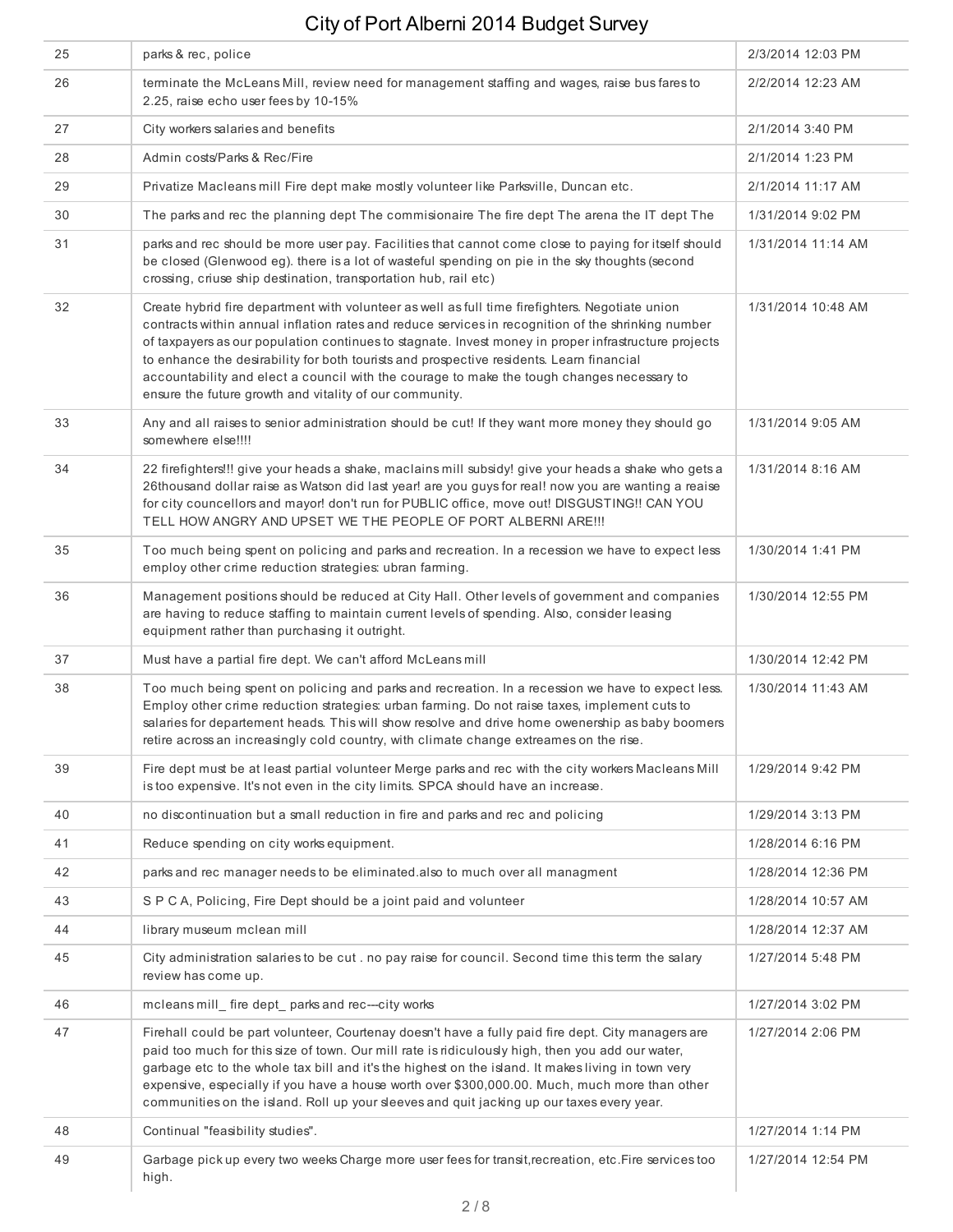| 50 | city haa staff                                                                                                                                                                                                                                                                                                                                                                                                                                                                                                                                                                                                                                                                                                                                                                                                                                                                                                                                                                                                                                                            | 1/27/2014 12:21 PM |
|----|---------------------------------------------------------------------------------------------------------------------------------------------------------------------------------------------------------------------------------------------------------------------------------------------------------------------------------------------------------------------------------------------------------------------------------------------------------------------------------------------------------------------------------------------------------------------------------------------------------------------------------------------------------------------------------------------------------------------------------------------------------------------------------------------------------------------------------------------------------------------------------------------------------------------------------------------------------------------------------------------------------------------------------------------------------------------------|--------------------|
| 51 | Management                                                                                                                                                                                                                                                                                                                                                                                                                                                                                                                                                                                                                                                                                                                                                                                                                                                                                                                                                                                                                                                                | 1/27/2014 11:34 AM |
| 52 | Parks & Rec                                                                                                                                                                                                                                                                                                                                                                                                                                                                                                                                                                                                                                                                                                                                                                                                                                                                                                                                                                                                                                                               | 1/27/2014 10:05 AM |
| 53 | administration                                                                                                                                                                                                                                                                                                                                                                                                                                                                                                                                                                                                                                                                                                                                                                                                                                                                                                                                                                                                                                                            | 1/27/2014 9:07 AM  |
| 54 | We can no longer afford the level of fire service we currently have. Please start making the<br>transition to a composite fire service with both career and paid on-call volunteer members.                                                                                                                                                                                                                                                                                                                                                                                                                                                                                                                                                                                                                                                                                                                                                                                                                                                                               | 1/27/2014 8:57 AM  |
| 55 | Within the city management, fire department \$ could use some reduction do not like \$3500.00 in<br>taxes to be paid on the estate of my father no grants available. I am a senior.                                                                                                                                                                                                                                                                                                                                                                                                                                                                                                                                                                                                                                                                                                                                                                                                                                                                                       | 1/27/2014 8:24 AM  |
| 56 | cuts in people using trucks for their own use cut adm fire dept getting paid same as Victoria.                                                                                                                                                                                                                                                                                                                                                                                                                                                                                                                                                                                                                                                                                                                                                                                                                                                                                                                                                                            | 1/27/2014 8:08 AM  |
| 57 | volunteer fire dept                                                                                                                                                                                                                                                                                                                                                                                                                                                                                                                                                                                                                                                                                                                                                                                                                                                                                                                                                                                                                                                       | 1/26/2014 9:37 PM  |
| 58 | Stop support of the Industrial Heritage Society. They have \$230,000 in wages and no breakdown of<br>who gets paid what. We are subsidizing them for wages. If they really cared about the industrial<br>society they would volunteer for free like other societies do.                                                                                                                                                                                                                                                                                                                                                                                                                                                                                                                                                                                                                                                                                                                                                                                                   | 1/26/2014 9:28 PM  |
| 59 | , administration costs are far to high, and a volunteer fire dept. would save a million dollars                                                                                                                                                                                                                                                                                                                                                                                                                                                                                                                                                                                                                                                                                                                                                                                                                                                                                                                                                                           | 1/26/2014 9:22 PM  |
| 60 | Discontinue the city's support of Alberni Pacific Railway and McLean Mill.                                                                                                                                                                                                                                                                                                                                                                                                                                                                                                                                                                                                                                                                                                                                                                                                                                                                                                                                                                                                | 1/26/2014 9:11 PM  |
| 61 | fire city works and staffing                                                                                                                                                                                                                                                                                                                                                                                                                                                                                                                                                                                                                                                                                                                                                                                                                                                                                                                                                                                                                                              | 1/26/2014 8:51 PM  |
| 62 | Keep some full time fire fighters and use volunteers, moratorium on purchasing new vehicles,<br>combine some managerial positions and reduce some positions, especially the senior positions.                                                                                                                                                                                                                                                                                                                                                                                                                                                                                                                                                                                                                                                                                                                                                                                                                                                                             | 1/26/2014 7:23 PM  |
| 63 | This is your job and why you were elected. But you need to focus on the 10 things cities are<br>supposed to deliver and looks at getting out of things such as automotive shops etc.                                                                                                                                                                                                                                                                                                                                                                                                                                                                                                                                                                                                                                                                                                                                                                                                                                                                                      | 1/26/2014 6:56 PM  |
| 64 | Stop buying brand new city vehicles and adding extra RCMP in a shrinking tax base In other<br>words live within your means and start thinking about tax payers                                                                                                                                                                                                                                                                                                                                                                                                                                                                                                                                                                                                                                                                                                                                                                                                                                                                                                            | 1/26/2014 6:55 PM  |
| 65 | fire dept. parks and rec. reduce every dept. by 5 %                                                                                                                                                                                                                                                                                                                                                                                                                                                                                                                                                                                                                                                                                                                                                                                                                                                                                                                                                                                                                       | 1/26/2014 4:56 PM  |
| 66 | I think the city workers and staff are being paid enough and do not need any more raises.                                                                                                                                                                                                                                                                                                                                                                                                                                                                                                                                                                                                                                                                                                                                                                                                                                                                                                                                                                                 | 1/26/2014 1:38 PM  |
| 67 | Need for part Professional, part Volunteer Fire Department is way overdue, due to lost IndustrialTx<br>Base. We have about 5 more RCMP, than our City Population dictates - time to use attrition and<br>see what average number of Cops looks like. We really need Council and City Management to look<br>at reducing costs, without greatly affecting services. I believe there are many opprtortunities. I have<br>listed 2 major ones that I trhink would save more than 1.5 Million dollars, when fully<br>implemented. Can we offload MacLean's mill to the Heritage Society. I see too many people<br>wanting to spend money, which will lead to more tax increases. I believe we may pay the highest<br>municipal taxes, based on assessed property values in Canada. Now, I understand that it's services<br>we pay for, but this fact should concern City Council and City Management more seriously than it<br>appears. I also think if you're going to give one part of town, tax savings on business improvements,<br>you should give it all Business areas. | 1/26/2014 11:50 AM |
| 68 | Administration costs                                                                                                                                                                                                                                                                                                                                                                                                                                                                                                                                                                                                                                                                                                                                                                                                                                                                                                                                                                                                                                                      | 1/26/2014 8:41 AM  |
| 69 | PENSIONS AND PAY OF WORKERS                                                                                                                                                                                                                                                                                                                                                                                                                                                                                                                                                                                                                                                                                                                                                                                                                                                                                                                                                                                                                                               | 1/25/2014 2:30 PM  |
| 70 | water fee, reduce garbage fee, reduce heritage amt. (ie: McLean mill & museum)                                                                                                                                                                                                                                                                                                                                                                                                                                                                                                                                                                                                                                                                                                                                                                                                                                                                                                                                                                                            | 1/25/2014 2:07 PM  |
| 71 | middle and upper management                                                                                                                                                                                                                                                                                                                                                                                                                                                                                                                                                                                                                                                                                                                                                                                                                                                                                                                                                                                                                                               | 1/25/2014 1:07 PM  |
| 72 | please provide list of services that are currently financed                                                                                                                                                                                                                                                                                                                                                                                                                                                                                                                                                                                                                                                                                                                                                                                                                                                                                                                                                                                                               | 1/25/2014 10:35 AM |
| 73 | Parks and Recreation is too expensive. Many current services could be delivered more efficiently<br>and and for less cost if privatised in whole or part.                                                                                                                                                                                                                                                                                                                                                                                                                                                                                                                                                                                                                                                                                                                                                                                                                                                                                                                 | 1/25/2014 8:12 AM  |
| 74 | freeze on city staff and salaries, cut administrative expenses                                                                                                                                                                                                                                                                                                                                                                                                                                                                                                                                                                                                                                                                                                                                                                                                                                                                                                                                                                                                            | 1/25/2014 8:11 AM  |
| 75 | municipal staffing levels                                                                                                                                                                                                                                                                                                                                                                                                                                                                                                                                                                                                                                                                                                                                                                                                                                                                                                                                                                                                                                                 | 1/24/2014 10:46 PM |
| 76 | police, fire, museum library                                                                                                                                                                                                                                                                                                                                                                                                                                                                                                                                                                                                                                                                                                                                                                                                                                                                                                                                                                                                                                              | 1/24/2014 8:59 PM  |
| 77 | discontinued: nothing reductions: administration, maintenance, parks and rec                                                                                                                                                                                                                                                                                                                                                                                                                                                                                                                                                                                                                                                                                                                                                                                                                                                                                                                                                                                              | 1/24/2014 8:53 PM  |
| 78 | Reduce Police Costs, Projects such as the Community Beach, board walk, ring road.                                                                                                                                                                                                                                                                                                                                                                                                                                                                                                                                                                                                                                                                                                                                                                                                                                                                                                                                                                                         | 1/24/2014 7:08 PM  |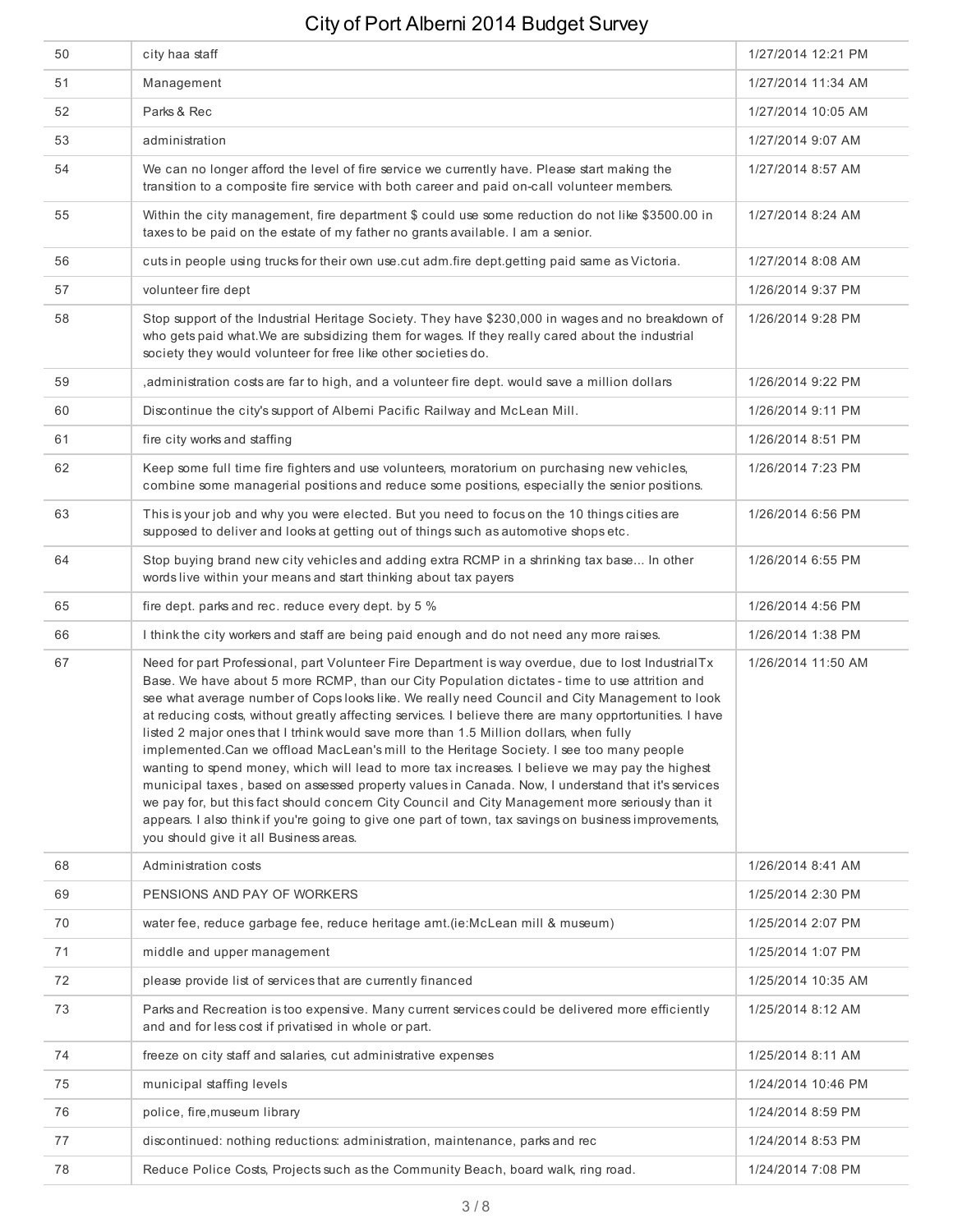| 79  | Human Resources, Police clerical and reporting                                                                                                                                                                                                                                                                                                                                                                                                  | 1/24/2014 6:11 PM  |
|-----|-------------------------------------------------------------------------------------------------------------------------------------------------------------------------------------------------------------------------------------------------------------------------------------------------------------------------------------------------------------------------------------------------------------------------------------------------|--------------------|
| 80  | A general over all reduction in civil servants wages and benifits/pensions much the same as private<br>industry has done in previous years to keep the companys afloat and not go bankrupt.                                                                                                                                                                                                                                                     | 1/24/2014 2:25 PM  |
| 81  | eliminate economic development department. reduce library, parks and rec, and administration.<br>(parks and rec should be paid through increased users fees, not property taxes)                                                                                                                                                                                                                                                                | 1/24/2014 2:23 PM  |
| 82  | Garbage collection could be reduced or privatized. Fire department could be combined with<br>volunteers. Fewer consultant expenditures                                                                                                                                                                                                                                                                                                          | 1/24/2014 11:19 AM |
| 83  | Parks & Rec, City Admin including freeze on salaries and reductions through attrition                                                                                                                                                                                                                                                                                                                                                           | 1/24/2014 10:33 AM |
| 84  | too many empty parks, fire department way too costly.many city services could be contracted<br>out.city employees wages and benefits cost too much.city should sell of some holdings.                                                                                                                                                                                                                                                           | 1/24/2014 10:08 AM |
| 85  | Maclean Mill                                                                                                                                                                                                                                                                                                                                                                                                                                    | 1/24/2014 9:31 AM  |
| 86  | administration, reduce equipment budget, eliminate useless and costly consultants and studies                                                                                                                                                                                                                                                                                                                                                   | 1/24/2014 8:40 AM  |
| 87  | Stop planting tress and bushes that only make more work for city staff and damage sidewalks, plug<br>drains. Stop providing city funds to keep programs open that have a long history of losing money<br>because of the high overhead and administration costs. Stop spending money on high price<br>consulting firms to tell Port Alberni people what we need.                                                                                 | 1/24/2014 7:54 AM  |
| 88  | across the board.                                                                                                                                                                                                                                                                                                                                                                                                                               | 1/23/2014 8:03 PM  |
| 89  | maclean mill reduce to 0 cost. parks and rec to reduce the rest. spend no money on trains.                                                                                                                                                                                                                                                                                                                                                      | 1/23/2014 7:12 PM  |
| 90  | cut staff at city hall, example: Some one who has a Honda dealership in Alberta, with 150<br>employees, has a IT man in for 8 hours a month, why couldn't this be contracted out. Elimate the<br>excess fat. When I go into city hall, it seems to be an over load of employees. It's call empire<br>building.                                                                                                                                  | 1/23/2014 6:54 PM  |
| 91  | McLeans's Mill reduced, Parks and Rec reduced, number of city workers at City Hall,                                                                                                                                                                                                                                                                                                                                                             | 1/23/2014 6:15 PM  |
| 92  | fire                                                                                                                                                                                                                                                                                                                                                                                                                                            | 1/23/2014 6:11 PM  |
| 93  | Fire department structure should be set up as a volunteer fire department as per other communties.<br>We should be preventative focused so need less policing. I am in favour of things that build<br>community and families so decreasing the policing need.                                                                                                                                                                                   | 1/23/2014 6:07 PM  |
| 94  | Parks and Rec.                                                                                                                                                                                                                                                                                                                                                                                                                                  | 1/23/2014 5:13 PM  |
| 95  | Volunteer or combined volunteer/full time service to cut at least 50% of tax burden. As usual you<br>have failed to have the option in section 7- cut over spending in all departments with no service<br>cuts, eg stop mangers from morning coffees at MacDonalds, lunches at Little Bavaria, stop labour<br>practices like all employees spending 2-3 hours going to yard for coffees and lunch with all the<br>equipment! Etc., etc., etc.!, | 1/23/2014 4:10 PM  |
| 96  | Reduce police numbers. Hire local for all mundane duties. Change to volunteer fire service: this<br>service can work in other cities it can work here. City Hall Pay Roll: \$100.000+ pa, is obscene and<br>unwarranted. Initiate a new pay scale max \$60.000 All top positions (find new employment) if<br>unhappy. CUPE: unions are important however benefits need to be re visited and repealed.                                           | 1/23/2014 3:12 PM  |
| 97  | culture and heritage admin                                                                                                                                                                                                                                                                                                                                                                                                                      | 1/23/2014 3:07 PM  |
| 98  | Fire Department                                                                                                                                                                                                                                                                                                                                                                                                                                 | 1/23/2014 1:16 PM  |
| 99  | Reductions are shown in my allocation of the budget                                                                                                                                                                                                                                                                                                                                                                                             | 1/23/2014 1:14 PM  |
| 100 | reduce garbage collection, fire                                                                                                                                                                                                                                                                                                                                                                                                                 | 1/23/2014 1:09 PM  |
| 101 | city hall staffing macleans mill consultants                                                                                                                                                                                                                                                                                                                                                                                                    | 1/23/2014 10:42 AM |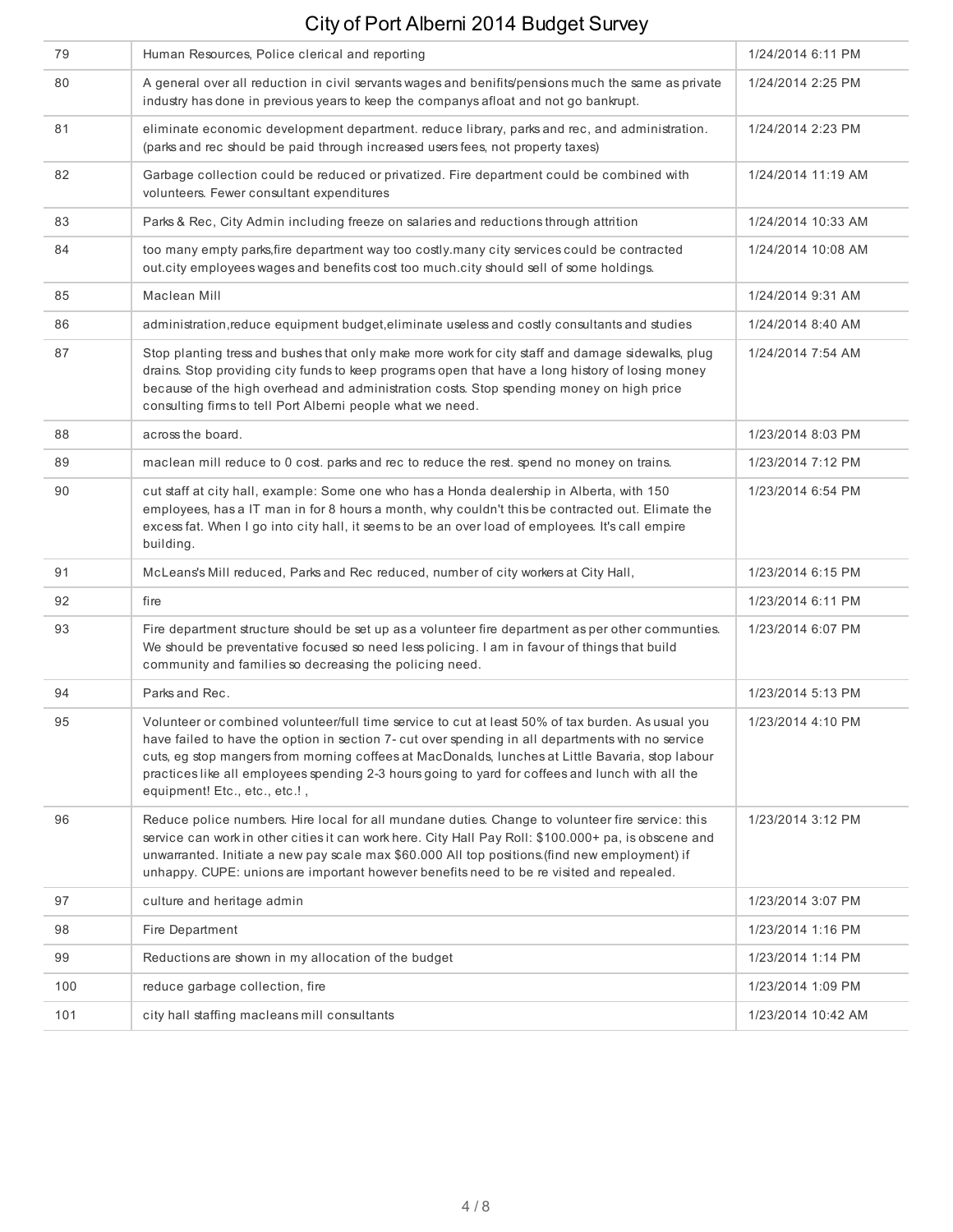| 102 | I think that culture and heritage should be discontinued. The City cuts large cheques to McLeans<br>Mill. Workers at the McLeans Mill and the library should have lower wages or be on a volunteer<br>basis. I feel the museum is not necessary. It is not a used ammenity. Although firemen put their life<br>on the line, this service should be reduced to an on call basis. These workers are overpaid to sit<br>around the majority of the time. Perhaps, they could diversify their duties to improve the city while<br>waiting for calls. The money contributed to the Police should be reduced slightly. There service is<br>esstential to a town where there is high volumes of domestic disputes. However, it has come to my<br>attention that we have a lot of new police vehicles in town. I do not feel that we need more or new<br>ones at this point. | 1/23/2014 10:25 AM |
|-----|----------------------------------------------------------------------------------------------------------------------------------------------------------------------------------------------------------------------------------------------------------------------------------------------------------------------------------------------------------------------------------------------------------------------------------------------------------------------------------------------------------------------------------------------------------------------------------------------------------------------------------------------------------------------------------------------------------------------------------------------------------------------------------------------------------------------------------------------------------------------|--------------------|
| 103 | Fire hall should be volunteer the Parksville_Qualicum area has 40000 people and are served by<br>volunteer fire departments and so should the library                                                                                                                                                                                                                                                                                                                                                                                                                                                                                                                                                                                                                                                                                                                | 1/23/2014 9:58 AM  |
| 104 | Parks and Rec has too many recreation programmers, they seem to get hired as casuals, then snuck<br>on to the full time list eg. Kathy Bagley, Nathan Kwan, etc I also think the multuplex is costing too<br>much, lets see more money into a new pool instead. And take a look at management, like a study<br>pointed out, the city has too many managment positions.                                                                                                                                                                                                                                                                                                                                                                                                                                                                                               | 1/23/2014 9:00 AM  |
| 105 | Fire department should be a composite of career and paid on-call volunteer members. Museum<br>should be opeated by a non-profit society that the City would provide an annual grant to. The<br>annual grant to the IHS should be reduced dramatically. The City should reduce transit services.<br>Council should reduce the wage increases they provide through collective agreements<br>negotiations. Put in more river rock gardens that require less maintenance from staff                                                                                                                                                                                                                                                                                                                                                                                      | 1/23/2014 8:38 AM  |
| 106 | culture (signs downtown), education (new high school, aboriginal), sewers(already paying for),<br>hospital (paying MSP), garbage(prepaid), administration (can't even get through on the phone to<br>city hall) police administration                                                                                                                                                                                                                                                                                                                                                                                                                                                                                                                                                                                                                                | 1/23/2014 8:35 AM  |
| 107 | For town of this size we cannot afford fire department. Other communities much larger such as<br>Courtenay does not have one. Have fire personnel replace city workers through attrition. We cannot<br>afford to keep going this way. No more equipment replacement and no new fire personnel till this<br>issue is looked at closely. Cheaper to pay higher fire insurance than maintain department                                                                                                                                                                                                                                                                                                                                                                                                                                                                 | 1/23/2014 12:15 AM |
| 108 | garbage                                                                                                                                                                                                                                                                                                                                                                                                                                                                                                                                                                                                                                                                                                                                                                                                                                                              | 1/22/2014 9:51 PM  |
| 109 | heritage mcleans mill should be self sufficent!! Reduce admin costs, reduce police/fire costs,<br>some people are being paid way too much in this day when we can't get decent wage increases<br>ourselves.                                                                                                                                                                                                                                                                                                                                                                                                                                                                                                                                                                                                                                                          | 1/22/2014 8:15 PM  |
| 110 | city works payrolls, engineering, fire crews,                                                                                                                                                                                                                                                                                                                                                                                                                                                                                                                                                                                                                                                                                                                                                                                                                        | 1/22/2014 6:24 PM  |
| 111 | fire dept, parks & rec, managemnet wages and positions                                                                                                                                                                                                                                                                                                                                                                                                                                                                                                                                                                                                                                                                                                                                                                                                               | 1/22/2014 6:11 PM  |
| 112 | Fire department. Use volunteers                                                                                                                                                                                                                                                                                                                                                                                                                                                                                                                                                                                                                                                                                                                                                                                                                                      | 1/22/2014 5:49 PM  |
| 113 | Snow removal when streets are not plugged                                                                                                                                                                                                                                                                                                                                                                                                                                                                                                                                                                                                                                                                                                                                                                                                                            | 1/22/2014 5:39 PM  |
| 114 | stop wasting money on needless studies, reduce city staff this is not 1970.                                                                                                                                                                                                                                                                                                                                                                                                                                                                                                                                                                                                                                                                                                                                                                                          | 1/22/2014 5:39 PM  |
| 115 | to much spent on fire hall and mcleans mill shouldnt put money there we cant afford this                                                                                                                                                                                                                                                                                                                                                                                                                                                                                                                                                                                                                                                                                                                                                                             | 1/22/2014 3:29 PM  |
| 116 | fire protection is way out of had                                                                                                                                                                                                                                                                                                                                                                                                                                                                                                                                                                                                                                                                                                                                                                                                                                    | 1/22/2014 3:25 PM  |
| 117 | mclean mill, economic development, vehicles                                                                                                                                                                                                                                                                                                                                                                                                                                                                                                                                                                                                                                                                                                                                                                                                                          | 1/22/2014 3:20 PM  |
| 118 | Wages are becoming very high in my opinion, especially when bundled with vacation, benefits,<br>pensions etc. The hourly wage rate is very generous for many unskilled positions within the city,<br>and further exaggerated with the benefits. Many counter clerk (echo centre, city hall, multiplex,<br>pool etc) would easily function with \$15/hr positions (which is still \$30,000/yr) instead of +\$25/hr.                                                                                                                                                                                                                                                                                                                                                                                                                                                   | 1/22/2014 2:49 PM  |
| 119 | Combine general administrative services of the RCMP, City Hall and Fire Department where<br>overlap occurs. Reduce Management positions through attrition to a Supervisory or Lead Hand<br>concept.                                                                                                                                                                                                                                                                                                                                                                                                                                                                                                                                                                                                                                                                  | 1/22/2014 2:24 PM  |
| 120 | City hall staff should be pared back.                                                                                                                                                                                                                                                                                                                                                                                                                                                                                                                                                                                                                                                                                                                                                                                                                                | 1/22/2014 9:31 AM  |
| 121 | No more stupid beach ideas and learn to live with no tax increases.                                                                                                                                                                                                                                                                                                                                                                                                                                                                                                                                                                                                                                                                                                                                                                                                  | 1/21/2014 10:13 PM |
| 122 | Fire, ambulance & police all show up in emergency tripling service cost. IE, too many people<br>doing nothing most of the time. Firemen should double as paramedics like they did before.                                                                                                                                                                                                                                                                                                                                                                                                                                                                                                                                                                                                                                                                            | 1/20/2014 12:18 PM |
| 123 | heritage reorganization all City departments Fire                                                                                                                                                                                                                                                                                                                                                                                                                                                                                                                                                                                                                                                                                                                                                                                                                    | 1/20/2014 11:50 AM |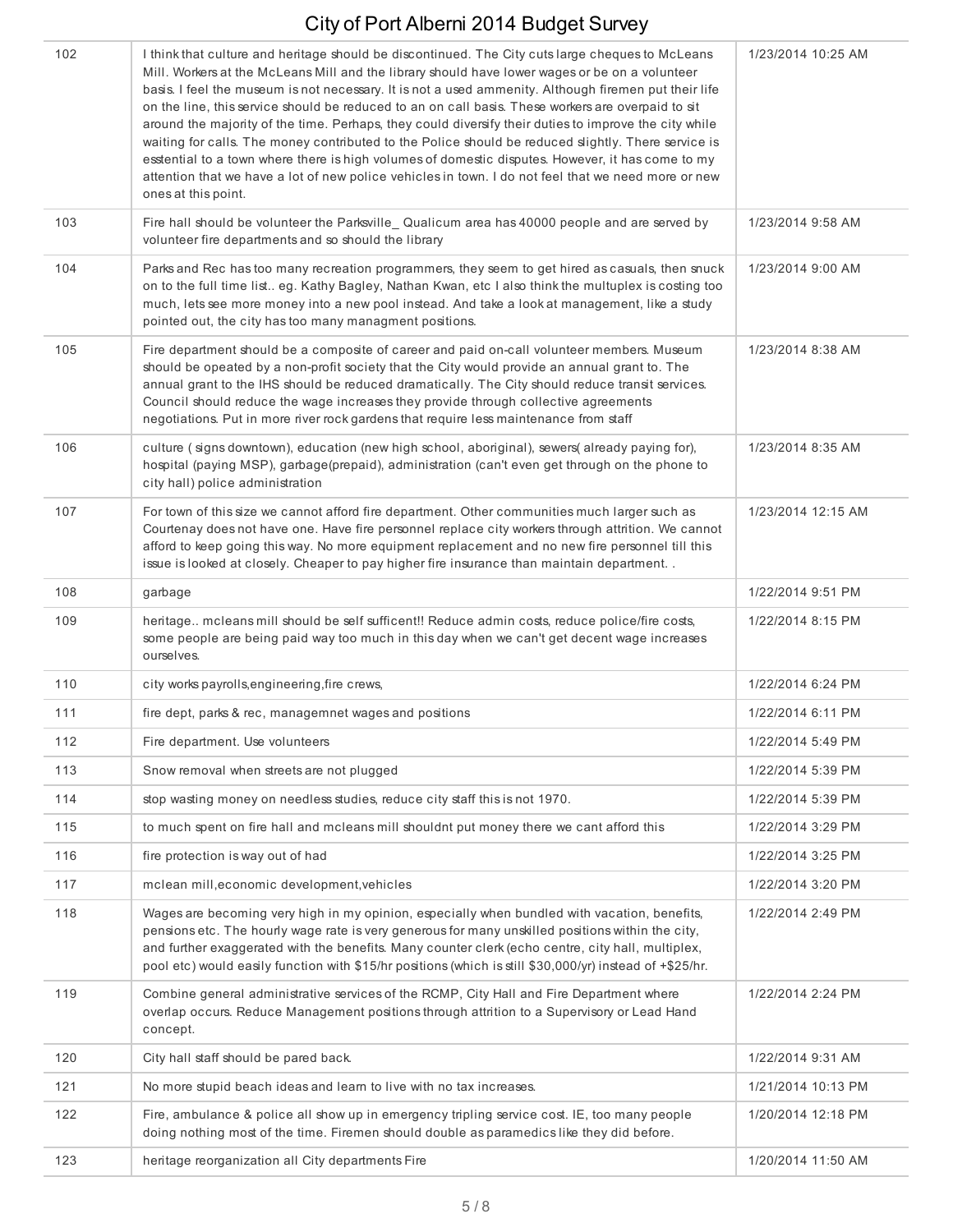| 124 | As the Burden of Taxes are being shifted from industry to the Homeowner, many whom simply<br>cannot afford these increases, UNNECESSARY Spending must be eliminated. A Glaring example<br>of this is PARKS & REC. There is NO NEED for that Gross level of spending !!! (as a Good place to<br>Start ! ).                                                                                                                                                                                                                                                                                                                                                                                                                                                                                                                                                                                                                                                                                                                    | 1/20/2014 1:13 AM  |
|-----|------------------------------------------------------------------------------------------------------------------------------------------------------------------------------------------------------------------------------------------------------------------------------------------------------------------------------------------------------------------------------------------------------------------------------------------------------------------------------------------------------------------------------------------------------------------------------------------------------------------------------------------------------------------------------------------------------------------------------------------------------------------------------------------------------------------------------------------------------------------------------------------------------------------------------------------------------------------------------------------------------------------------------|--------------------|
| 125 | REDUCE administration positions, excess managers and salaries, smaller buses (quick dart buses),<br>subsidies to industry(i.e.mill), REDUCE streetlights, Reduce Firefighting Dept. or use Large % of<br>volunteers. Reduce the greed in City of P.A staff. We need a healthy, happy pop. in P.A. not a<br>good life for only a few people. Port Alberni needs helpthis is the place for populate and<br>uneducatefrankly if we had otherwise it would threaten some peoples jobs, attitudes and their<br>cushy life.                                                                                                                                                                                                                                                                                                                                                                                                                                                                                                        | 1/19/2014 11:32 AM |
| 126 | ADMINISTRATION, PARKS/REC, INCREASE MAINTENACE ROADS ETC. REDUCE TOP<br>SALARYS, IECITY MANAGER                                                                                                                                                                                                                                                                                                                                                                                                                                                                                                                                                                                                                                                                                                                                                                                                                                                                                                                              | 1/19/2014 11:32 AM |
| 127 | Reduce salaries at City Hall! All employees must live in the city limits. Recognize that comparing<br>city hall salaries in relation to city size is ridiculous as the folks living here have an average income<br>of \$25,000 yearly. Port Alberni is NOT Parksville. Combine some positionsiewe do not need<br>one whole positon for Human Resourceswe pay far too much for the museumthe expensive new<br>garbage truck was to cut costs and we have yet to see any benefits from that investment in terms of<br>our rising taxes. Stop catering to the dreams of the few with good paying jobs in this town to the<br>detriment of those barely making ends meet. Stop catering to a city hall and chamber of<br>commerce that behave like some kind of rich country club wanabes. Stop the huge waste on<br>money on consultations, trips overseas, out of town meetings and conventions and use that money<br>fix the crumbling downtown areas. Start being REAL and acknowledge the reality of Port Alberni<br>today. | 1/19/2014 11:15 AM |
| 128 | All non essential services, until the economy improves.                                                                                                                                                                                                                                                                                                                                                                                                                                                                                                                                                                                                                                                                                                                                                                                                                                                                                                                                                                      | 1/19/2014 10:19 AM |
| 129 | The Fire dept The Arena The over use of consultants                                                                                                                                                                                                                                                                                                                                                                                                                                                                                                                                                                                                                                                                                                                                                                                                                                                                                                                                                                          | 1/18/2014 11:05 PM |
| 130 | Most of the city staff                                                                                                                                                                                                                                                                                                                                                                                                                                                                                                                                                                                                                                                                                                                                                                                                                                                                                                                                                                                                       | 1/18/2014 12:52 AM |
| 131 | Fire protection should be reduced. Parks and recreation should be reduced. McLeans Mill should<br>be given a 5 year timelibe to become profitable.                                                                                                                                                                                                                                                                                                                                                                                                                                                                                                                                                                                                                                                                                                                                                                                                                                                                           | 1/17/2014 9:29 PM  |
| 132 | Heritage, library, mcleans mill                                                                                                                                                                                                                                                                                                                                                                                                                                                                                                                                                                                                                                                                                                                                                                                                                                                                                                                                                                                              | 1/17/2014 8:33 PM  |
| 133 | Horticulture, staffing levels, signage, development of 3rd Avenue area                                                                                                                                                                                                                                                                                                                                                                                                                                                                                                                                                                                                                                                                                                                                                                                                                                                                                                                                                       | 1/17/2014 7:38 PM  |
| 134 | I feel that tax payers money is not properly utilized by distributing it to McLeans's Mill, the train<br>station and the museum. I feel workers are highly over paid in these places of business as well as<br>the fire department. I feel seniors would have an interest in volunteering at these businesses. I think<br>the City should look at having a volunteer fire department or on call basis. A significant amount of<br>money is spent here that could be spent elsewhere. Port Alberni firemen are the highest paid<br>firemen on Vancouver Island. I feel that the City is lacking in their Economic Development<br>department. I suggest that they benchmark to similar cities and try to find more investors. They<br>should be hosting more Chinese delegations. I feel the City is doing a positive job with the trails,<br>garbage pickup, the new pier and other miscellaneous cleanup around town.                                                                                                        | 1/17/2014 7:26 PM  |
| 135 | Lay off 60% of employees & contract out for others, dispose of our own garbage, end recycling<br>subsidy, eliminate "economic development" staff, eliminate "city manager" position, sell off some<br>vehicles, put sewer & water maintenance out to tender, eliminate subsidies to groups and<br>council/staff trips abroad                                                                                                                                                                                                                                                                                                                                                                                                                                                                                                                                                                                                                                                                                                 | 1/17/2014 5:56 PM  |
| 136 | we should not subsidise the RCMP so much/ fire department is to top heavy in pay/ and we do not<br>need the city engineer when it can be contracted out at a very competitive rate. city works yard<br>should be more as a maintanece yard and put out for bid road work and projects as then<br>contractors will carry the resposibility of delays and over runs and not the tax payer. it's called<br>simple math. the king is robbing his own people and the people are not surviving.                                                                                                                                                                                                                                                                                                                                                                                                                                                                                                                                    | 1/17/2014 12:45 PM |
| 137 | Reduce the number of employees, use available free online services for IT. Have management<br>employees take a 5.4% decrease                                                                                                                                                                                                                                                                                                                                                                                                                                                                                                                                                                                                                                                                                                                                                                                                                                                                                                 | 1/17/2014 9:56 AM  |
| 138 | part paid and voulenteer fire dept.                                                                                                                                                                                                                                                                                                                                                                                                                                                                                                                                                                                                                                                                                                                                                                                                                                                                                                                                                                                          | 1/17/2014 8:55 AM  |
| 139 | parks and rec; transit; police& fire                                                                                                                                                                                                                                                                                                                                                                                                                                                                                                                                                                                                                                                                                                                                                                                                                                                                                                                                                                                         | 1/17/2014 8:00 AM  |
| 140 | Museum                                                                                                                                                                                                                                                                                                                                                                                                                                                                                                                                                                                                                                                                                                                                                                                                                                                                                                                                                                                                                       | 1/16/2014 10:52 PM |
| 141 | Administrative & support, Fire Dept, Parks & Rec                                                                                                                                                                                                                                                                                                                                                                                                                                                                                                                                                                                                                                                                                                                                                                                                                                                                                                                                                                             | 1/16/2014 8:47 PM  |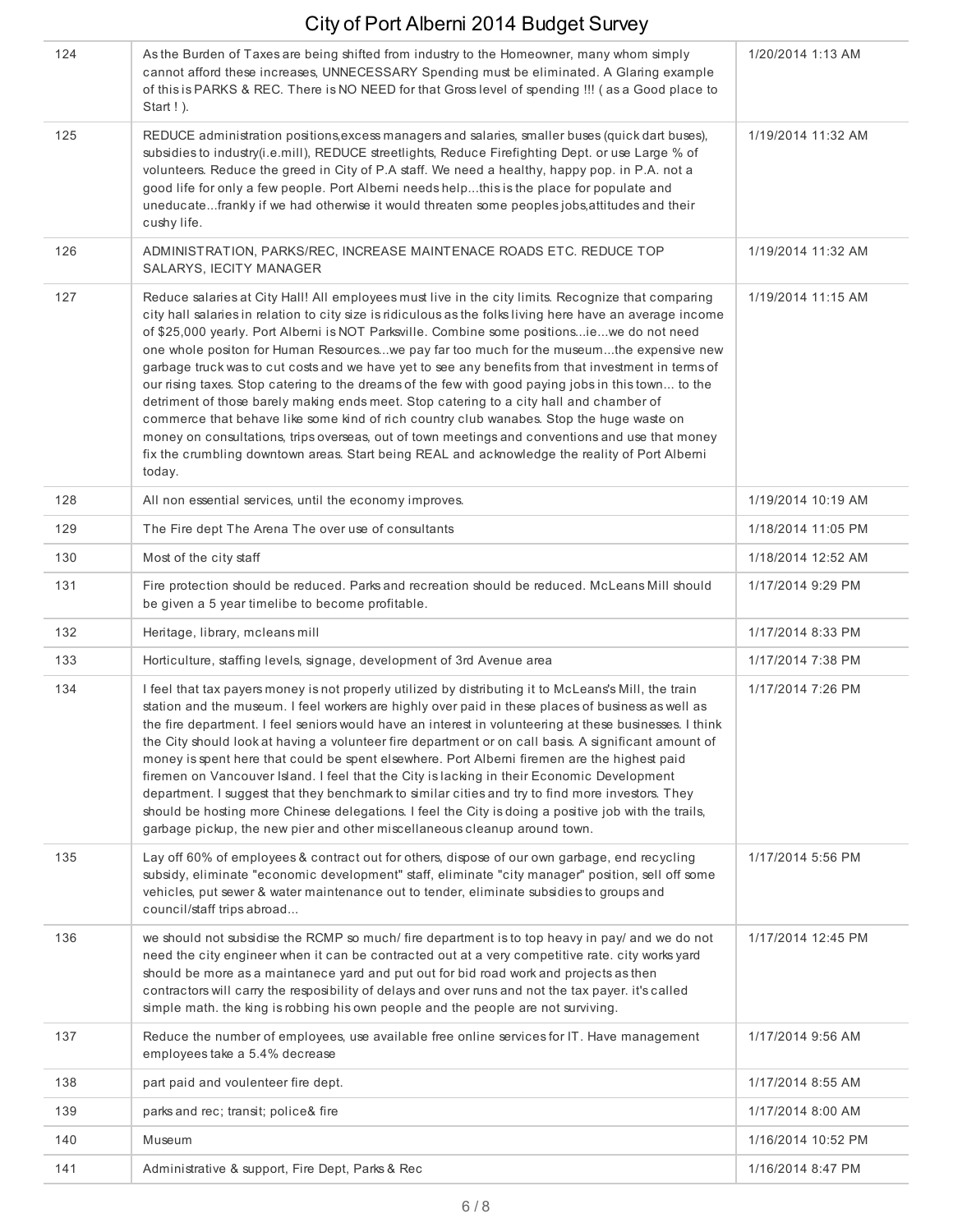| 142 | Stop the money going to McLeans Mill, cut services at the pool and transit                                                                                                                                                                                                                                                                                                                                                                                                                                                                                                                                                                                                                                                                                                                                                                                                                                                                                                                                                                                        | 1/16/2014 7:15 PM  |
|-----|-------------------------------------------------------------------------------------------------------------------------------------------------------------------------------------------------------------------------------------------------------------------------------------------------------------------------------------------------------------------------------------------------------------------------------------------------------------------------------------------------------------------------------------------------------------------------------------------------------------------------------------------------------------------------------------------------------------------------------------------------------------------------------------------------------------------------------------------------------------------------------------------------------------------------------------------------------------------------------------------------------------------------------------------------------------------|--------------------|
| 143 | Crime rates are falling, so should police costs. Forget about salary increases for city counciltoo<br>many residents get no increases at all. General cuts across the board, with special attention to<br>reducing administrative costs.                                                                                                                                                                                                                                                                                                                                                                                                                                                                                                                                                                                                                                                                                                                                                                                                                          | 1/16/2014 5:45 PM  |
| 144 | wages                                                                                                                                                                                                                                                                                                                                                                                                                                                                                                                                                                                                                                                                                                                                                                                                                                                                                                                                                                                                                                                             | 1/16/2014 4:57 PM  |
| 145 | reduce things that don't give value for money or are not taken advantage of to the fullest.                                                                                                                                                                                                                                                                                                                                                                                                                                                                                                                                                                                                                                                                                                                                                                                                                                                                                                                                                                       | 1/16/2014 3:28 PM  |
| 146 | City management, human resources department, business development department, reduce public<br>works department by contracting out road and sewer projects                                                                                                                                                                                                                                                                                                                                                                                                                                                                                                                                                                                                                                                                                                                                                                                                                                                                                                        | 1/16/2014 1:34 PM  |
| 147 | Fire: Payed + volunteers Combine HR with other admin position                                                                                                                                                                                                                                                                                                                                                                                                                                                                                                                                                                                                                                                                                                                                                                                                                                                                                                                                                                                                     | 1/16/2014 1:03 PM  |
| 148 | Fire department - part paid part volunteer                                                                                                                                                                                                                                                                                                                                                                                                                                                                                                                                                                                                                                                                                                                                                                                                                                                                                                                                                                                                                        | 1/16/2014 12:42 PM |
| 149 | new development(ie;a pier at canal beach) outside gym (should be user funded) parks & rec                                                                                                                                                                                                                                                                                                                                                                                                                                                                                                                                                                                                                                                                                                                                                                                                                                                                                                                                                                         | 1/16/2014 12:35 AM |
| 150 | Mcleans Mill, Library and Transit.                                                                                                                                                                                                                                                                                                                                                                                                                                                                                                                                                                                                                                                                                                                                                                                                                                                                                                                                                                                                                                | 1/16/2014 12:01 AM |
| 151 | McLeans mill can stop being a drag on resources, contract out more for jobs that require expensive<br>equipment maintained even when the jobs are far and few that the equipment gets used for. stop<br>warehousing and storing alot of product for 'in case ' work that needs material only periodically.                                                                                                                                                                                                                                                                                                                                                                                                                                                                                                                                                                                                                                                                                                                                                        | 1/15/2014 6:14 PM  |
| 152 | Bylaw officer, upper management salaries                                                                                                                                                                                                                                                                                                                                                                                                                                                                                                                                                                                                                                                                                                                                                                                                                                                                                                                                                                                                                          | 1/15/2014 6:14 PM  |
| 153 | Administrative, garbage, recycling                                                                                                                                                                                                                                                                                                                                                                                                                                                                                                                                                                                                                                                                                                                                                                                                                                                                                                                                                                                                                                | 1/15/2014 4:59 PM  |
| 154 | fire, city works and city hall.                                                                                                                                                                                                                                                                                                                                                                                                                                                                                                                                                                                                                                                                                                                                                                                                                                                                                                                                                                                                                                   | 1/15/2014 4:30 PM  |
| 155 | City works                                                                                                                                                                                                                                                                                                                                                                                                                                                                                                                                                                                                                                                                                                                                                                                                                                                                                                                                                                                                                                                        | 1/15/2014 4:11 PM  |
| 156 | Utilities/roads services. Tender projects to private contractors, with city engineering oversight. Sell<br>heavy equipment, create call list of private contractors for short notice work.                                                                                                                                                                                                                                                                                                                                                                                                                                                                                                                                                                                                                                                                                                                                                                                                                                                                        | 1/15/2014 3:40 PM  |
| 157 | wages                                                                                                                                                                                                                                                                                                                                                                                                                                                                                                                                                                                                                                                                                                                                                                                                                                                                                                                                                                                                                                                             | 1/15/2014 3:00 PM  |
| 158 | Stop recruiting unnecessary businesses to town. ie: liquor stores and hotels, restaurants entice more<br>clothing, home goods, gift stores to draw the residents to shop locally.                                                                                                                                                                                                                                                                                                                                                                                                                                                                                                                                                                                                                                                                                                                                                                                                                                                                                 | 1/15/2014 2:36 PM  |
| 159 | parks and rec police fire                                                                                                                                                                                                                                                                                                                                                                                                                                                                                                                                                                                                                                                                                                                                                                                                                                                                                                                                                                                                                                         | 1/15/2014 2:34 PM  |
| 160 | The McLean mill.                                                                                                                                                                                                                                                                                                                                                                                                                                                                                                                                                                                                                                                                                                                                                                                                                                                                                                                                                                                                                                                  | 1/15/2014 2:33 PM  |
| 161 | Cut heritage. The mill is not worth the money, unless it can be self-sufficient.                                                                                                                                                                                                                                                                                                                                                                                                                                                                                                                                                                                                                                                                                                                                                                                                                                                                                                                                                                                  | 1/15/2014 2:27 PM  |
| 162 | I think our policing costs and fire costs are out of line for our community. I value our parks and<br>recreation programs however I would sacrifice programs for a new pool facility. I also think that we<br>need to stop dreaming about ring roads and truck traffic diversion and spend our money<br>maintaining our infrastructure which is suffering. We are living beyond our means and dipping into<br>the land reserves is not sustainable. If it comes down to making a choice about cutting<br>infrastructure and utilities or keeping programs we need to be careful and balanced but we do have<br>to cut. If we cut too many programs we will become an undesireable place to live. For myself I<br>could live with fewer road repairs in exchange for maintaining a balance. We could direct funds to<br>essentials like water and sewer over road repair for example. Parks and Recreation facilities could<br>we find a balance whereby we could maintain a reasonable level of facilities and programs while<br>reducing what we currently have. | 1/15/2014 11:57 AM |
| 163 | Library - discontinued Museum - discontinued Mcleans Mill - discontinued Fire - reduced Snow<br>Removal - reduced                                                                                                                                                                                                                                                                                                                                                                                                                                                                                                                                                                                                                                                                                                                                                                                                                                                                                                                                                 | 1/15/2014 11:56 AM |
| 164 | City workers, I constantly see 3-4 workers doing a two man job. We'll two people just stand there and<br>watch. This could be done a lot more effective.                                                                                                                                                                                                                                                                                                                                                                                                                                                                                                                                                                                                                                                                                                                                                                                                                                                                                                          | 1/15/2014 11:50 AM |
| 165 | mcleans mill/museum, contract some city works sevices/equipment. Fire dept to semi pro/volunteer                                                                                                                                                                                                                                                                                                                                                                                                                                                                                                                                                                                                                                                                                                                                                                                                                                                                                                                                                                  | 1/15/2014 11:44 AM |
| 166 | Fire dept should be cut.                                                                                                                                                                                                                                                                                                                                                                                                                                                                                                                                                                                                                                                                                                                                                                                                                                                                                                                                                                                                                                          | 1/15/2014 11:43 AM |
| 167 | Heritage                                                                                                                                                                                                                                                                                                                                                                                                                                                                                                                                                                                                                                                                                                                                                                                                                                                                                                                                                                                                                                                          | 1/15/2014 10:01 AM |
| 168 | Culture and Heritage, Parks and Recreation, Library and Transit                                                                                                                                                                                                                                                                                                                                                                                                                                                                                                                                                                                                                                                                                                                                                                                                                                                                                                                                                                                                   | 1/15/2014 8:40 AM  |
| 169 | The city should save money by not supporting Maclean's Mill                                                                                                                                                                                                                                                                                                                                                                                                                                                                                                                                                                                                                                                                                                                                                                                                                                                                                                                                                                                                       | 1/15/2014 8:20 AM  |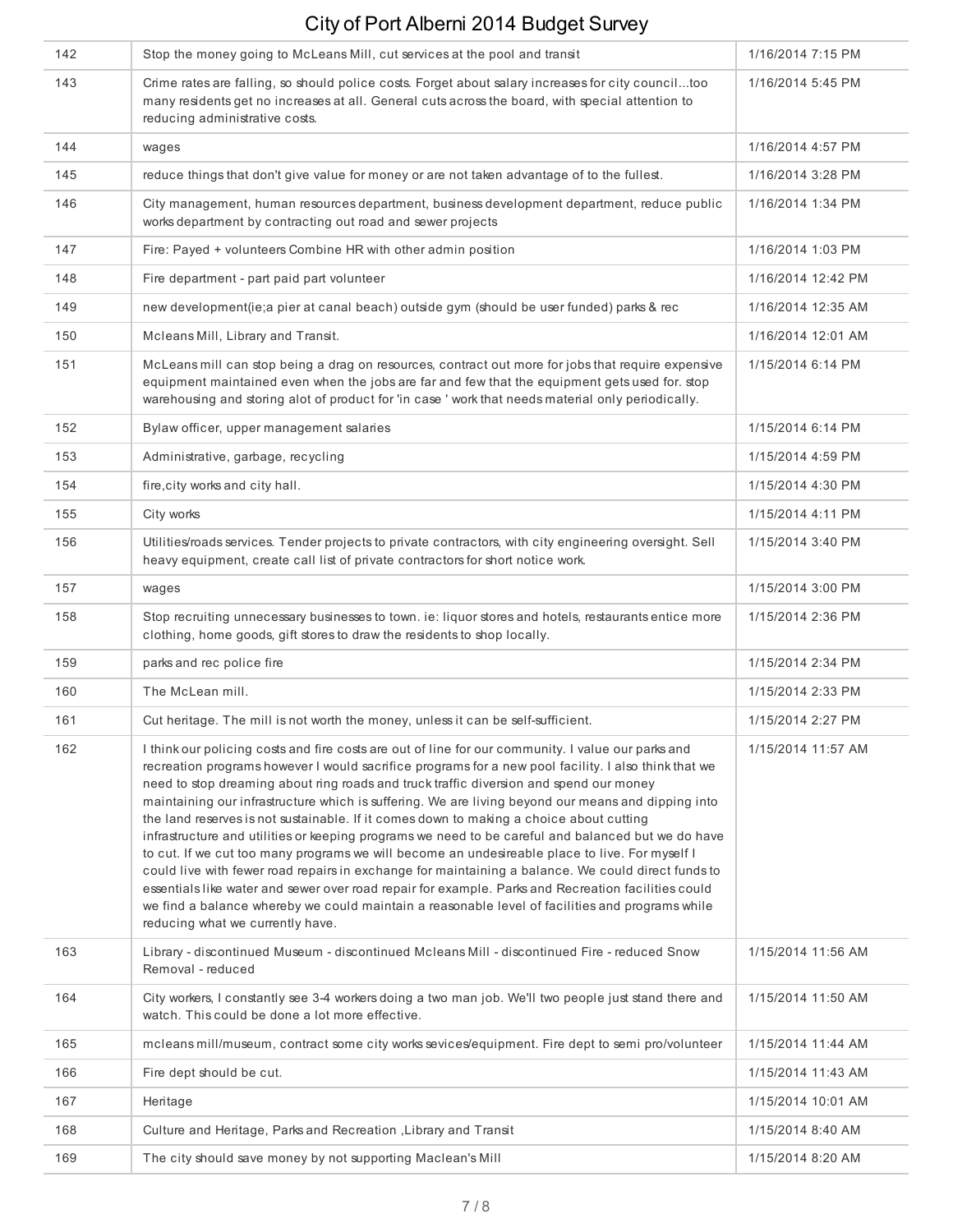| 170 | Fire department McLean Mill   | 1/14/2014 9:00 PM |
|-----|-------------------------------|-------------------|
| 171 | Parks and Rec.                | 1/14/2014 7:25 PM |
| 172 | Fire and Culture and Heritage | 1/14/2014 3:57 PM |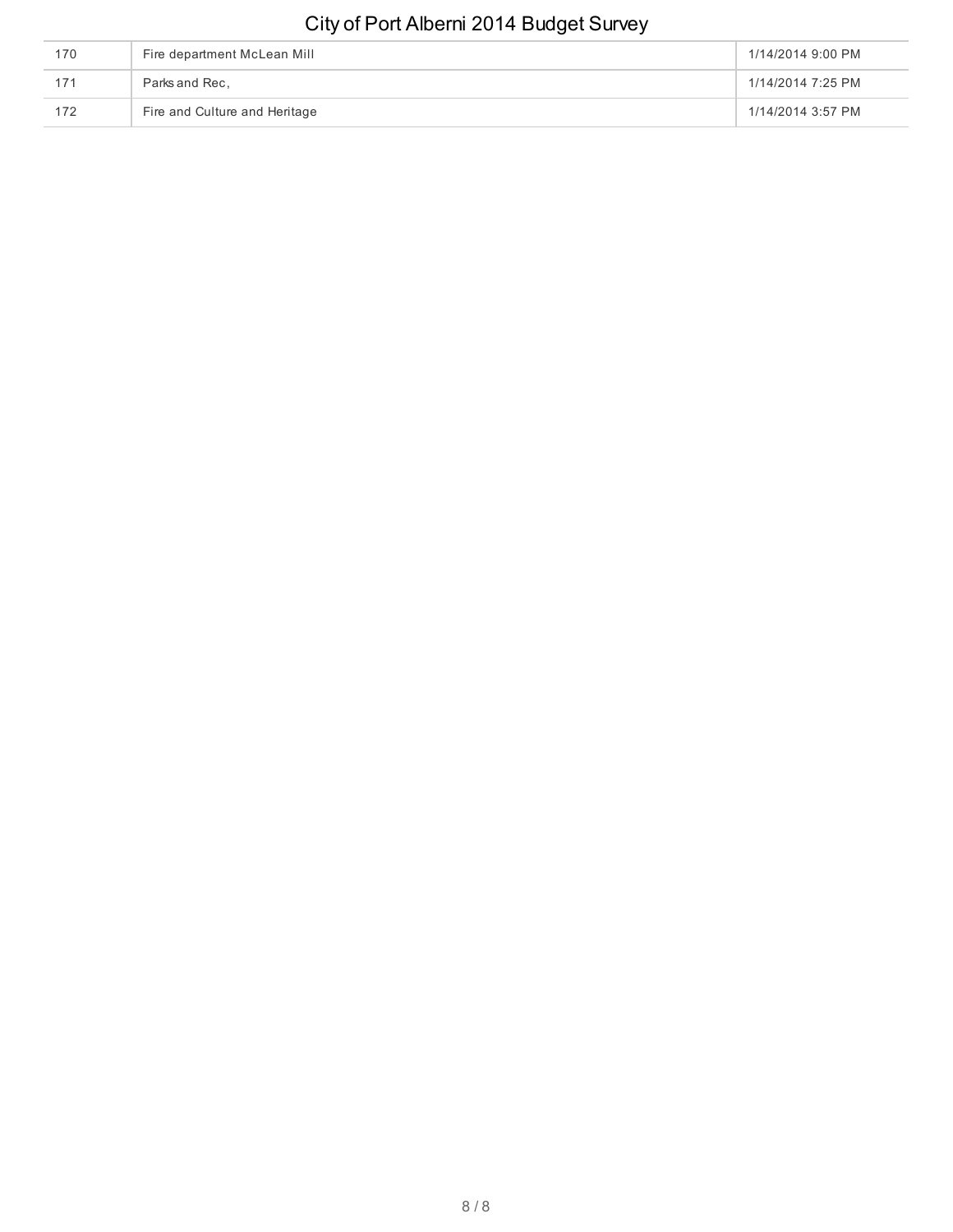#### **Q9 Please describe the service(s) you would like to see enhanced or created.**

**Answered: 34 Skipped: 404**

| #  | <b>Responses</b>                                                                                                                                                                                                                                                                                                                                                                                                               | <b>Date</b>        |
|----|--------------------------------------------------------------------------------------------------------------------------------------------------------------------------------------------------------------------------------------------------------------------------------------------------------------------------------------------------------------------------------------------------------------------------------|--------------------|
| 1  | water mains etc replaced before they break roads redone in a timely manner                                                                                                                                                                                                                                                                                                                                                     | 2/12/2014 9:27 AM  |
| 2  | Economic development.                                                                                                                                                                                                                                                                                                                                                                                                          | 2/3/2014 9:23 AM   |
| 3  | Community safety improvements and more bylaw enforcement                                                                                                                                                                                                                                                                                                                                                                       | 1/31/2014 8:09 AM  |
| 4  | economic development and expand the arts community - do this and you increase the tax base,<br>real estate values go up and so does the tax base                                                                                                                                                                                                                                                                               | 1/30/2014 8:52 PM  |
| 5  | Repaired and repave streets program and better recycling like compost material pick up                                                                                                                                                                                                                                                                                                                                         | 1/30/2014 6:31 AM  |
| 6  | waterfront/trails/upper 3rd ave                                                                                                                                                                                                                                                                                                                                                                                                | 1/27/2014 8:34 PM  |
| 7  | Old streets need repaving 6th ave. keep upgrading water and sewer where needed.                                                                                                                                                                                                                                                                                                                                                | 1/27/2014 11:25 AM |
| 8  | Local food support/promotion Energy conservation incentives for building owners Bike<br>lanes/infrastructure (connector/path to Eastside of the Island)                                                                                                                                                                                                                                                                        | 1/25/2014 3:56 PM  |
| 9  | roads sidewalks                                                                                                                                                                                                                                                                                                                                                                                                                | 1/25/2014 2:46 PM  |
| 10 | Economic development, parks and rec, infrastructure maintenance and improvement (sewers,<br>water lines, recycling, etc.), emergency services (firefighters).                                                                                                                                                                                                                                                                  | 1/25/2014 10:26 AM |
| 11 | We need to repair and resurface more streets                                                                                                                                                                                                                                                                                                                                                                                   | 1/24/2014 12:43 PM |
| 12 | Road resurfacing                                                                                                                                                                                                                                                                                                                                                                                                               | 1/23/2014 9:00 PM  |
| 13 | 1. Old roads and sewers replaced. 2. A new pool/recreation centre is needed badly. 3.<br>Maintenance on recreation sites eg: Ball fields/Walking parks/paths 4. No more tax breaks for<br>commercial businesses or the pulp mill. the pulp mill should either pay or go.                                                                                                                                                       | 1/23/2014 7:25 PM  |
| 14 | Clean up Streets, make town look better.                                                                                                                                                                                                                                                                                                                                                                                       | 1/23/2014 7:22 PM  |
| 15 | New pool would be nice and old roads repaved                                                                                                                                                                                                                                                                                                                                                                                   | 1/23/2014 7:17 PM  |
| 16 | Streets and roads and uptown                                                                                                                                                                                                                                                                                                                                                                                                   | 1/23/2014 12:47 PM |
| 17 | Port Alberni needs an influx of money. To make PA more attractive to business and young<br>professionals the city needs to be more attractive. Tear down all the old boarded up buildings,<br>increase access to the waterfront, develop a waterfront walking trail from the harbour quay, develop<br>by laws that force business owners to maintain their buildings.                                                          | 1/23/2014 12:09 PM |
| 18 | Roads maintenance and replacement                                                                                                                                                                                                                                                                                                                                                                                              | 1/23/2014 8:31 AM  |
| 19 | economic development and culture, heritage                                                                                                                                                                                                                                                                                                                                                                                     | 1/17/2014 7:20 PM  |
| 20 | I believe the city needs to put more money into creating a desirable town to LIVE in not just visit.<br>Focus on replacing a repairing essential services and recreation for everyone, ie sewer/water<br>systems, swimming pool                                                                                                                                                                                                | 1/17/2014 10:57 AM |
| 21 | Culture and beautification                                                                                                                                                                                                                                                                                                                                                                                                     | 1/17/2014 10:52 AM |
| 22 | Better bylaw enforcement for known problems in the city                                                                                                                                                                                                                                                                                                                                                                        | 1/17/2014 9:18 AM  |
| 23 | parks and rec                                                                                                                                                                                                                                                                                                                                                                                                                  | 1/16/2014 7:42 PM  |
| 24 | First, sell off half the City fleet and subcontract many services. Then Build a 10th Avenue<br>Crossing. AT WORST, a pedestrian/bike crossing. Would be well used for the highschool alone.<br>Proper traffic signal at Helen & HWY 4. DANGEROUS with Alberni Elementary and Tim<br>Hortons/Buy Low there. To avoid it, you have to fly up Lathom/Rex. More walking trails and paths<br>all mapped & connected where possible. | 1/16/2014 2:45 PM  |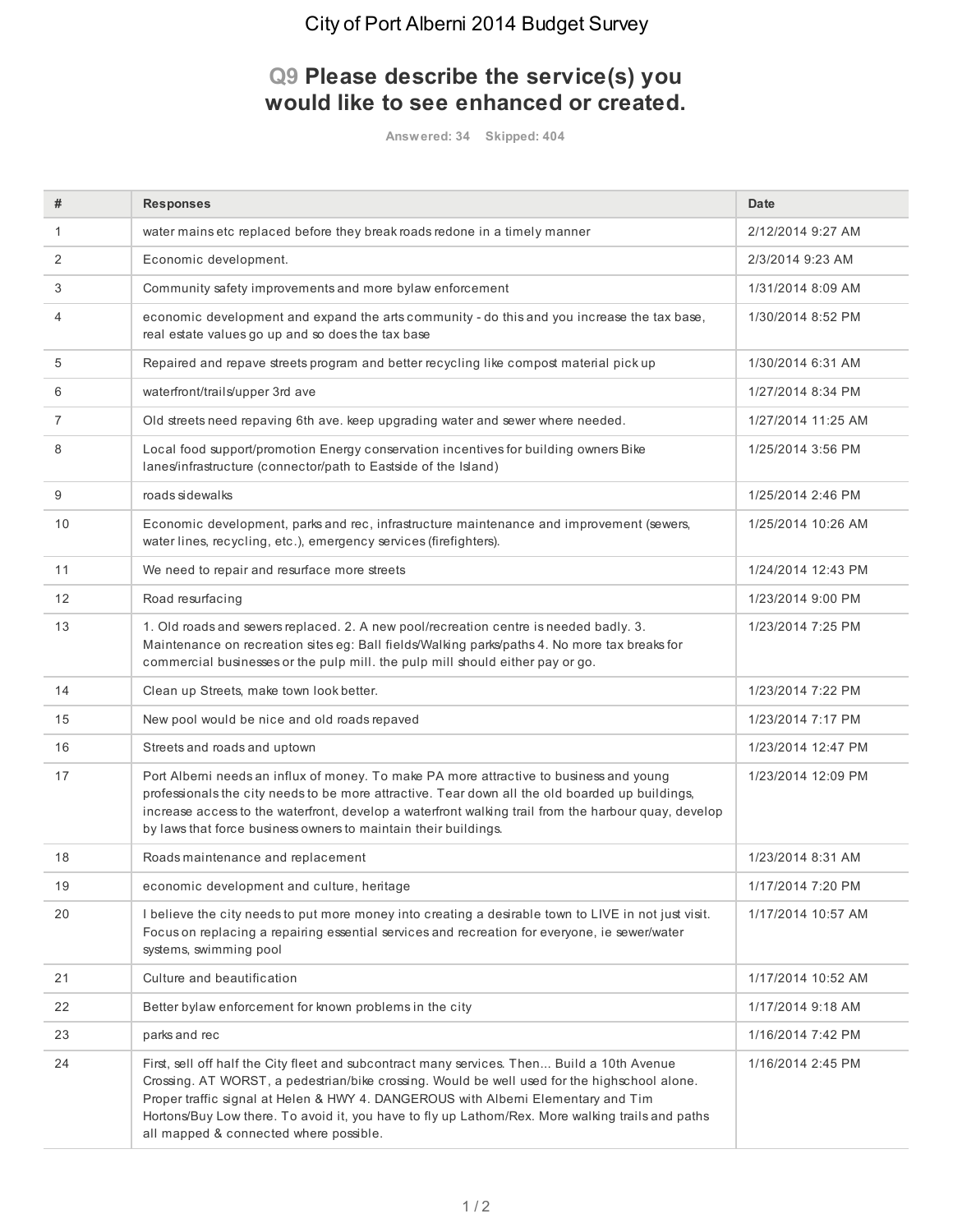| 25 | - More Parks and Rec \$, for trail maintenance and more youth programming - More community<br>development - A comprehensive strategy to create more tourism opportunities in the valley                                                                                                                                                                                                                    | 1/16/2014 12:40 PM |
|----|------------------------------------------------------------------------------------------------------------------------------------------------------------------------------------------------------------------------------------------------------------------------------------------------------------------------------------------------------------------------------------------------------------|--------------------|
| 26 | infrastructure maintenance - streets, sewer and water                                                                                                                                                                                                                                                                                                                                                      | 1/15/2014 11:39 PM |
| 27 | Movie theatre, mall, harbour quay.                                                                                                                                                                                                                                                                                                                                                                         | 1/15/2014 10:21 PM |
| 28 | Increase policing, fire and parks and rec.                                                                                                                                                                                                                                                                                                                                                                 | 1/15/2014 8:21 PM  |
| 29 | Emergency services                                                                                                                                                                                                                                                                                                                                                                                         | 1/15/2014 6:24 PM  |
| 30 | Much more focus on economic development and moving port alberni forward                                                                                                                                                                                                                                                                                                                                    | 1/15/2014 5:57 PM  |
| 31 | enhance parks and rec (new pool with play area for kids, shouldn't have to drive out of town for<br>things like this) more development for stores/mall/movie theater etc we have to drive out of town for<br>a lot of things                                                                                                                                                                               | 1/15/2014 11:09 AM |
| 32 | I'd like a lot more money to go into beautifying and improving the community. I think right now Port<br>albemi is just maintaining. It's not getting nicer. I'm happy to pay higher taxes if the city is moving<br>forward. I want to see more events put on like our town, and the polar bear swim. Let's make Port<br>Alberni a better place to live so young families like mine are encouraged to stay. | 1/15/2014 10:37 AM |
| 33 | new swimming pool!                                                                                                                                                                                                                                                                                                                                                                                         | 1/15/2014 10:34 AM |
| 34 | New pool Services are great. I would only support an increase in the level of services. Do Not make<br>any cuts.                                                                                                                                                                                                                                                                                           | 1/14/2014 11:49 PM |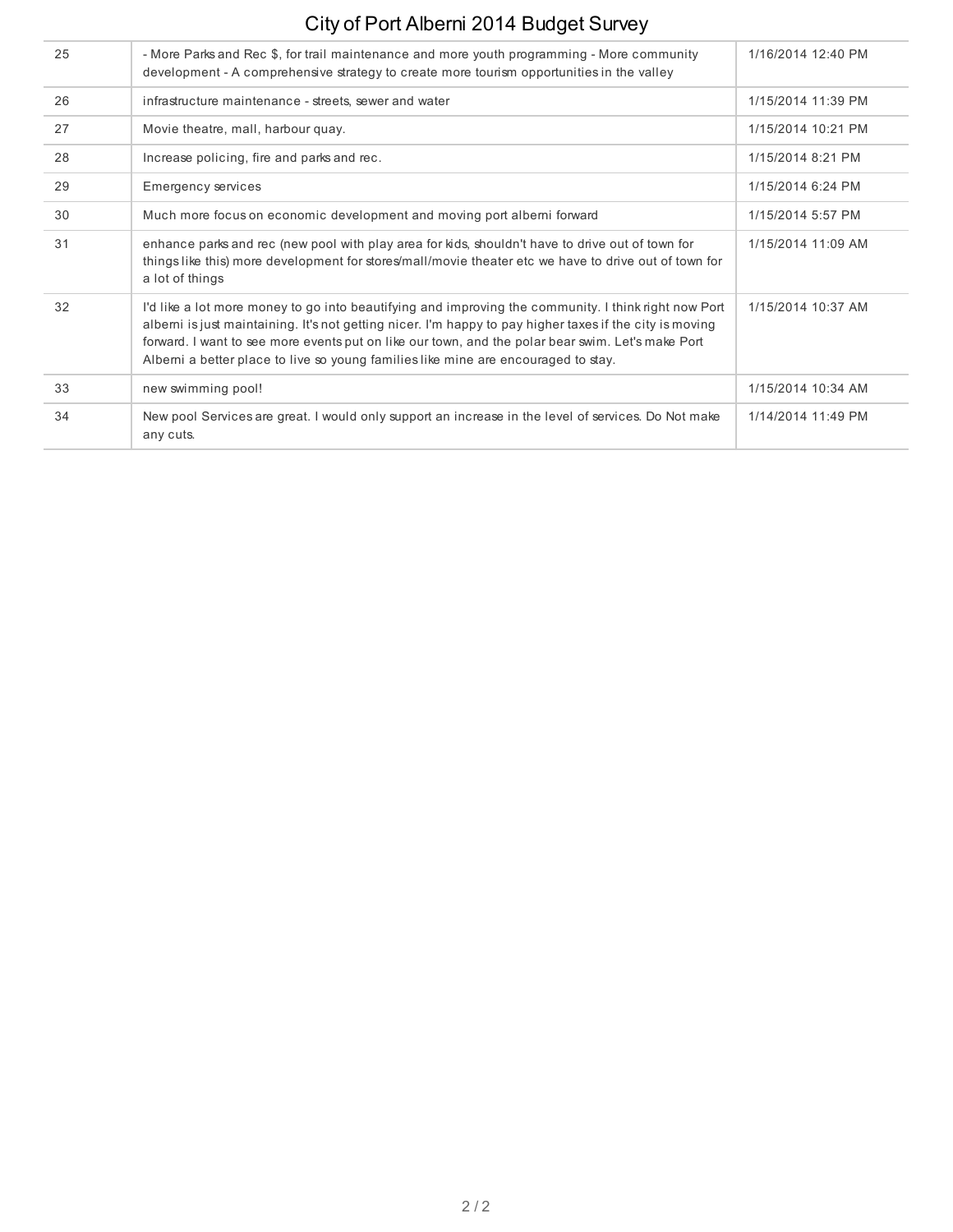### **Q10 Please describe an alternative scenario you would like the City to pursue.**

**Answered: 30 Skipped: 408**

| #              | <b>Responses</b>                                                                                                                                                                                                                                                                                                                                                                                                                                                                                                                                                                                                                                                                                                                                                                                                                                                                                                                                                                                                                                                                                                                                                                                                                                                                                                                                                                                                                                                                                                                                                                                | <b>Date</b>        |
|----------------|-------------------------------------------------------------------------------------------------------------------------------------------------------------------------------------------------------------------------------------------------------------------------------------------------------------------------------------------------------------------------------------------------------------------------------------------------------------------------------------------------------------------------------------------------------------------------------------------------------------------------------------------------------------------------------------------------------------------------------------------------------------------------------------------------------------------------------------------------------------------------------------------------------------------------------------------------------------------------------------------------------------------------------------------------------------------------------------------------------------------------------------------------------------------------------------------------------------------------------------------------------------------------------------------------------------------------------------------------------------------------------------------------------------------------------------------------------------------------------------------------------------------------------------------------------------------------------------------------|--------------------|
| 1              | Re-evaluate monies going to services that are not necessary for the City. ie. McLeans's mill.                                                                                                                                                                                                                                                                                                                                                                                                                                                                                                                                                                                                                                                                                                                                                                                                                                                                                                                                                                                                                                                                                                                                                                                                                                                                                                                                                                                                                                                                                                   | 2/12/2014 1:17 PM  |
| 2              | Tax increase for commercial and industrial, why just the homeowners                                                                                                                                                                                                                                                                                                                                                                                                                                                                                                                                                                                                                                                                                                                                                                                                                                                                                                                                                                                                                                                                                                                                                                                                                                                                                                                                                                                                                                                                                                                             | 2/10/2014 4:25 PM  |
| 3              | Instead of asking about "What" the city spends money on (and thus characterizing the choices only<br>in terms of what services to cut), you need to ask "How" the city spends money - eg on Wages,<br>Operations, fixed assets, etc. Then we may be able to suggest ways that the city can do these<br>things at less cost (wage freezes, private partnerships, cheaper options, etc). This would allow for<br>some real input and creativity. The current approach stifles the process and forces us to see it the<br>way the Administrations want it to be defined. There are options beyond those of tax increase or<br>service cuts.                                                                                                                                                                                                                                                                                                                                                                                                                                                                                                                                                                                                                                                                                                                                                                                                                                                                                                                                                        | 2/8/2014 11:41 AM  |
| 4              | Be creative and raise funds "outside the box"                                                                                                                                                                                                                                                                                                                                                                                                                                                                                                                                                                                                                                                                                                                                                                                                                                                                                                                                                                                                                                                                                                                                                                                                                                                                                                                                                                                                                                                                                                                                                   | 2/6/2014 2:36 PM   |
| 5              | The city needs to get their payroll under control . We cannot afford multiple six figure salaries<br>whether it is to city accountants and assistants, fire fighters or water and sewer workers etc. Good<br>wages are great but it has to be in keeping with the private sector wages, growth of the city and<br>taxpayer base. If we cannot afford to fix potholes and our infrastructure, keep schools open etc.<br>why can we afford to spend millions on a dock/breakwater, dream about a new pool, maybe a<br>road/bridge 10th Ave crossing, Macleans mill and how can we possibly afford to give all council<br>and mayor a pay raise ?? We must give our heads a shake. We are not a growing city. The young<br>people are mostly working in Alberta and a large % of our population do not pay any tax. We must<br>quit living beyond our means, pay decent but not obscene wages and use taxpayer money to pay<br>for services and necessities until the city is growing. We need to bring in more industry instead of<br>saying NO to almost everything. We need jobs, jobs and more jobs otherwise every year the city will<br>have to raise the taxes and lower the services. By the way there are many many people in this town<br>who work full time, with families who do not make what the mayor is paid. Really ??                                                                                                                                                                                                                                                            | 2/5/2014 9:30 PM   |
| 6              | Active and diversified economic development using the wealth of local groups, nations, and<br>entrepreneurial members of the valley. Do more using what is already here and not apply for more<br>while expecting to pay less.                                                                                                                                                                                                                                                                                                                                                                                                                                                                                                                                                                                                                                                                                                                                                                                                                                                                                                                                                                                                                                                                                                                                                                                                                                                                                                                                                                  | 2/5/2014 11:11 AM  |
| $\overline{7}$ | I would like to increase my wage too, because the cost to live has increased. Is this a good enough<br>reason to do so?                                                                                                                                                                                                                                                                                                                                                                                                                                                                                                                                                                                                                                                                                                                                                                                                                                                                                                                                                                                                                                                                                                                                                                                                                                                                                                                                                                                                                                                                         | 2/3/2014 10:08 AM  |
| 8              | alternative? yes, shall we Start with #1 lowering Watsons 26 thousand dollar raise from last year?<br>who gets a 26 thousand dollar raise certainly no one I know, the reasoning is you want to keep good<br>people in townwell I will tell you he has worked in this town for many years I guarantee you he is<br>not going anywhere! and if he was, there are plenty of others that would take his place. #2 As for<br>mayor and counsellors, you knew perfectly well what you were getting yourselves into this is simply<br>a money grab! anyone with any sense would know to what it entails to run for office with the<br>exception of Mr. Chopra who has some sense the rest of you should be fired on the spot for even<br>considering a raise!! in these hard economic times, really? what planet are you idiots on? HOW<br>CAN YOU EVEN SAY OUT LOUD THAT YOU ARE COMPARING US TO PARKSVILLEthis is<br>totally unbelievable and proves to me we are paying Watson way too much for even saying this let<br>alone have it printed in the local paper#3 how can you justify not 4 or 5 or even 11 but 22 paid full<br>time firefighters in a town of 17 thousand!!!!!!!!!!!!!!!!!!!!!!!! this simply makes my blood boil, city hall is<br>there anybody in there? do you see anything wrong with this picture? #4 come on really McClain's<br>mill? if they cant stand on their own two feet after all this time on my dime its time to pull the plug!<br>enough already, nobody wants to support it. IHOPE YOU GUYS ARE LISTENING THIS TIME<br>BECAUSE WE THE PEOPLE HAVE HADF ENOUGH! | 1/31/2014 9:19 AM  |
| 9              | I would welcome a independent audit to identify areas of waste and a budget comparative to of<br>cities                                                                                                                                                                                                                                                                                                                                                                                                                                                                                                                                                                                                                                                                                                                                                                                                                                                                                                                                                                                                                                                                                                                                                                                                                                                                                                                                                                                                                                                                                         | 1/30/2014 12:53 PM |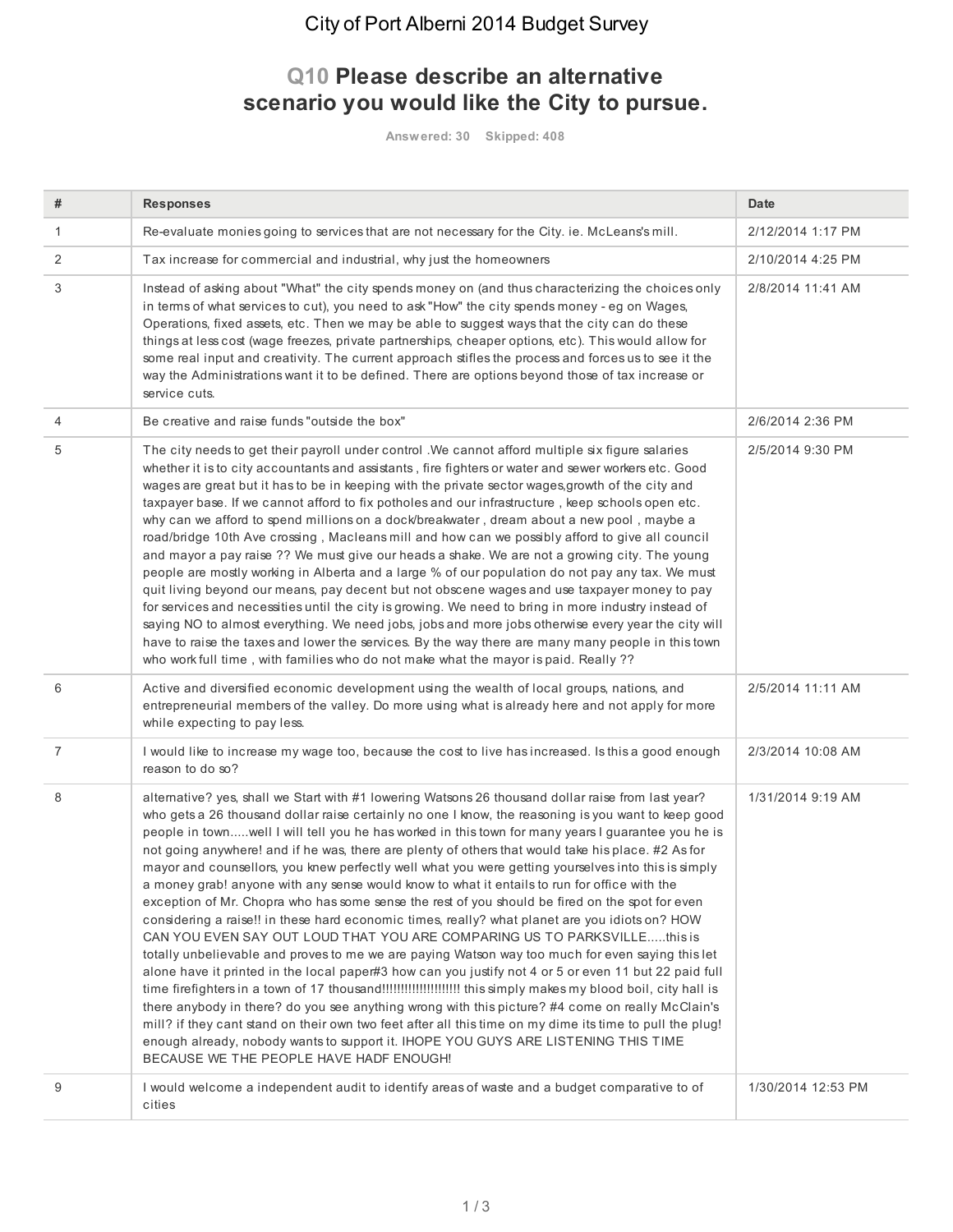| 10 | I would like to see you reduce the staff level at city hall and put a wage freeze in place for all city<br>workers for at least 2 years. If you think it is appropriate to decrease the finances of our local<br>population by tax increases then it should be OK for you, all of you: city workers and council, to<br>agree to this wage freeze.                                                                                                                                                                                                                                                                                                                                                                                                                                                                                                                                                                                                                                                                                                       | 1/30/2014 9:59 AM  |
|----|---------------------------------------------------------------------------------------------------------------------------------------------------------------------------------------------------------------------------------------------------------------------------------------------------------------------------------------------------------------------------------------------------------------------------------------------------------------------------------------------------------------------------------------------------------------------------------------------------------------------------------------------------------------------------------------------------------------------------------------------------------------------------------------------------------------------------------------------------------------------------------------------------------------------------------------------------------------------------------------------------------------------------------------------------------|--------------------|
| 11 | cut top heavy management positions across all city departments through attrition using a long term<br>strategy                                                                                                                                                                                                                                                                                                                                                                                                                                                                                                                                                                                                                                                                                                                                                                                                                                                                                                                                          | 1/28/2014 6:26 AM  |
| 12 | The inclusion of sewer, & water om your distribution of tax dollars is not justified: we are assessed<br>separately for these services. City also needs to adopt a 3rd-party approval for all increases in city<br>council stipend and expense allowances. There is clear conflict of interest in the sitting<br>representatives being applicant, approving agency and beneficiary for such increases.                                                                                                                                                                                                                                                                                                                                                                                                                                                                                                                                                                                                                                                  | 1/28/2014 5:35 AM  |
| 13 | Cut McLean's Mill, Industrial Heritage Society, Fire Department, and Museum                                                                                                                                                                                                                                                                                                                                                                                                                                                                                                                                                                                                                                                                                                                                                                                                                                                                                                                                                                             | 1/27/2014 10:32 AM |
| 14 | Revenue generation, minimize unnecessary expenditures, creative solutions, foster<br>economicdevelopment                                                                                                                                                                                                                                                                                                                                                                                                                                                                                                                                                                                                                                                                                                                                                                                                                                                                                                                                                | 1/26/2014 7:57 PM  |
| 15 | allow non-union private companies to bid. Allow the contracting or private companies to make the<br>purchases of equipment. Allow volunteers to make enhancements to the city core & areas. Allow a<br>volunteer firedepartment to at least partial. The police department should be overhauled.                                                                                                                                                                                                                                                                                                                                                                                                                                                                                                                                                                                                                                                                                                                                                        | 1/26/2014 5:57 PM  |
| 16 | Need to get better value for money spent. This includes public employee wages and administration<br>wages.                                                                                                                                                                                                                                                                                                                                                                                                                                                                                                                                                                                                                                                                                                                                                                                                                                                                                                                                              | 1/26/2014 5:56 PM  |
| 17 | Take a look at what can be done with our fire services and the HUGE budget to pay them. The city<br>our size does not need career firemen. How are we going to maintain them PLUS their good<br>pensions as they retire?? A waste of money is the first responder where a big fire truck shows up -<br>WHY? Often an ambulance shows up right behind.                                                                                                                                                                                                                                                                                                                                                                                                                                                                                                                                                                                                                                                                                                   | 1/25/2014 9:12 PM  |
| 18 | Not raise city taxes. I'm so tired of increased taxes and reduced services. I would be fine with higher<br>taxes if it went towards new facilities, ie swimming pool, recreation.                                                                                                                                                                                                                                                                                                                                                                                                                                                                                                                                                                                                                                                                                                                                                                                                                                                                       | 1/25/2014 2:24 PM  |
| 19 | Proper allocation of tax payers dollars to city maintenance and beautification rather then yet<br>another raise to city hall management. A failing business like our committee does not give<br>themselves a raise or create more positions. Stop investing in top management and get more<br>employees on the ground. Clean up our city.                                                                                                                                                                                                                                                                                                                                                                                                                                                                                                                                                                                                                                                                                                               | 1/24/2014 9:10 PM  |
| 20 | Increase industrial tax                                                                                                                                                                                                                                                                                                                                                                                                                                                                                                                                                                                                                                                                                                                                                                                                                                                                                                                                                                                                                                 | 1/24/2014 8:58 PM  |
| 21 | 1) Tax increases should not exceed rate of inflation. 2) Increase fines on irresponsible pet owners<br>and enforce collection by adding to Tax bill if fines not paid. 3) License requirements for cat<br>owners. 4) Maximum allowable pets 2-3. 5) Reduce costs at SPCA by placing 14 day maximum for<br>animals at SPCA (it's tough, but something need to be done).                                                                                                                                                                                                                                                                                                                                                                                                                                                                                                                                                                                                                                                                                  | 1/23/2014 11:37 AM |
| 22 | If you are to adopt a substantial increase in Property Taxes then let's start by fixing the roads,<br>removing the unsightly vegetation from the gutters, cleaning up the copious amounts of discarded<br>litter, and generally improve the city to promote incomers. I was tempted some 13 years ago to<br>retire to PA with promises of a fine place to retire. Quite frankly the place hasn't improvedin<br>fact it has stayed motionless. My taxes are roughly the same as my cousins in Parksvilleand<br>they have a beautiful clean town, we can't even clean up the trash that's discarded, repair the<br>roads, clean the gutters nor clean the pathways. It appears that the major attention is directed<br>toward the main highway through town to the west coastgiving a false impression to transient<br>traffic en route. Even my few visitors from the mainland have commented on the poorly maintained<br>town. Not that I expect anything to be done about any problemsbecause nought has changed<br>in 13 years, so why expect it now? | 1/23/2014 9:05 AM  |
| 23 | Increases taxes on the industrial base, not home owners. Do not let any coal into the city, which<br>would negatively impact diversification into tourism. Purse a diversified economic base, not only<br>into tourism, but also into value added manufacturing. Stop exporting raw logs out of our port. We<br>should be finding value added economies right here. Stimulate economic activity by building low<br>cost housing. Finally, the long term economic growth of our city must not be build on a foundation<br>of sand. Coal would generate decreased property values, less tourism, and more health care costs.<br>Instead, get into the future. Be where the puck is going to be.                                                                                                                                                                                                                                                                                                                                                           | 1/19/2014 8:13 PM  |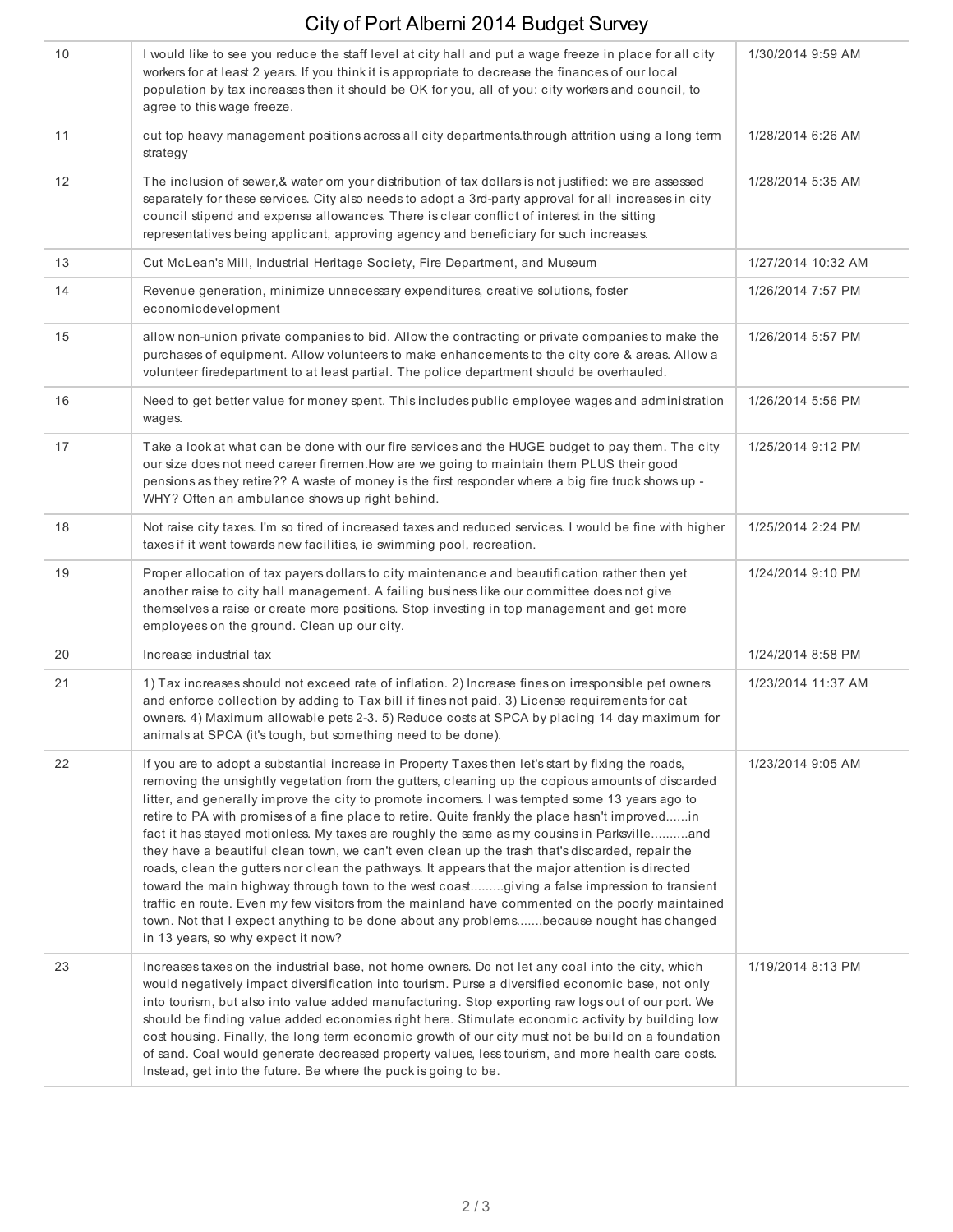| 24 | am happy to pay an increase in taxes but would like to see a redistribution of funds. I would like to<br>see more funds go into waste management, specifically to set up a city wide composting program<br>and to increase education around recycling. I would be willing to pay a fee and/or a tax increase<br>to make this possible. I would also like to see more funds go into community and economic<br>development. I would be willing to see fees for recreational programs increase to do this. I would<br>also like to see a volunteer recreation commission started to support the department and to help<br>make budget decisions and do fundraising. | 1/19/2014 7:39 PM  |
|----|------------------------------------------------------------------------------------------------------------------------------------------------------------------------------------------------------------------------------------------------------------------------------------------------------------------------------------------------------------------------------------------------------------------------------------------------------------------------------------------------------------------------------------------------------------------------------------------------------------------------------------------------------------------|--------------------|
| 25 | Review practices and compare with other more successful city councils.                                                                                                                                                                                                                                                                                                                                                                                                                                                                                                                                                                                           | 1/19/2014 6:46 PM  |
| 26 | Create volunteer programs to reduce City budget requirements. Reduce police budget to allow<br>increases in education, rehab programs and drug use prevention. Port Alberni is sick and treating<br>symptoms will not cure the patient, only make things worse.                                                                                                                                                                                                                                                                                                                                                                                                  | 1/19/2014 1:11 PM  |
| 27 | Reduce wage and benefits bill                                                                                                                                                                                                                                                                                                                                                                                                                                                                                                                                                                                                                                    | 1/16/2014 8:45 PM  |
| 28 | You are asking home owners to tighten their belt and suck it up. I do not see that as happening at<br>city hall. City hall needs to tighten their belt. Increasing residential taxes will not bring prosperity to<br>the city. Industry is not coming here. Why. Their are many factors other than the wage freeze.<br>Residents will not shop locally but will go where they get the best value for the money. That means<br>an increase in online shopping. In that scenario the city and city business are the biggest loser.                                                                                                                                 | 1/16/2014 3:10 PM  |
| 29 | There are other taxpayers than residential taxpayers                                                                                                                                                                                                                                                                                                                                                                                                                                                                                                                                                                                                             | 1/16/2014 12:58 PM |
| 30 | Cut in some areas (such as culture & heritage and Fire) and maintain or increase in others. Some<br>rise in taxes is okay if it is going where it is needed most.                                                                                                                                                                                                                                                                                                                                                                                                                                                                                                | 1/16/2014 11:18 AM |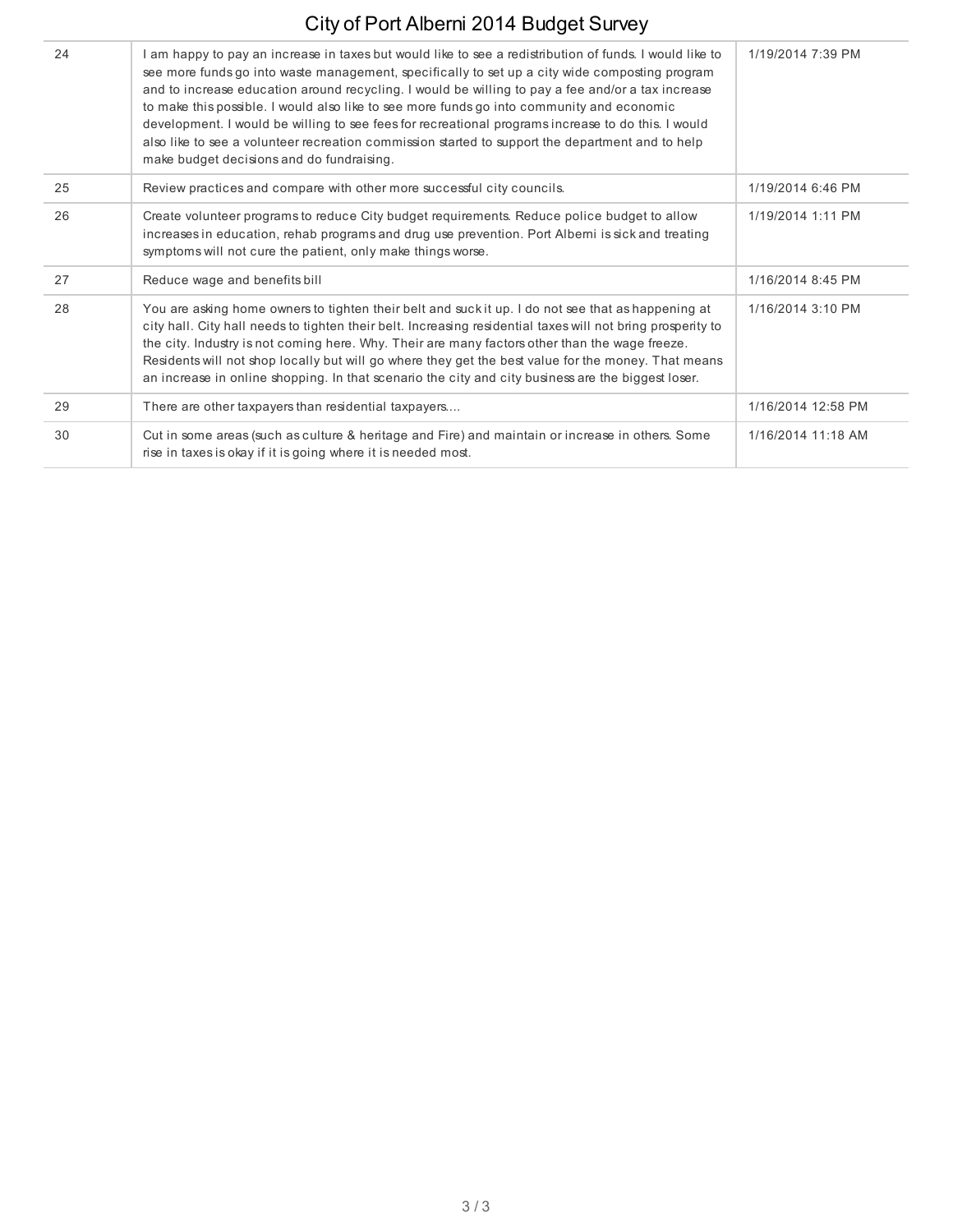### **Q11 Please share any further comments you may have on the City's budget.**

**Answered: 238 Skipped: 200**

| #                 | <b>Responses</b>                                                                                                                                                                                                                                                                                                                                                                                                                                | <b>Date</b>        |
|-------------------|-------------------------------------------------------------------------------------------------------------------------------------------------------------------------------------------------------------------------------------------------------------------------------------------------------------------------------------------------------------------------------------------------------------------------------------------------|--------------------|
| 1                 | the mayor and the counsel should listen to the residents of port alberni more                                                                                                                                                                                                                                                                                                                                                                   | 2/13/2014 11:00 AM |
| 2                 | The city should reduce their work day to 7 hours a day thus cutting down on admin and wage costs.                                                                                                                                                                                                                                                                                                                                               | 2/12/2014 1:17 PM  |
| 3                 | A budget needs to be ran same as a household - checks and balances - we don't give ourselves<br>raises, nor should you!                                                                                                                                                                                                                                                                                                                         | 2/12/2014 12:52 PM |
| 4                 | pay too much for fire should be one fire dept for whole valley.                                                                                                                                                                                                                                                                                                                                                                                 | 2/12/2014 9:27 AM  |
| 5                 | Plan new pool. Expand public works. Focus on essential services.                                                                                                                                                                                                                                                                                                                                                                                | 2/11/2014 6:42 PM  |
| 6                 | homeowners are being unfairly gouged                                                                                                                                                                                                                                                                                                                                                                                                            | 2/11/2014 2:42 PM  |
| 7                 | The 10th ave crossing senario is a waste of tax dollarsis there traffic congestion? NO! can<br>everyone afford \$130 dollars a year extra on top of our high taxes? And after the mayor and<br>everyone else got raises? and our taxes are already going up 5%what a pile of bullshit!you<br>should feel embarrassed! over paid and under worked! we are not getting good value for our tax<br>dollars! makes a person want to move out of town | 2/11/2014 6:13 AM  |
| 8                 | Past polls and surveys clearly show where citizens priorities lie. Leave alone the Fire Dept, City<br>Works and Police Dept. Anything else is fair game to reduce or leave status quo.                                                                                                                                                                                                                                                          | 2/10/2014 9:51 PM  |
| 9                 | Budget needs to be brought under control. Tighten the belt everyone else has had to. You are<br>driving down the population by overtaxing for value.                                                                                                                                                                                                                                                                                            | 2/10/2014 8:27 PM  |
| 10                | You must reduce residential taxes if you want to encourage nice homes and attract retirement to<br>the city                                                                                                                                                                                                                                                                                                                                     | 2/10/2014 4:26 PM  |
| 11                | rescind your pay raises its disgusting                                                                                                                                                                                                                                                                                                                                                                                                          | 2/9/2014 7:50 PM   |
| $12 \overline{ }$ | If our city is not safe and clean, really, who would want to move here and pay these taxes. Keep<br>our heritage alive, our city safe, but unfortunately may have to cut back on Parks & Rec for now.                                                                                                                                                                                                                                           | 2/8/2014 6:34 PM   |
| 13                | I would like to see transit be a free service, which would give a much needed break to low income<br>earners. It would also likely increase ridership and allow for better service to be provided.                                                                                                                                                                                                                                              | 2/8/2014 5:41 PM   |
| 14                | mclean mill should not be subsidized by city tax payers.                                                                                                                                                                                                                                                                                                                                                                                        | 2/7/2014 1:51 PM   |
| 15                | cut back on travel junkets                                                                                                                                                                                                                                                                                                                                                                                                                      | 2/7/2014 8:59 AM   |
| 16                | Need to cut administration costs                                                                                                                                                                                                                                                                                                                                                                                                                | 2/6/2014 8:06 PM   |
| 17                | see previous comment                                                                                                                                                                                                                                                                                                                                                                                                                            | 2/6/2014 3:22 PM   |
| 18                | NO for raising taxes                                                                                                                                                                                                                                                                                                                                                                                                                            | 2/6/2014 2:36 PM   |
| 19                | for the amount of taxes we have been paying I see no improvement to my neighbourhood in the<br>last 30 years, lighting, sidwalks etc. thought we were going to get a break on taxes when the mill<br>paid theirs?????                                                                                                                                                                                                                           | 2/6/2014 1:40 PM   |
| 20                | An old adage "build it and they will come" That's where we're at today. Keep up the good work;<br>forget the naysayers                                                                                                                                                                                                                                                                                                                          | 2/6/2014 8:41 AM   |
| 21                | Trim the payrolls not the services!                                                                                                                                                                                                                                                                                                                                                                                                             | 2/5/2014 9:31 PM   |
| 22                | I feel a 5.4% increase is too much considering the amount of the increase last year. The city needs<br>to take into consideration the well being of their residents and I think most residents cannot afford<br>another tax increase.                                                                                                                                                                                                           | 2/5/2014 8:28 PM   |
| 23                | cut economic development costs more than we can afford                                                                                                                                                                                                                                                                                                                                                                                          | 2/5/2014 3:30 PM   |
| 24                | We have invested heavily into policing and the crime rate has gone down. We can now cut their<br>budget to get the benifits of our investment.                                                                                                                                                                                                                                                                                                  | 2/5/2014 1:12 PM   |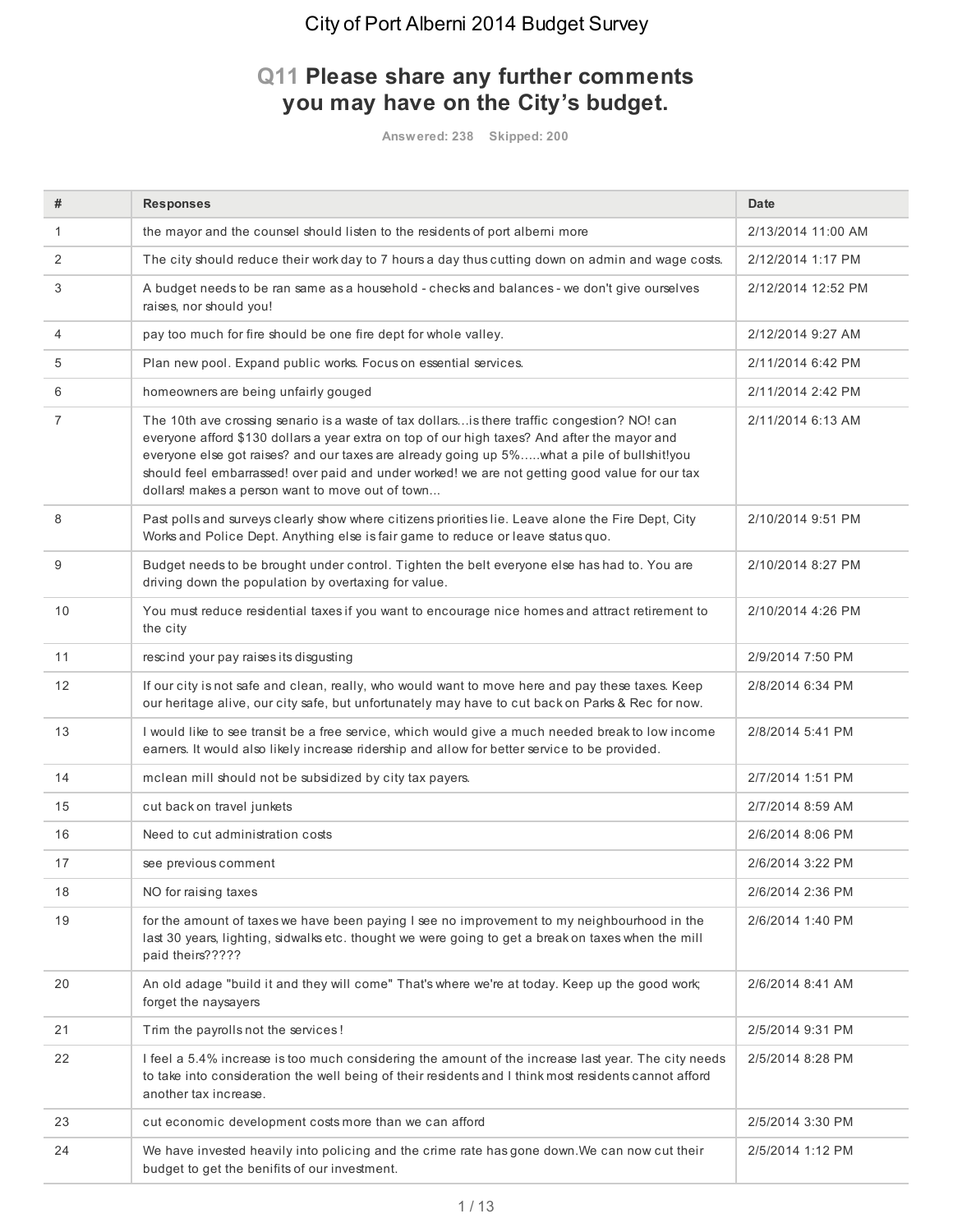| 25 | Maintain core services, ie Police, Fire, Water, Sewer, and streets                                                                                                                                                                                                                                                                                                                                                                                                                                                    | 2/5/2014 9:27 AM   |
|----|-----------------------------------------------------------------------------------------------------------------------------------------------------------------------------------------------------------------------------------------------------------------------------------------------------------------------------------------------------------------------------------------------------------------------------------------------------------------------------------------------------------------------|--------------------|
| 26 | The city should consider - contracting out more of their services - we pay enough taxes, at the<br>municipal level and provincial level, how can we generate economic growoth and support local<br>business if we have less and less expendable cash in our households?                                                                                                                                                                                                                                               | 2/5/2014 9:24 AM   |
| 27 | I am very concerned about the sustainability of the city and its ability to withstand and shocks i.e.<br>loss of an industrial taxpayer                                                                                                                                                                                                                                                                                                                                                                               | 2/4/2014 9:22 PM   |
| 28 | you had too big of a tax increase last year.                                                                                                                                                                                                                                                                                                                                                                                                                                                                          | 2/4/2014 8:23 PM   |
| 29 | reduce city staff and workers                                                                                                                                                                                                                                                                                                                                                                                                                                                                                         | 2/4/2014 3:02 PM   |
| 30 | For those on a fixed income salary increases for City Council is unacceptable. Do NOT replace<br>hard working firefighters with volunteers!!!!                                                                                                                                                                                                                                                                                                                                                                        | 2/4/2014 1:19 PM   |
| 31 | I don't think the City should reduce services and it shouldn't even consider putting Volunteers in<br>place of the City Fire Dept. I also think the City shouldn't take on any major jobs and big expense<br>items till Catalyst starts paying their share of the taxes.                                                                                                                                                                                                                                              | 2/4/2014 9:48 AM   |
| 32 | Increase tax on business after their current freeze expires including Catalyst.                                                                                                                                                                                                                                                                                                                                                                                                                                       | 2/4/2014 9:27 AM   |
| 33 | I like the new vision of the current mayor, enough with "unionized mill workers" mentality!                                                                                                                                                                                                                                                                                                                                                                                                                           | 2/3/2014 9:28 PM   |
| 34 | Focus and promote the quality of life available here and increase the quality of recreational<br>features such as trail maintenance and beach access.                                                                                                                                                                                                                                                                                                                                                                 | 2/3/2014 9:23 PM   |
| 35 | None                                                                                                                                                                                                                                                                                                                                                                                                                                                                                                                  | 2/3/2014 2:33 PM   |
| 36 | do not give a raise to people in the city and do not raise our taxes to pay for it                                                                                                                                                                                                                                                                                                                                                                                                                                    | 2/3/2014 1:47 PM   |
| 37 | Fire department is way to fat! Way to Fat!!! I                                                                                                                                                                                                                                                                                                                                                                                                                                                                        | 2/3/2014 10:09 AM  |
| 38 | Quit spending money on McLean's Mill.                                                                                                                                                                                                                                                                                                                                                                                                                                                                                 | 2/3/2014 9:24 AM   |
| 39 | I wonder how many answers to question 3 add up to 100? For me it is a question mostly of adjusting<br>priorities away from recreation and toward infrastructure and economic growth.                                                                                                                                                                                                                                                                                                                                  | 2/2/2014 8:18 PM   |
| 40 | Demand Island Health adequately fund ambulance service and minimize fire department role.                                                                                                                                                                                                                                                                                                                                                                                                                             | 2/2/2014 12:25 AM  |
| 41 | Costs need to be reduced immediately our taxes are way to high compared to the rest of the island.                                                                                                                                                                                                                                                                                                                                                                                                                    | 2/1/2014 3:41 PM   |
| 42 | Please find a way to keep costs within current budget figures, given current property value declines<br>& economic challenges facing majority of property owners.                                                                                                                                                                                                                                                                                                                                                     | 2/1/2014 1:27 PM   |
| 43 | Would like to see SPCA seperated from planning etc., as they should receive more funding. Pay<br>raises for council is rediculous. There are lots of retirees who would gladly do the job with the<br>current stipend. By the way, why does the Mayor and council think that attracting younger people<br>would be better. You should want to serve on council. Not entice people with "more" money. Do<br>we need to have parks and rec. and the city works dept seperate? Huge savings could be made by<br>merging. | 2/1/2014 11:24 AM  |
| 44 | Mayor and Council didnt need a raise                                                                                                                                                                                                                                                                                                                                                                                                                                                                                  | 1/31/2014 5:20 PM  |
| 45 | city needs to live within its means, user need to shoulder more of the cost, we have to look at the<br>dwindling population and adjust accordingly. I do not believe we get value for our current high<br>rate of taxation. does a city this size need a full time fire department the size that we have. should<br>part of the city department be volunteer.                                                                                                                                                         | 1/31/2014 11:19 AM |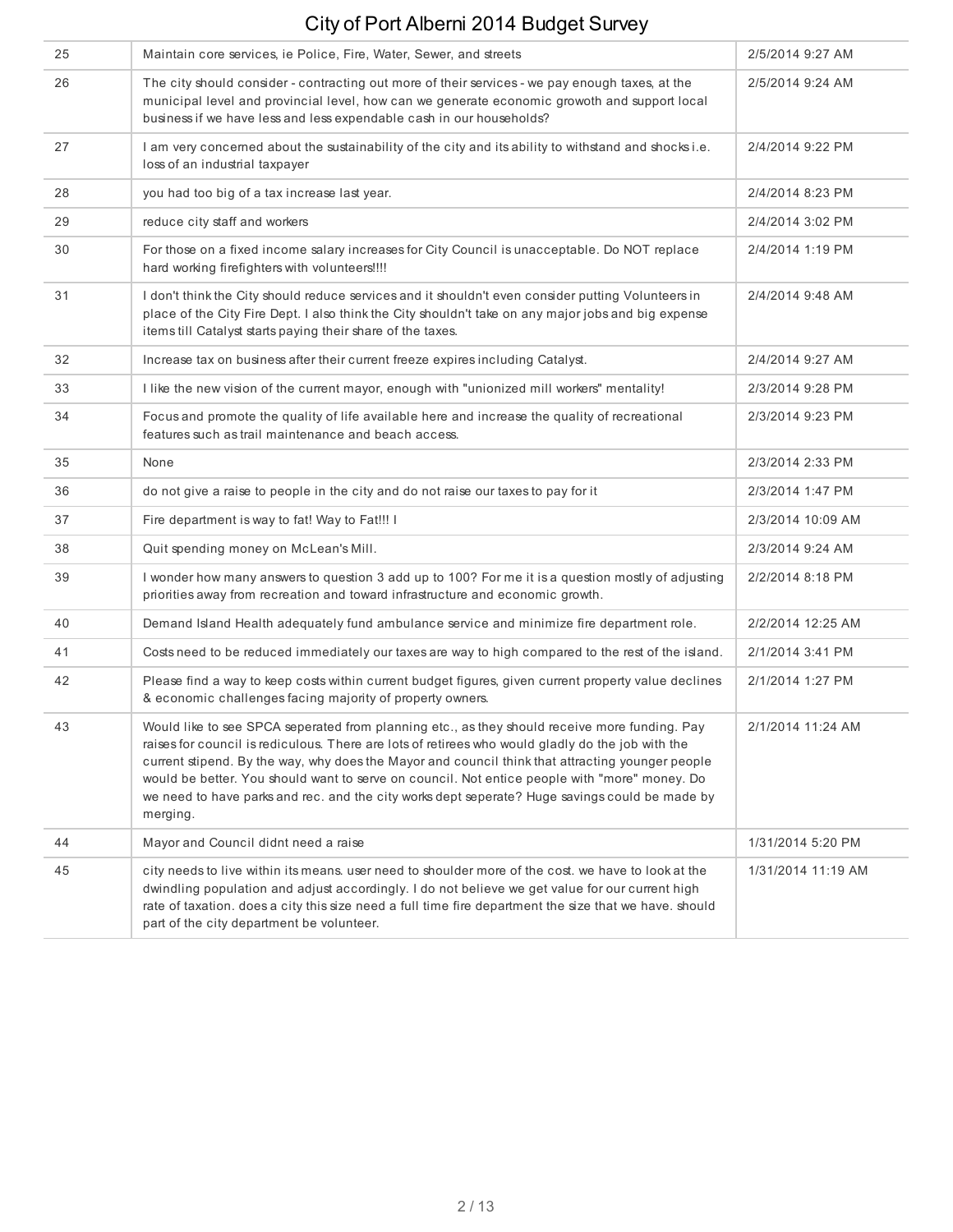| 46 | The City of Detroit is bankrupt. If we do not constrain spending, we will see our eroding corporate,<br>industrial and residential tax base become unsustainable, putting us in jeopardy of a similar<br>financial future. Accountability, fiscal responsibility and restraint have been compromised in the<br>interests of providing services and amenities that cannot be justified in our current economic<br>climate. We need elected officials and civil servants that respect the basic problem of<br>unsustainable and ever increasing tax burdens that far outweigh the economic reality. We need a<br>council and Mayor with the courage to make cuts where necessary, negotiate contracts that do not<br>exceed annual inflation rates and who do not have a Pollyanna, simplistic and unrealistic version<br>of our current economic climate. We need to reinvest in infrastructure and revitalization to attract<br>new tax revenue in both the residential and industrial sectors as well as commercial. While<br>simplistic 'spin doctors' at City Hall talk about the spectre of decreasing levels of service, they are<br>blind to facts or they are misrepresenting those facts to the public. As an example, while our overall<br>tax bill may be similar to other municipalities on the island, the fact is that our assessed value of<br>property is less than half of what it is in other jurisdictions. As a result, the mill rate and tax burden<br>based on investment and capital value is far greater in Port Alberni than it is in places such as<br>Campbell River, Courtney and other similar communities on the island. Someone has to take their<br>head out of the sand and make some tough economic decisions to ensure the future viability of<br>Port Alberni. We need a pro-active, aggressive stance to cure our economic malaise, not just more<br>of the status quo. Where is the leadership in this community?                                                                                                                                                    | 1/31/2014 11:01 AM |
|----|-----------------------------------------------------------------------------------------------------------------------------------------------------------------------------------------------------------------------------------------------------------------------------------------------------------------------------------------------------------------------------------------------------------------------------------------------------------------------------------------------------------------------------------------------------------------------------------------------------------------------------------------------------------------------------------------------------------------------------------------------------------------------------------------------------------------------------------------------------------------------------------------------------------------------------------------------------------------------------------------------------------------------------------------------------------------------------------------------------------------------------------------------------------------------------------------------------------------------------------------------------------------------------------------------------------------------------------------------------------------------------------------------------------------------------------------------------------------------------------------------------------------------------------------------------------------------------------------------------------------------------------------------------------------------------------------------------------------------------------------------------------------------------------------------------------------------------------------------------------------------------------------------------------------------------------------------------------------------------------------------------------------------------------------------------------------------------------------------------------|--------------------|
| 47 | SHOW US YOU ARE LISTENING AND GIVE BACK OUR STOLEN TAXES THAT CATALIST GAVE<br>BACK! AND FORGET THIS NONSENCE ABOUT GIVING YOURSELVES A PAY RAISE, IF YOU<br>NEED ONE THEN LEAVE OFFICE!                                                                                                                                                                                                                                                                                                                                                                                                                                                                                                                                                                                                                                                                                                                                                                                                                                                                                                                                                                                                                                                                                                                                                                                                                                                                                                                                                                                                                                                                                                                                                                                                                                                                                                                                                                                                                                                                                                                  | 1/31/2014 9:20 AM  |
| 48 | We are a small town that have great amenities, let's keep it that way and look at who are clientele<br>are. Why should we be paying the huge dollars to senior admin. Here goes the saying again, "the<br>rich get richer and the poor get poorer"                                                                                                                                                                                                                                                                                                                                                                                                                                                                                                                                                                                                                                                                                                                                                                                                                                                                                                                                                                                                                                                                                                                                                                                                                                                                                                                                                                                                                                                                                                                                                                                                                                                                                                                                                                                                                                                        | 1/31/2014 9:10 AM  |
| 49 | Quite giving yourselves raises and put the money in the community where is belongs. We are not<br>comparable to Parkville in size and services, why do you need comparable wages.                                                                                                                                                                                                                                                                                                                                                                                                                                                                                                                                                                                                                                                                                                                                                                                                                                                                                                                                                                                                                                                                                                                                                                                                                                                                                                                                                                                                                                                                                                                                                                                                                                                                                                                                                                                                                                                                                                                         | 1/31/2014 8:59 AM  |
| 50 | Disgraceful to vote yourselves a raise. We live on our CPP and OAS. I would like to see you live on<br>that salary.                                                                                                                                                                                                                                                                                                                                                                                                                                                                                                                                                                                                                                                                                                                                                                                                                                                                                                                                                                                                                                                                                                                                                                                                                                                                                                                                                                                                                                                                                                                                                                                                                                                                                                                                                                                                                                                                                                                                                                                       | 1/31/2014 8:51 AM  |
| 51 | GET OUT OF TOWN AND TAKE WATSON WITH YOU! how can you possibly compare us to<br>parksvilleyou guys need a reality check!!!!!                                                                                                                                                                                                                                                                                                                                                                                                                                                                                                                                                                                                                                                                                                                                                                                                                                                                                                                                                                                                                                                                                                                                                                                                                                                                                                                                                                                                                                                                                                                                                                                                                                                                                                                                                                                                                                                                                                                                                                              | 1/31/2014 8:17 AM  |
| 52 | Cuts need to come in the area of Administration                                                                                                                                                                                                                                                                                                                                                                                                                                                                                                                                                                                                                                                                                                                                                                                                                                                                                                                                                                                                                                                                                                                                                                                                                                                                                                                                                                                                                                                                                                                                                                                                                                                                                                                                                                                                                                                                                                                                                                                                                                                           | 1/31/2014 7:30 AM  |
| 53 | Increase revenue decrease enforcement costs. Allow 3dogs and 2 cats per household or pay higher<br>fines for non licensed. Dogs and cats are to be spay neutered, unless certified liscensed<br>breeder.RDCO Kelowna recently implemented such as the above I recommend looked into.license<br>revenues are key increase fines for those who dont license.                                                                                                                                                                                                                                                                                                                                                                                                                                                                                                                                                                                                                                                                                                                                                                                                                                                                                                                                                                                                                                                                                                                                                                                                                                                                                                                                                                                                                                                                                                                                                                                                                                                                                                                                                | 1/31/2014 6:09 AM  |
| 54 | Hire a different Economic Development Manager. A person not from here who has a bigger vision.<br>Spend more on promoting Port Albemi as a place to create food and water security for your family<br>in a rapdily changing climate. Focus more on entrepreneurs and what they need to survive and<br>thrive. Plants trees on Argyle street and transition parks and recreation to focus on this cost.<br>Develop urban farming as a way to keep crime down and bring more home buyers to the city. No<br>more big box stores, what we have is enough. Focus on Uptown a a niche market place. Develop<br>city owned land at Pacific Rim Shopping Centre into a community farm and highwayside Farmers<br>Market. Do this with public/private partnership, seek investors from China for this project. Consult<br>with urban farmers and food security non-profits. Do not raise taxes, implement cuts to salaries for<br>dept heads. This will show resolve and drive home ownership as baby boomers retire acroos an<br>increasingly cold country, with climate extreames on the rise. Teach, talk, walk water conservation,<br>get tough now about this issue. All the focus on hockey is unwise. Get people involved in less<br>expensive sports, soccer, softball, track - same with swimming pool. Get people into the water<br>Canal beach. Teach swimming lessons there in summer, canoeing, kayaking, sailing. Stop living<br>like its the 1970's and the highest per capita income. Promote Port Alberni as responding to the<br>times, pragmatic, affordable, diversifying and not in denial of climate change. This will bring in<br>the right people Keep developing eco-tourism, it what people want deep down. keep finger in deep<br>sea port hub in Barclay Sound. Forget about fossil fuels. Teach mandarin and cantonese to all city<br>departments, use free language tool at Library. Give bonuses for this. Hire economic development<br>manager who is fluent in this. Bylaw to prohibit empty parking lots, enforce transition to<br>permacutIture. Make this a recreation focus. | 1/30/2014 1:52 PM  |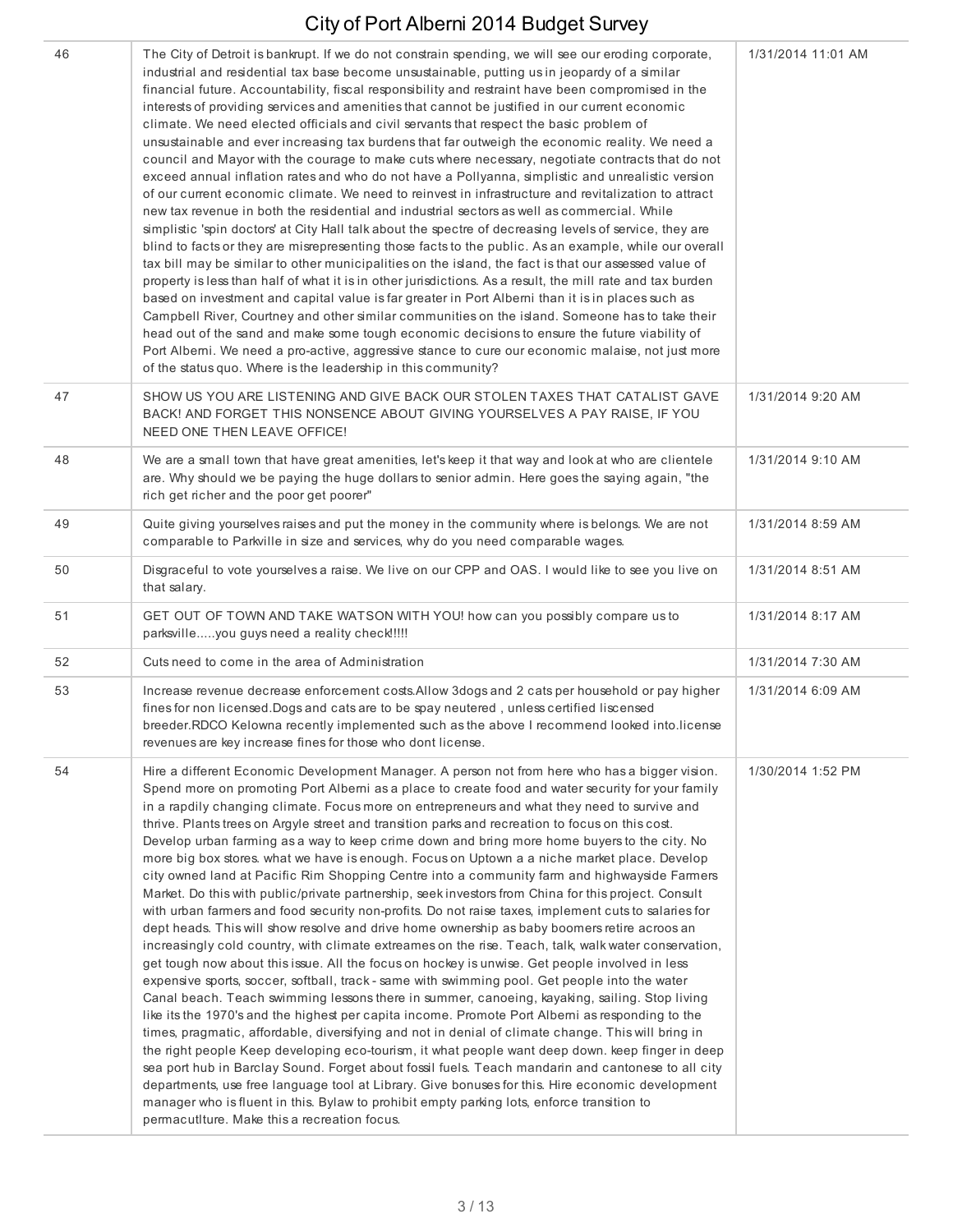| 55 | City Council should not be voting for their own salary increases nor should they be voting to<br>increase taxes. Many residents in Port Alberni are having to cut their household budgets due to the<br>increasing cost of living. Our property taxes go up, our water and sewer bills go up and we seem to<br>get less and less for what we pay for taxes.                                                                                                                                                                                                                                                                                                         | 1/30/2014 12:56 PM |
|----|---------------------------------------------------------------------------------------------------------------------------------------------------------------------------------------------------------------------------------------------------------------------------------------------------------------------------------------------------------------------------------------------------------------------------------------------------------------------------------------------------------------------------------------------------------------------------------------------------------------------------------------------------------------------|--------------------|
| 56 | we can build a beach and support maclains mill but we can fix streets pave allies and staff parks                                                                                                                                                                                                                                                                                                                                                                                                                                                                                                                                                                   | 1/30/2014 12:55 PM |
| 57 | the city should invest in a better pool - we always go to qualicum for our swimming, because the<br>pool is cleaner and nicer.                                                                                                                                                                                                                                                                                                                                                                                                                                                                                                                                      | 1/30/2014 12:55 PM |
| 58 | More funding for SPCA Parks and Rec should be merged and layoffs must happen just like in<br>industry                                                                                                                                                                                                                                                                                                                                                                                                                                                                                                                                                               | 1/30/2014 12:44 PM |
| 59 | My pension increase this year was 0.1% on OAP and 0.9% on my CPP. Perhaps you could try and<br>work within those guidelines. I have to! This is city where the larger part is either on pension,<br>disability, low income or social assistance. When you propose increase of 5.4% and a further<br>increase in the city utilities your first question should behow will these people affford/pay for such<br>increase. And while you are busy proposing tax relief to new businesses in the uptown area you<br>might consider what you will give the general population to encourage them to continue living<br>here. Trust me, a new beach doesn't quite cut it!! | 1/30/2014 10:00 AM |
| 60 | Start tax increasing business again                                                                                                                                                                                                                                                                                                                                                                                                                                                                                                                                                                                                                                 | 1/30/2014 6:37 AM  |
| 61 | Private industry has had to cut deep by cutting manpower and curbing their spending. The city<br>must do the same. They haven't yet, they still hire when they should be cutting back on manpower,<br>new vehicles etc. Why is the police station costing us so much. It cost millions to build and one of<br>the boilers goes down. 100 thousand to get a NEW one and now i hear the second boiler doesn't<br>work!                                                                                                                                                                                                                                                | 1/29/2014 9:46 PM  |
| 62 | commercial taxes need to be reduced to attract new business                                                                                                                                                                                                                                                                                                                                                                                                                                                                                                                                                                                                         | 1/29/2014 3:13 PM  |
| 63 | The train and MacLaine Mill should be run better. Sell more lumber to local business in town.<br>Lower train rides for locals, maybe more people would ride it?                                                                                                                                                                                                                                                                                                                                                                                                                                                                                                     | 1/28/2014 6:39 PM  |
| 64 | city should send half of budget money to alberta because half of the people work there                                                                                                                                                                                                                                                                                                                                                                                                                                                                                                                                                                              | 1/28/2014 12:38 PM |
| 65 | The big fat increase residents paid when Catalyst threatened to not pay their taxes has never been<br>adjusted to compensate the taxpayer for such a money grab all in one tax year. When Catalyst paid<br>shouldn't the residents received a credit for such an enormous tax increase? Instead the City<br>continues to increases the taxes annually.                                                                                                                                                                                                                                                                                                              | 1/28/2014 11:02 AM |
| 66 | Do to all of the boarded buildings or unoccupied in the Uptown area is the City moving to change<br>this in the coming year.                                                                                                                                                                                                                                                                                                                                                                                                                                                                                                                                        | 1/28/2014 9:29 AM  |
| 67 | No pay raises for mayor and council. No more tax increases.                                                                                                                                                                                                                                                                                                                                                                                                                                                                                                                                                                                                         | 1/28/2014 6:28 AM  |
| 68 | cut taxes or i am leaving, been here for 58 years                                                                                                                                                                                                                                                                                                                                                                                                                                                                                                                                                                                                                   | 1/28/2014 12:38 AM |
| 69 | More public consulting                                                                                                                                                                                                                                                                                                                                                                                                                                                                                                                                                                                                                                              | 1/27/2014 8:55 PM  |
| 70 | New to improve more on the uptown upgrade on and not forget forget our true heritage and first<br>nation history . suggest we paint late murals to identify the true identity of port alberni                                                                                                                                                                                                                                                                                                                                                                                                                                                                       | 1/27/2014 5:52 PM  |
| 71 | it needs to reconize that we are now a small community with and aging population that can not<br>afford the extras                                                                                                                                                                                                                                                                                                                                                                                                                                                                                                                                                  | 1/27/2014 3:03 PM  |
| 72 | keep up the great work                                                                                                                                                                                                                                                                                                                                                                                                                                                                                                                                                                                                                                              | 1/27/2014 2:50 PM  |
| 73 | Live within the cost of living increases, if that's 2%, then the budget could go up that much.<br>People only have so many dollars to work with, be mindful of that and make cuts to bring the<br>budget in line. Other communities manage to do that, their mill rates aren't jumping up in the<br>huge numbers ours are, so why can't you manage our budget in a more responsible manner? No<br>increase or at the most, the cost of living increase, that's the wage increase we all get, you should<br>be able to balance the budget in the same way.                                                                                                           | 1/27/2014 2:12 PM  |
| 74 | I think Mayor and Council are doing a good job and should be well compensated to attract quality<br>people to run.                                                                                                                                                                                                                                                                                                                                                                                                                                                                                                                                                  | 1/27/2014 12:56 PM |
| 75 | Seniors get NO increases and yet City is spending, spending, spending on things nobody even<br>notices. Too high of wages from City Planner and City Hall Management and Consultants                                                                                                                                                                                                                                                                                                                                                                                                                                                                                | 1/27/2014 11:36 AM |
| 76 | doing good work everyone!                                                                                                                                                                                                                                                                                                                                                                                                                                                                                                                                                                                                                                           | 1/27/2014 11:26 AM |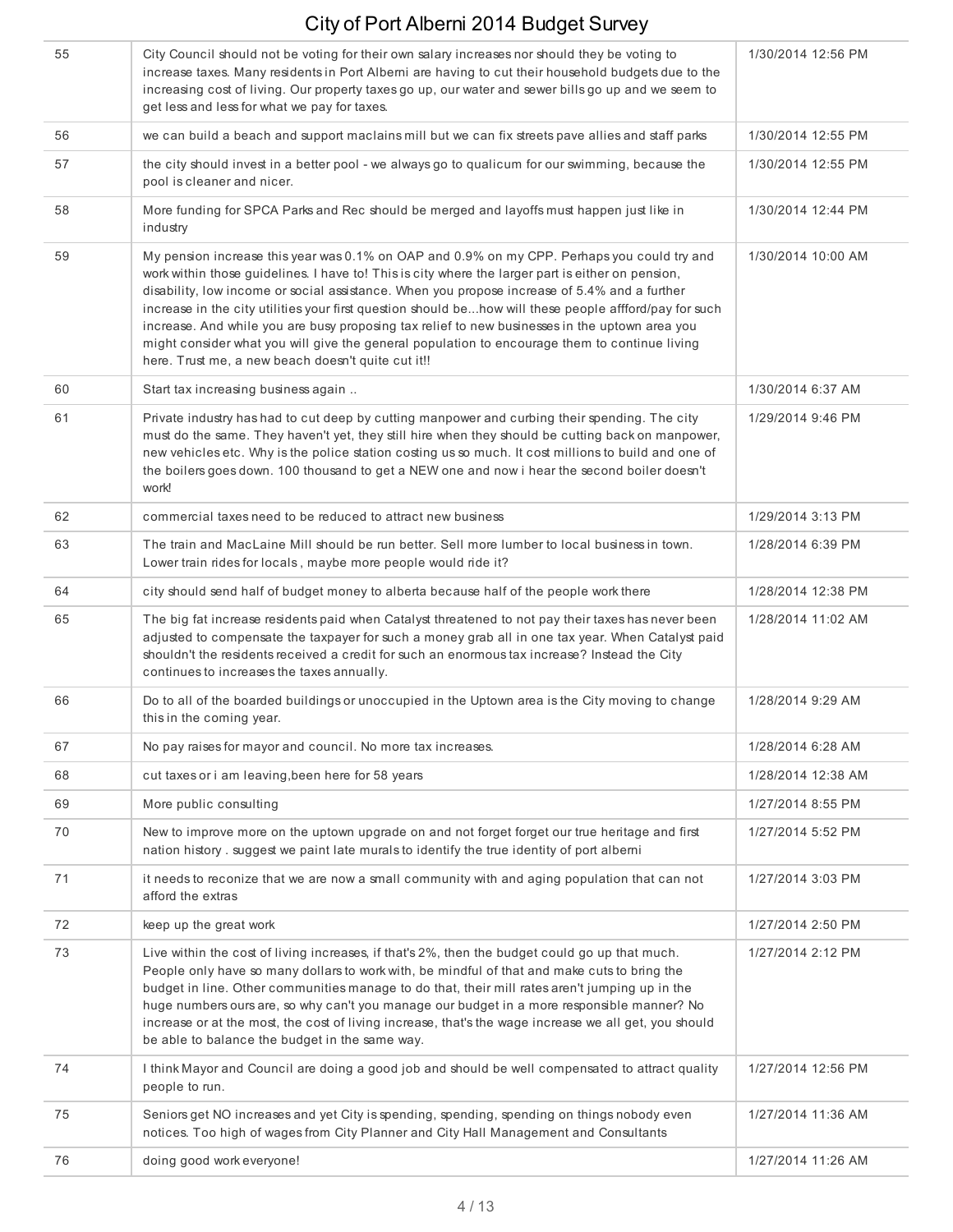| 77 | Why is sewer, water and garbage included in our taxes when we get a bill for it? The city shouldn't<br>get paid twice for the same service.                                                                                                                                                                                                                                                                                                                                                                                                                                                                                                                                                   | 1/27/2014 11:23 AM |
|----|-----------------------------------------------------------------------------------------------------------------------------------------------------------------------------------------------------------------------------------------------------------------------------------------------------------------------------------------------------------------------------------------------------------------------------------------------------------------------------------------------------------------------------------------------------------------------------------------------------------------------------------------------------------------------------------------------|--------------------|
| 78 | Tax break for people that take care of their property(ies) and tax increase for those who don't. Let's<br>make this town look better!                                                                                                                                                                                                                                                                                                                                                                                                                                                                                                                                                         | 1/27/2014 10:33 AM |
| 79 | I believe the 5.4% inc is not a true figure, you take the asesment and no consideration for ho" grant                                                                                                                                                                                                                                                                                                                                                                                                                                                                                                                                                                                         | 1/27/2014 9:08 AM  |
| 80 | I think some trimming on travel and city expenses in general. We as seniors don't get a raise in<br>pension.                                                                                                                                                                                                                                                                                                                                                                                                                                                                                                                                                                                  | 1/27/2014 8:24 AM  |
| 81 | There is a lot of retired people in this town, You cANT .KEEP RAISING TAXES                                                                                                                                                                                                                                                                                                                                                                                                                                                                                                                                                                                                                   | 1/27/2014 8:10 AM  |
| 82 | No comments                                                                                                                                                                                                                                                                                                                                                                                                                                                                                                                                                                                                                                                                                   | 1/26/2014 10:56 PM |
| 83 | The city office is top heavy. We have too many managers being paid to much. We could save by<br>having more work done by less managers.                                                                                                                                                                                                                                                                                                                                                                                                                                                                                                                                                       | 1/26/2014 9:30 PM  |
| 84 | gross waste of taxpayers money on ball fields and garbage trucks, a total waste of taxpayers dollars                                                                                                                                                                                                                                                                                                                                                                                                                                                                                                                                                                                          | 1/26/2014 9:27 PM  |
| 85 | Investing more in urban planning & development, social planning and economic development will<br>result in more potential private investment in our city.                                                                                                                                                                                                                                                                                                                                                                                                                                                                                                                                     | 1/26/2014 9:17 PM  |
| 86 | Start contracting out some of the city services.                                                                                                                                                                                                                                                                                                                                                                                                                                                                                                                                                                                                                                              | 1/26/2014 8:53 PM  |
| 87 | Thanks for all your hard work                                                                                                                                                                                                                                                                                                                                                                                                                                                                                                                                                                                                                                                                 | 1/26/2014 7:57 PM  |
| 88 | The well is getting dry, our taxes are way out of line for a city this size !!!!!!!!!!!                                                                                                                                                                                                                                                                                                                                                                                                                                                                                                                                                                                                       | 1/26/2014 7:24 PM  |
| 89 | You need to go back to the departments and instruct them to prepare and deliver to you a budget<br>with no tax increase, rather remove costs. This does not mean cut services, cut costs and spending.                                                                                                                                                                                                                                                                                                                                                                                                                                                                                        | 1/26/2014 6:57 PM  |
| 90 | Are you guys on crack?                                                                                                                                                                                                                                                                                                                                                                                                                                                                                                                                                                                                                                                                        | 1/26/2014 6:56 PM  |
| 91 | Too much cost because of only union labour allowed. A starting wage without any education is too<br>much cost to the taxpayer for city services. The garbage trucks should have been farmed out to<br>private services.                                                                                                                                                                                                                                                                                                                                                                                                                                                                       | 1/26/2014 5:59 PM  |
| 92 | taxes for higher valued homes are too high                                                                                                                                                                                                                                                                                                                                                                                                                                                                                                                                                                                                                                                    | 1/26/2014 5:34 PM  |
| 93 | 25% increase several years ago when catalyst did not pay taxes however they later DID pay taxes<br>and we NEVER saw a 25% reduction in taxes the next year. If i operated my business like that i<br>would be broke. I am seriously considering moving outside city limits to reduce my tax bill.                                                                                                                                                                                                                                                                                                                                                                                             | 1/26/2014 5:00 PM  |
| 94 | I think more of the budget should be spent to beautify the city flowers and grassy boulevards<br>coming into the city and all the way down Johnston road, more like the entrance into Qualicum.<br>Once the grass and trees are planted and established there would be little maintenance other than<br>keeping the weeds down and cutting and watering. More hanging pots or flower gardens. For<br>Christmas, lights on BOTH sides of the street down Johnston Rd and more of them.                                                                                                                                                                                                         | 1/26/2014 1:51 PM  |
| 95 | Cities/Municipalities must work with/lobby Provincial government to secure the return of a more<br>equitable share of taxes                                                                                                                                                                                                                                                                                                                                                                                                                                                                                                                                                                   | 1/26/2014 1:14 PM  |
| 96 | If the Economic Development Department of the City is only getting \$1 out of \$100, there is<br>something drastically wrongwe need development to secure good to reasonably good jobs, not<br>'pie in the sky' ideas promoting the waterfront. While I agree with such developments, they have<br>their place after financial wellness of the city and future generations is reasonably secured. Why do<br>some city elected officials not get this! I laud those who do including the PAPA, the business<br>community who are expanding facilities, and the over-extended ED department. Let's get real! Our<br>city residents depend on it for the future of our youth and young families. | 1/26/2014 12:42 PM |
| 97 | We pay too much taxes in the city. You need to look at cost reductions, not additional spending,<br>that does not add value for our Community. I will not vote for any Council member that does not<br>support any cost reduction ideas.                                                                                                                                                                                                                                                                                                                                                                                                                                                      | 1/26/2014 11:53 AM |
| 98 | Less money to RCMP, harsher penalties for juveniles and adult offenders, more money to young<br>children, for example read and feed, and a weekend breakfast program,                                                                                                                                                                                                                                                                                                                                                                                                                                                                                                                         | 1/26/2014 8:43 AM  |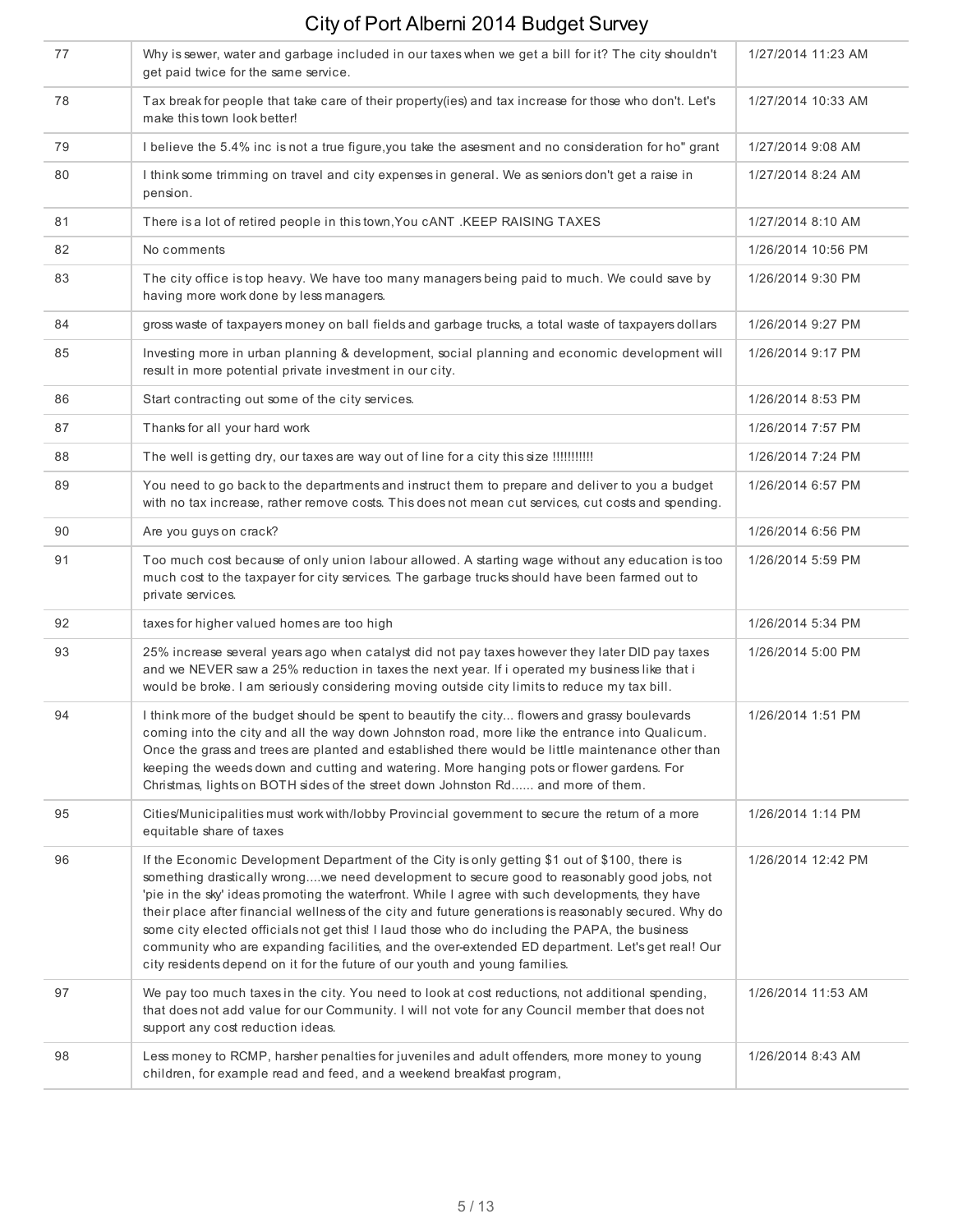| 99  | The 5.4% increase DOES NOT only maintain services lsee in the budget proposal \$500,000 for<br>a beach development, and \$100,000 for trail development???? The City should look inward at<br>doing a better job of maintaining the parks and trails we currently have. Very little maintainance<br>has been done on the trails that were developed 5 or so years agomany of the parks, and<br>walkways, are poorly maintained. I would rather see an increase in labour to properly maintain what<br>we have, rather than expanding and not being able to properly maintain things.                                                                                                                                                               | 1/26/2014 8:07 AM  |
|-----|----------------------------------------------------------------------------------------------------------------------------------------------------------------------------------------------------------------------------------------------------------------------------------------------------------------------------------------------------------------------------------------------------------------------------------------------------------------------------------------------------------------------------------------------------------------------------------------------------------------------------------------------------------------------------------------------------------------------------------------------------|--------------------|
| 100 | I totally disagree with industrial taxes getting a break and the residents have to make up the<br>difference. Every year there are increases. We are pensioners on a limited income and cannot<br>afford any more increases.                                                                                                                                                                                                                                                                                                                                                                                                                                                                                                                       | 1/25/2014 9:16 PM  |
| 101 | more taxes on business                                                                                                                                                                                                                                                                                                                                                                                                                                                                                                                                                                                                                                                                                                                             | 1/25/2014 2:49 PM  |
| 102 | JOHN DOUGLAS IS AWESOME                                                                                                                                                                                                                                                                                                                                                                                                                                                                                                                                                                                                                                                                                                                            | 1/25/2014 2:30 PM  |
| 103 | authority needs to work WITHIN a proposed amt. set for budget, not increase taxes to make up a<br>shortfall, possibly by reduction of services/ city employees.                                                                                                                                                                                                                                                                                                                                                                                                                                                                                                                                                                                    | 1/25/2014 2:09 PM  |
| 104 | with many residents on a fixed budget the current practice of spending over your resources is<br>forcing residents out of their homes as they cannot afford the increases                                                                                                                                                                                                                                                                                                                                                                                                                                                                                                                                                                          | 1/25/2014 1:09 PM  |
| 105 | 1. reduce # city vehicles running around doing nothing.2. Have the school board turn off lights<br>during non school hours - presently all are on 24/7! 3 much more attention to sidewalk and general<br>cleanliness of the whole town.4.stop all grass cutting that is not necessary 5.garbage truck backing<br>out from new high school onto roger is an accident waiting to happen.6 million+ spent on new<br>high school and we still have teachers parking on Roger outside the school despite assurances from<br>school board that area would not be turned into a parking lot - teachers parking lot has spaces but<br>are not used! 7. prefer no property tax increases for 2104 - need to look at better management of<br>existing budget | 1/25/2014 10:47 AM |
| 106 | The number of managers needs to be reduced, and the money from that should be funnelled into<br>the areas I identified in the previous question. Don't let the naysayers wear you down; increase<br>taxes if you must, but don't let our beautiful city fall into ruin because people are whining about<br>paying taxes.                                                                                                                                                                                                                                                                                                                                                                                                                           | 1/25/2014 10:28 AM |
| 107 | Considering the problematic future of our heavy industry and the grievous condition of much of our<br>infrastucture the city should be reducing its fixed costs especially in salaries and payroll.                                                                                                                                                                                                                                                                                                                                                                                                                                                                                                                                                | 1/25/2014 8:18 AM  |
| 108 | NO coal, because our city taxpayers dollar will no doubt have to be used to maintain our already<br>delapitated roads that are already NOT maintained.                                                                                                                                                                                                                                                                                                                                                                                                                                                                                                                                                                                             | 1/24/2014 9:15 PM  |
| 109 | be more efficient and not spend any more                                                                                                                                                                                                                                                                                                                                                                                                                                                                                                                                                                                                                                                                                                           | 1/24/2014 9:00 PM  |
| 110 | The tax burden might be shifted a little to commercial as opposed to residential base.                                                                                                                                                                                                                                                                                                                                                                                                                                                                                                                                                                                                                                                             | 1/24/2014 8:54 PM  |
| 111 | The City needs to operate within it's means - only commit to NEW Projects when the City has<br>SAVED the money to pay for it (NO DEBT) the Residents can afford it - DO NOT GO INTO DEBT -<br>CORE SERVICES need to be maintained such as WATER, SEWER, GARBAGE, ROADS, Police &<br>Fire and current activites such as Pool & Multiplex - but NO NEW PROJECTS that will result in tax<br>increases. (No Ring Road, No more monies spend on City Beach, no Roundabouts, no more tax<br>breaks for uptown                                                                                                                                                                                                                                            | 1/24/2014 7:22 PM  |
| 112 | 1. Maintain Fire Department 2. Don't give away or lease our current Boat Ramp at Clutesi Haven,<br>and no purchase of Catalyst Land for proposed Boat Ramp - DO NOT any DEBT for the Waterfront<br>North Project.                                                                                                                                                                                                                                                                                                                                                                                                                                                                                                                                  | 1/24/2014 7:12 PM  |
| 113 | Increase not reasonable; decrease quite easily obtainable with a modicum of courage. Our<br>household has not had an income increase since 2002.                                                                                                                                                                                                                                                                                                                                                                                                                                                                                                                                                                                                   | 1/24/2014 6:13 PM  |
| 114 | you must understand that the city budget is a fixed income coming in much the same as my fixed<br>budget coming in to my home. If i go over my budget I need to trim my finances to meet my<br>income. The city needs to practice the same approach to their budget. A reality check is in order.<br>When my hydro bill goes up I cut finances in other places to balance my income.                                                                                                                                                                                                                                                                                                                                                               | 1/24/2014 2:34 PM  |
| 115 | Infrastructure continues to need work. Our roads and sewers are crumbling. More work has been<br>done recently, but not sure we caught up to years of neglect. Hard to say on the drainage, given<br>recent good weather. I will see if my street floods again the next time it rains. I have seen were<br>some people feel that forestry businesses should pay less taxes as they create jobs. Well they are<br>the main reason our roads, and the sewers under the roads are in rough shape. The heaviest thing<br>on the roads are the logging trucks. And Port Alberni is the only community I have ever lived in that<br>I see loaded logging truck driving downtown - main street on a daily basis.                                          | 1/24/2014 2:31 PM  |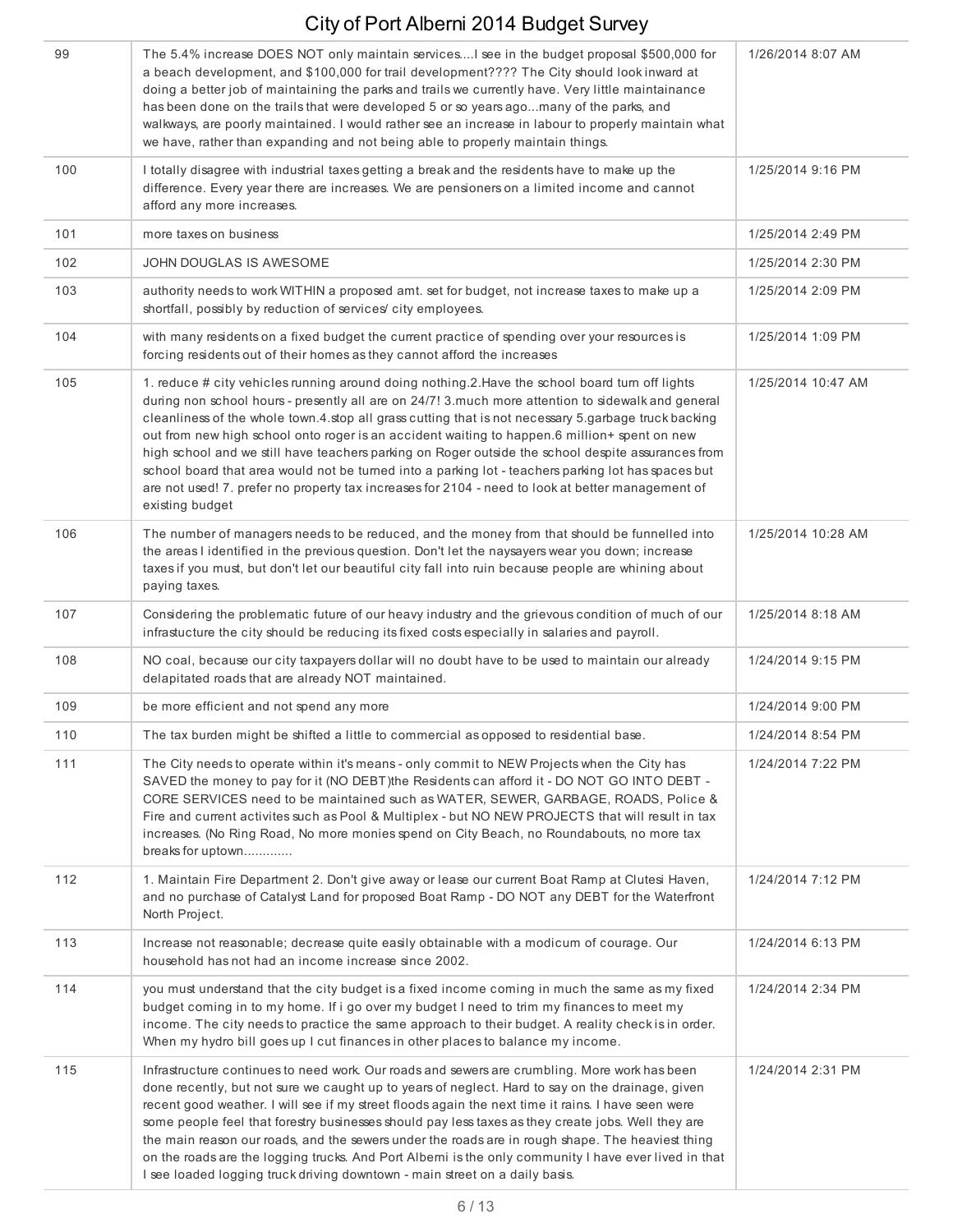| 116 | We need to start increasing taxes for bussiness they have had a free ride for to long  And give<br>home owners alittle relief.realy need to increase road budgets for more repairs.                                                                                                                                                                                                                                                                                                                                                                                                                                                                                                                                                                                                                                                                                                                                                                                                                                                                                                                                                                                                                                                                                                                                                                                                         | 1/24/2014 12:45 PM |
|-----|---------------------------------------------------------------------------------------------------------------------------------------------------------------------------------------------------------------------------------------------------------------------------------------------------------------------------------------------------------------------------------------------------------------------------------------------------------------------------------------------------------------------------------------------------------------------------------------------------------------------------------------------------------------------------------------------------------------------------------------------------------------------------------------------------------------------------------------------------------------------------------------------------------------------------------------------------------------------------------------------------------------------------------------------------------------------------------------------------------------------------------------------------------------------------------------------------------------------------------------------------------------------------------------------------------------------------------------------------------------------------------------------|--------------------|
| 117 | Port Alberni taxpayers are primarily low to medium income earners who can ill-afford any tax<br>increases especially to pay for public servants bloated wages and benefits which is creating a "<br>have and have not" society. Please work with this reality in mind.                                                                                                                                                                                                                                                                                                                                                                                                                                                                                                                                                                                                                                                                                                                                                                                                                                                                                                                                                                                                                                                                                                                      | 1/24/2014 12:00 PM |
| 118 | Since 2007 my property taxes have risen over \$300/year while the real estate value of my property<br>has fallen \$30,000. I cannot support any further tax increases until real estate values rise again.<br>Lately I have seen some City services such as garden maintenance being done by 3 people with 3<br>vehicles at a time when there is little value in it. This is overly expensive and inefficient.                                                                                                                                                                                                                                                                                                                                                                                                                                                                                                                                                                                                                                                                                                                                                                                                                                                                                                                                                                              | 1/24/2014 10:33 AM |
| 119 | every department in the city should be required to reduce their budget by ten percent.no<br>exceptions you may find with a bit of effort city services would still be quit adequate forget about<br>anyone getting a raise or higher benefits for five years.reduce city employees by two percent each<br>year for four years minimum.use contractors                                                                                                                                                                                                                                                                                                                                                                                                                                                                                                                                                                                                                                                                                                                                                                                                                                                                                                                                                                                                                                       | 1/24/2014 10:17 AM |
| 120 | since when is a 5.4% increase a status quo budget ? eliminate automatic departmental rate<br>increases such as water etc.these departments are always showing surpluses                                                                                                                                                                                                                                                                                                                                                                                                                                                                                                                                                                                                                                                                                                                                                                                                                                                                                                                                                                                                                                                                                                                                                                                                                     | 1/24/2014 8:44 AM  |
| 121 | Tax industry more, because a lot of Port Alberni workers live out of town and do not contribute to<br>the coffers, but will bring their garbage in and put it in our dumpsters.                                                                                                                                                                                                                                                                                                                                                                                                                                                                                                                                                                                                                                                                                                                                                                                                                                                                                                                                                                                                                                                                                                                                                                                                             | 1/24/2014 7:59 AM  |
| 122 | with the amount of taxes we pay its nice to see the service we get. the more things that get done<br>around town the. ie, street repair, garbage pickup, new paved roads, updated water - sewer repair<br>the better                                                                                                                                                                                                                                                                                                                                                                                                                                                                                                                                                                                                                                                                                                                                                                                                                                                                                                                                                                                                                                                                                                                                                                        | 1/24/2014 7:37 AM  |
| 123 | I think businesses big and small should get there taxes increased to  No more free ride !!                                                                                                                                                                                                                                                                                                                                                                                                                                                                                                                                                                                                                                                                                                                                                                                                                                                                                                                                                                                                                                                                                                                                                                                                                                                                                                  | 1/23/2014 9:01 PM  |
| 124 | There is very little to encourage new families and business into Port Alberni. We must put some<br>revenue into cleaning and repairing old streets, removing or cleaning up derelict properties and<br>revitalizing the business area's with security and lighting that would attract new business owners.                                                                                                                                                                                                                                                                                                                                                                                                                                                                                                                                                                                                                                                                                                                                                                                                                                                                                                                                                                                                                                                                                  | 1/23/2014 7:37 PM  |
| 125 | home owner should not pay for tourist cost. you got it backwards in this town.                                                                                                                                                                                                                                                                                                                                                                                                                                                                                                                                                                                                                                                                                                                                                                                                                                                                                                                                                                                                                                                                                                                                                                                                                                                                                                              | 1/23/2014 7:31 PM  |
| 126 | to maintain service's for what we have I don't mind paying a little more in taxes as long as<br>businesses start to pay in tax increases to no more free ride!!! for them enough is enough start to<br>increase commercial tax rates.                                                                                                                                                                                                                                                                                                                                                                                                                                                                                                                                                                                                                                                                                                                                                                                                                                                                                                                                                                                                                                                                                                                                                       | 1/23/2014 7:23 PM  |
| 127 | live within your taxes, everyone else has to have a budget, why can't city hall.                                                                                                                                                                                                                                                                                                                                                                                                                                                                                                                                                                                                                                                                                                                                                                                                                                                                                                                                                                                                                                                                                                                                                                                                                                                                                                            | 1/23/2014 6:55 PM  |
| 128 | No tax increases!!!. We had major increases(I think 23%) a few years back when it was thought that<br>Catalyst wouldn't be paying. Catalyst ended up paying but citizens did not benefit. Then last year a<br>huge increase of 8%. So why again!!! I don't get why the council even considers this. What ideas<br>has the council explored since the last budget to do things differently? Didn't they hear the people<br>last year? Whose wages or income has increased that much? Those in good jobs probably got a<br>maximum of 1 or 2%. Many home owners are on fixed incomes Why does council think people<br>can keep paying more? I don't get it !! Did you not listen to concerned citizens like Roland Smith<br>who took the time to research constructive suggestions for ways to cut back or do things differently?<br>We are no longer a rich mill town!! People who can afford to move out of town to the regional<br>district do so and still benefit from all the services in town. What about ways of having the regional<br>district contribute to library, Parks and Rec. as well as roads, etc? I really don't get how the council<br>has the gall to suggest a tax increase! It is as if they weren't around last year. You have had a year<br>to research ideas for ways to do things differently? Raising taxes is not an option that should even<br>be considered!! | 1/23/2014 6:33 PM  |
| 129 | We would like to see City Hall run like we run our retired householdwe buy what we have money<br>for and save for what we would like to have. We as a city have to learn to live within our means.                                                                                                                                                                                                                                                                                                                                                                                                                                                                                                                                                                                                                                                                                                                                                                                                                                                                                                                                                                                                                                                                                                                                                                                          | 1/23/2014 6:17 PM  |
| 130 | It was amazing to watch the Council presentation of the 2014 budget when the Mayor and the City<br>Manager gave the impression that this was mere \$89/year increase. Maybe these people have<br>been at the public trough too long. You would not survive very long running a private company<br>when you have to report to a Board of Directors! You should look at eliminating the waste at the<br>Management level ie. salaries, head counts and use some of the money to increase the salaries of<br>the Mayor and Council persons in order to attract people that have more financial knowledge and<br>experience so that they an get spending and waste under control! c                                                                                                                                                                                                                                                                                                                                                                                                                                                                                                                                                                                                                                                                                                             | 1/23/2014 4:18 PM  |
| 131 | Jobs, Jobs, Jobs. How does council propose manufacturing jobs when allowing jobs (logs) to be<br>shipped overseas. This city needs people with rewarding jobs, good wages. Our focus should be on<br>jobs. Problems solved.                                                                                                                                                                                                                                                                                                                                                                                                                                                                                                                                                                                                                                                                                                                                                                                                                                                                                                                                                                                                                                                                                                                                                                 | 1/23/2014 3:27 PM  |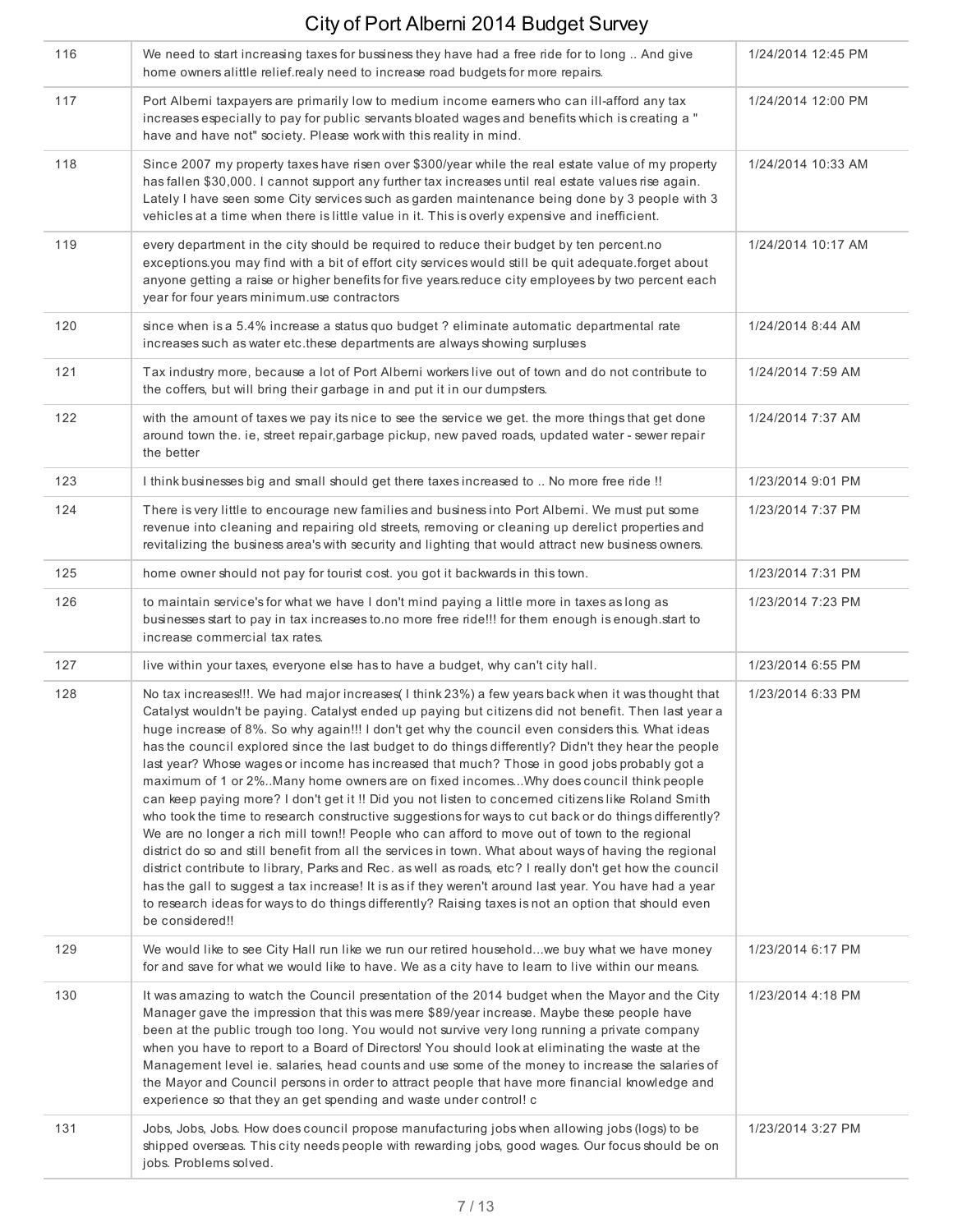| 132 | The increase in taxes can not continue                                                                                                                                                                                                                                                                                                                                                                                                                                                                                                                                                                 | 1/23/2014 1:15 PM  |
|-----|--------------------------------------------------------------------------------------------------------------------------------------------------------------------------------------------------------------------------------------------------------------------------------------------------------------------------------------------------------------------------------------------------------------------------------------------------------------------------------------------------------------------------------------------------------------------------------------------------------|--------------------|
| 133 | Keep up the good work,                                                                                                                                                                                                                                                                                                                                                                                                                                                                                                                                                                                 | 1/23/2014 12:47 PM |
| 134 | We're new to the town (within three years) and I love what the valley has to offer. The city does a<br>fantastic job with the variety of programs parks and rec offers, and the quantity and quality of trails<br>in town amazes me. Unfortunately the town is an eyesore, and that is going to seriously hinder<br>economic development. The majority of people I work with (in Port Alberni) live in the Parksville<br>area, and the only reason they can give me is that PA is an ugly town. So they would rather pay 2-3<br>times the housing cost, plus commuting fees than live in an ugly town. | 1/23/2014 12:14 PM |
| 135 | Don't take on too many projects at once. Tackle one and complete before moving on.                                                                                                                                                                                                                                                                                                                                                                                                                                                                                                                     | 1/23/2014 11:41 AM |
| 136 | Port Alberni has an excellent parks and rec program. I think Port Alberni should try to promote new<br>activities if possible. Port Alberni really lacks economic development. This budget should be<br>increased significantly because economic development will create a positive image to Port<br>Alberni and job growth. It will also attract new citizens. This is definitely an area for improvement.<br>Ecomoic development should be reconsidered for a bigger budget.                                                                                                                         | 1/23/2014 10:30 AM |
| 137 | City hall should always be prudent, have a plan if Catalyst closes                                                                                                                                                                                                                                                                                                                                                                                                                                                                                                                                     | 1/23/2014 10:00 AM |
| 138 | Nothing further to add                                                                                                                                                                                                                                                                                                                                                                                                                                                                                                                                                                                 | 1/23/2014 9:06 AM  |
| 139 | Please stop allowing rural area residents to free load off the City for recreation and other services<br>when they don't contribute a fair amount. By allowing this to continue taxpayers are losing all<br>confidence in the City and are enticed to moving into the rural areas to reduce their taxes. This<br>City needs more money invested in beautifying our streets and roads - reduce spending on<br>heritage, museum services and recreation and put these funds into building rock/tree islands in the<br>middle of our wide streets.                                                        | 1/23/2014 8:45 AM  |
| 140 | Taxes should notincrease when the city has a surplus of money. Tax dollars are wasted on exercise<br>areas and chicken coops !!!!!!!!!!                                                                                                                                                                                                                                                                                                                                                                                                                                                                | 1/23/2014 8:36 AM  |
| 141 | I think the city is doing a great job for what they have to work with and we get good value for our<br>money.                                                                                                                                                                                                                                                                                                                                                                                                                                                                                          | 1/23/2014 8:33 AM  |
| 142 | more monies spent on underground utilities and essential municipal services                                                                                                                                                                                                                                                                                                                                                                                                                                                                                                                            | 1/23/2014 7:37 AM  |
| 143 | The other concern I have is to look at administration which I feel is top heavy. When I look at the<br>city payroll for the execs, they are making more money than when I was working and I had a good<br>paying job.                                                                                                                                                                                                                                                                                                                                                                                  | 1/23/2014 12:17 AM |
| 144 | Would like to see city roads and alleys kept up. Thank you                                                                                                                                                                                                                                                                                                                                                                                                                                                                                                                                             | 1/22/2014 9:16 PM  |
| 145 | your budget increases are at a higher rate than regular workers are being given wage increases. we<br>only get 1% wage increases, yet you want almost 6, hydro is being granted 28% when does it<br>stop?                                                                                                                                                                                                                                                                                                                                                                                              | 1/22/2014 8:17 PM  |
| 146 | pensions do not keep up with tax hikes                                                                                                                                                                                                                                                                                                                                                                                                                                                                                                                                                                 | 1/22/2014 6:25 PM  |
| 147 | the economy is stagnant, no growth and we shoild do what they do federally and provincially and<br>that is cut, services, wages, employees etc                                                                                                                                                                                                                                                                                                                                                                                                                                                         | 1/22/2014 6:12 PM  |
| 148 | the city must run more responsibly, you cannot keep raising taxes and fees at ridiculous levels, you<br>are doing more to drive people away than attract them.                                                                                                                                                                                                                                                                                                                                                                                                                                         | 1/22/2014 5:42 PM  |
| 149 | Police speed traps                                                                                                                                                                                                                                                                                                                                                                                                                                                                                                                                                                                     | 1/22/2014 5:41 PM  |
| 150 | they need to stop this over spending it nots the 70s anymore get with the real world                                                                                                                                                                                                                                                                                                                                                                                                                                                                                                                   | 1/22/2014 3:29 PM  |
| 151 | need to cut we cant afford it with no high paying jobs you got to get out of the 70s and start cutting<br>the fat                                                                                                                                                                                                                                                                                                                                                                                                                                                                                      | 1/22/2014 3:26 PM  |
| 152 | disappointed that councel where the first to want more from the peoposed budget                                                                                                                                                                                                                                                                                                                                                                                                                                                                                                                        | 1/22/2014 3:23 PM  |
| 153 | Does the city works yard need new equipment all the time, and own equipment & personnel. There<br>are many certified local contractors that can complete most jobs such as sewer/road work etc. Its<br>astounding that PA will sell a fire truck, that is bought by another Island town. It has been fully<br>maintained, and bought at a fraction of the initial cost.                                                                                                                                                                                                                                | 1/22/2014 2:51 PM  |
| 154 | Hold the line until the economy improves through the arrival of new industry.                                                                                                                                                                                                                                                                                                                                                                                                                                                                                                                          | 1/22/2014 2:26 PM  |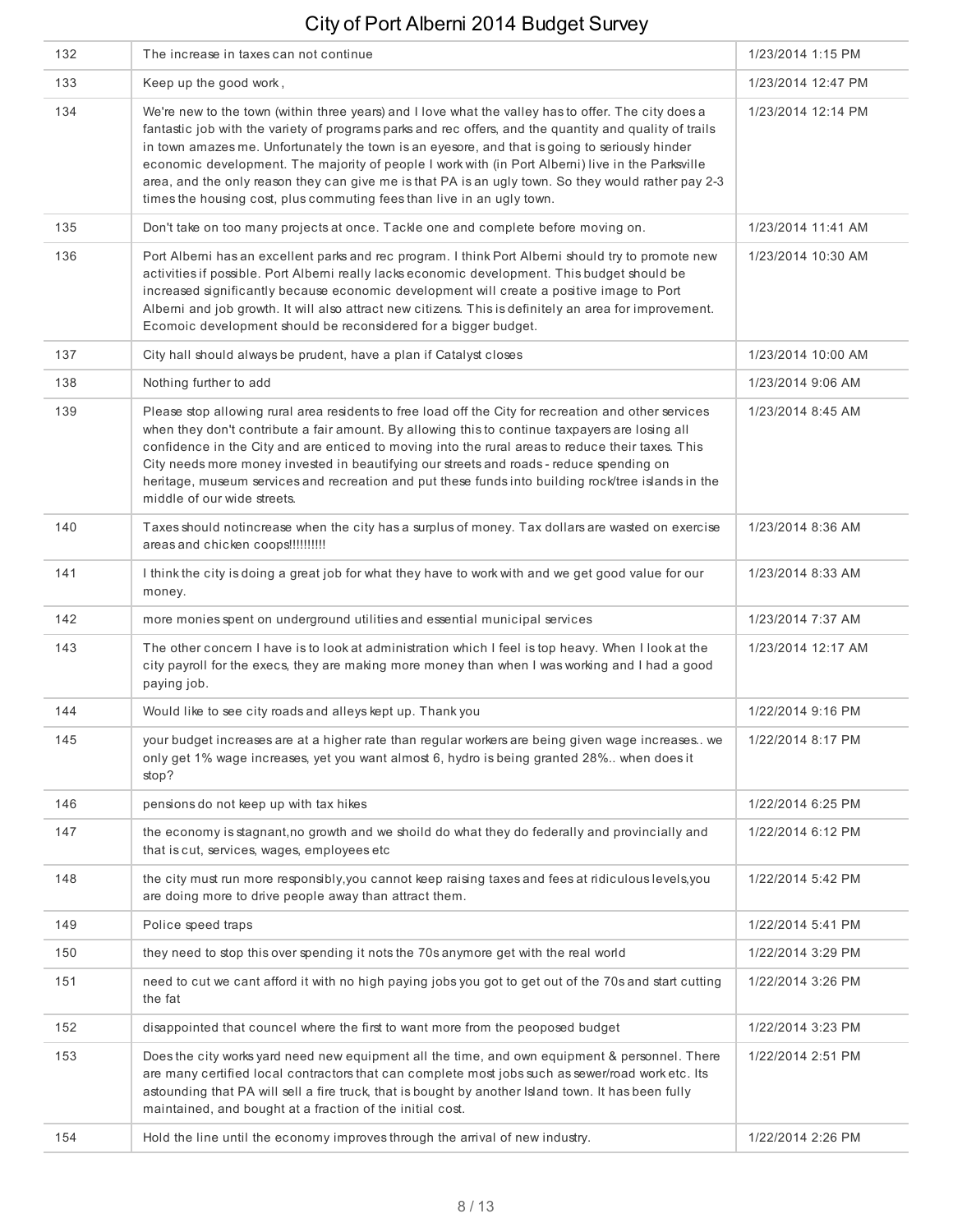| 155 | I expect to see a balanced budget. I also believe we have a large population of seniors on fixed<br>incomes that can not continue to support large taxation increases and that we need to address how<br>are people at the lower end of the pay scale supposed to survive? I am sure there are some<br>measures that are within the city budget planning that can address these issues, we can't just tax<br>people to death to balance the budget.                                                                                                  | 1/22/2014 11:00 AM |
|-----|------------------------------------------------------------------------------------------------------------------------------------------------------------------------------------------------------------------------------------------------------------------------------------------------------------------------------------------------------------------------------------------------------------------------------------------------------------------------------------------------------------------------------------------------------|--------------------|
| 156 | Police rerquesting an admin person. That should be done from city hall.                                                                                                                                                                                                                                                                                                                                                                                                                                                                              | 1/22/2014 9:32 AM  |
| 157 | Thanks for this easy opportunity!                                                                                                                                                                                                                                                                                                                                                                                                                                                                                                                    | 1/22/2014 5:59 AM  |
| 158 | No councilors increases and no more expense money for the mayor                                                                                                                                                                                                                                                                                                                                                                                                                                                                                      | 1/21/2014 10:14 PM |
| 159 | Don't increases city workers' wages until private sector catches up to the cost of their wages &<br>benefits.                                                                                                                                                                                                                                                                                                                                                                                                                                        | 1/20/2014 12:22 PM |
| 160 | Radically Chop the PARKS & REC frivolity to a subsistence level. The City should keep the grass<br>cut. As it is the Tourism industry that benefits from gatherings & tournaments, it is THEY that should<br>bear the costs of Capital expenditures & the maintenance of such, NOT THE POOR<br>HOMEOWNER. Why are Homeowners BEARING THE COSTS to provide Hotels with Guests &<br>restaurants with out-of-town diners ??? Some of us are just on a small Pension. We don't get 9%<br>and 5% increases every year, to keep up with City Overspending. | 1/20/2014 1:30 AM  |
| 161 | Cut down on administration costs.                                                                                                                                                                                                                                                                                                                                                                                                                                                                                                                    | 1/19/2014 8:13 PM  |
| 162 | Thank-you for this opportunity to give input and for the budget open house. The more transparent<br>this process is the better.                                                                                                                                                                                                                                                                                                                                                                                                                      | 1/19/2014 7:40 PM  |
| 163 | I don't know anything about the city. I have never been there.                                                                                                                                                                                                                                                                                                                                                                                                                                                                                       | 1/19/2014 7:34 PM  |
| 164 | Tax policy should also be based on 'ability to pay'.                                                                                                                                                                                                                                                                                                                                                                                                                                                                                                 | 1/19/2014 7:06 PM  |
| 165 | Library is not a city department                                                                                                                                                                                                                                                                                                                                                                                                                                                                                                                     | 1/19/2014 2:37 PM  |
| 166 | Shut down known crack houses, arrest and convict the cocaine dealers including businessmen.<br>Investigate the corruption and prosecute those responsible for letting this continue.                                                                                                                                                                                                                                                                                                                                                                 | 1/19/2014 1:20 PM  |
| 167 | Refer to previous                                                                                                                                                                                                                                                                                                                                                                                                                                                                                                                                    | 1/19/2014 11:33 AM |
| 168 | I was not impressed to learn that tax dollars were being spent to put up billboards in other<br>communities advertising port alberni for its affordable housing.                                                                                                                                                                                                                                                                                                                                                                                     | 1/19/2014 10:20 AM |
| 169 | The city needs to develop a plan for action on the needs of the residents not the wants of the city<br>employees The Water and sewer have been on the backburner far too long scale back all projects<br>and get these projects completed                                                                                                                                                                                                                                                                                                            | 1/18/2014 11:10 PM |
| 170 | This short survey was a great idea and easily accessible. I'm also glad to see that the city is getting<br>with the times and updating the website and making use of social media.                                                                                                                                                                                                                                                                                                                                                                   | 1/18/2014 3:55 PM  |
| 171 | People are leaving because of too high taxes and too low services and too haigh administration<br>salaries                                                                                                                                                                                                                                                                                                                                                                                                                                           | 1/18/2014 12:53 AM |
| 172 | City staff and politicians do not seem to be on the same page as most taxpayers. Spending appears<br>high in relation to taxpayers ability to pay. Unemployment is high in this area and the rate that the<br>government reports isn't close to reality. Many people in Port Alberni are underemployed and they<br>are not counted in any of the statistics.                                                                                                                                                                                         | 1/17/2014 9:33 PM  |
| 173 | Scrap industrial road and mcleans mill                                                                                                                                                                                                                                                                                                                                                                                                                                                                                                               | 1/17/2014 8:34 PM  |
| 174 | While my answer to the last question was to adopt the draft budget with a 5.4% tax increase to<br>residential taxes, homeowners can not be continually burdened with increases. Alternative<br>measures need to be found somewhere. The city is currently marketing to seniors but most are on a<br>fixed income and will not be able to sustain continued property tax increases.                                                                                                                                                                   | 1/17/2014 8:07 PM  |
| 175 | Stop fixing 3rd ave area, get to of McLeans Mill and the Train. Fix the sewage issues and then<br>revisit the idea of allocating dollars into tourism.                                                                                                                                                                                                                                                                                                                                                                                               | 1/17/2014 7:39 PM  |
| 176 | NEVER EVER ! do this type of survey . Not only goes to show how inexperienced you guys are<br>individually and as a group. It Has been proven over and over that these are a waste of time and<br>not accurate at all. Never forget to listen to the quite majority. Leaders LeadFollowers send out<br>surveys.                                                                                                                                                                                                                                      | 1/17/2014 2:13 PM  |
| 177 | stop buying new trucks ever 3 -4 years when you pay to have a mechanic, use him and have a<br>good maintenance schedule, we are taxed to high for the value of our properties in this comunity                                                                                                                                                                                                                                                                                                                                                       | 1/17/2014 2:07 PM  |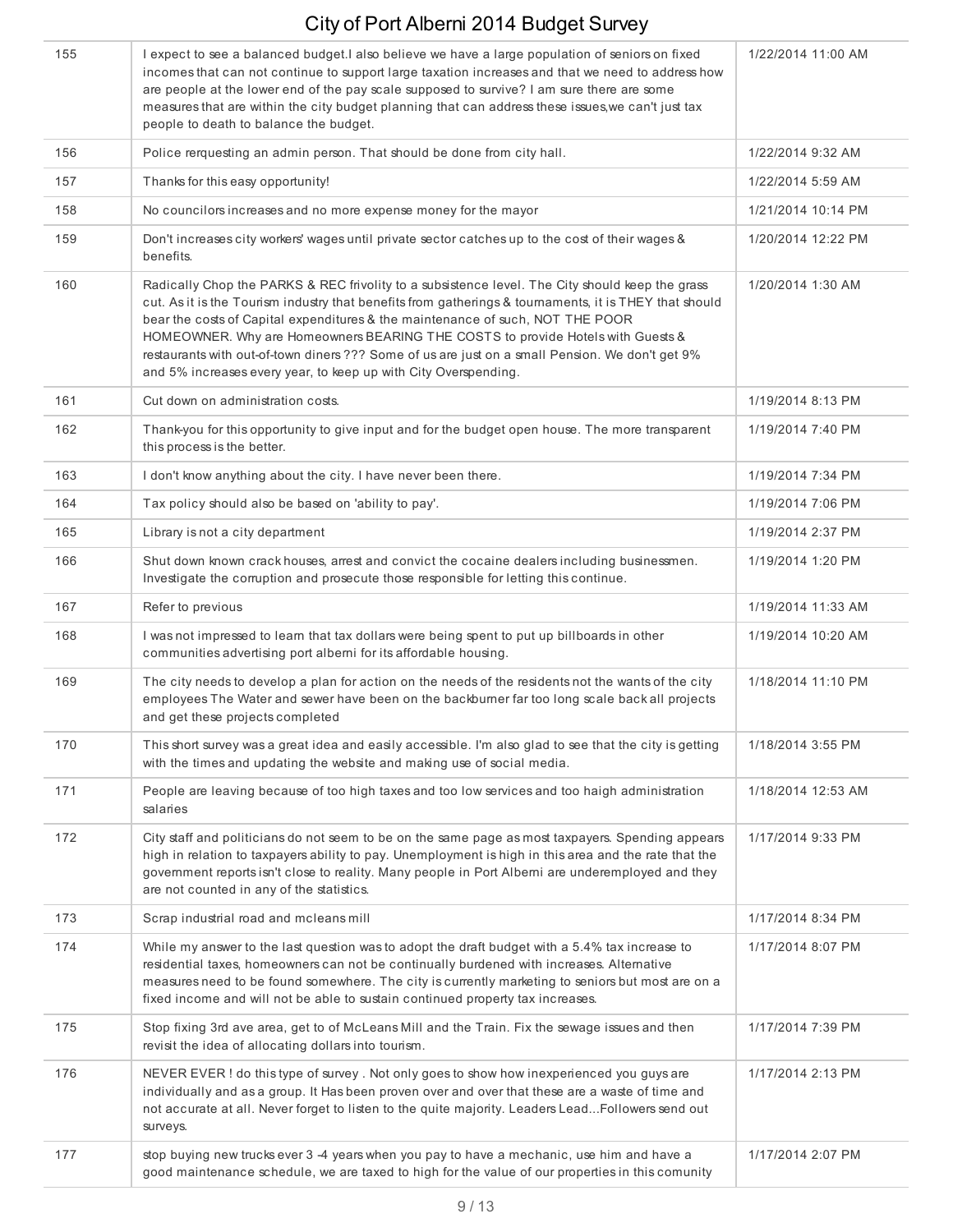| 178 | We concentrate on sports but not on culture, we pay school taxes but the school facilities<br>especially the new auditorium are too expensive for local groups to use.                                                                                                                                                                                                                                                                                                                                                                                                                                                                                                                                                         | 1/17/2014 9:57 AM  |
|-----|--------------------------------------------------------------------------------------------------------------------------------------------------------------------------------------------------------------------------------------------------------------------------------------------------------------------------------------------------------------------------------------------------------------------------------------------------------------------------------------------------------------------------------------------------------------------------------------------------------------------------------------------------------------------------------------------------------------------------------|--------------------|
| 179 | City needs to seriously evaluate the need for Mcleans Mill and the money being wasted trying to<br>revitalize the 3rd ave corridor                                                                                                                                                                                                                                                                                                                                                                                                                                                                                                                                                                                             | 1/17/2014 9:19 AM  |
| 180 | to many managers receiving high wages. why do people getting over \$70k get a raise while people<br>on fixed incomes pay higher taxes.                                                                                                                                                                                                                                                                                                                                                                                                                                                                                                                                                                                         | 1/17/2014 8:02 AM  |
| 181 | I want the City to maintain its current fire department as a career fire dept. I do not support any<br>move to a volunteer or composite fire department.                                                                                                                                                                                                                                                                                                                                                                                                                                                                                                                                                                       | 1/17/2014 6:17 AM  |
| 182 | Now is the time to cut costs, not increase taxes. We are living beyond our means, & increasing<br>taxes by any amount is not the answer, reducing costs is. The City has been virtually stagnant,<br>population wise, for the last twenty years, yet City Hall seems to think they have a bottomless pit of<br>funds available, (the residential taxpayer) to pursue whatever pie in the sky ideas or other<br>irresponsible use of public funds that they deem to be a great idea. Fiscal responsibility is the<br>greatest of the trusts the taxpayers assign to the elected members of council, and we expect them<br>to live up to this responsibility.                                                                    | 1/16/2014 9:00 PM  |
| 183 | Don't go further into debt at this time. If Catalyst disappears it will leave debt repayment largely on<br>the shoulders of the residential taxpayer.                                                                                                                                                                                                                                                                                                                                                                                                                                                                                                                                                                          | 1/16/2014 8:48 PM  |
| 184 | Please cut the wages going to City staff, as a tax payer I can not continue to support their<br>ridiculous wage!                                                                                                                                                                                                                                                                                                                                                                                                                                                                                                                                                                                                               | 1/16/2014 7:17 PM  |
| 185 | Priority must be given towards reducing debt levels & avoiding new debt. You have too little tax<br>income to waste any of it paying interest. Keep raising residential tax rates & you'll end up driving<br>residents away. A clear downward spiral.                                                                                                                                                                                                                                                                                                                                                                                                                                                                          | 1/16/2014 5:49 PM  |
| 186 | NO CHICKEN COOP. LOWER DOG TAG FEES, HAVE LISENCES FOR CATS SO WE ARE ALL<br><b>RESPONSIBLE</b>                                                                                                                                                                                                                                                                                                                                                                                                                                                                                                                                                                                                                                | 1/16/2014 3:29 PM  |
| 187 | Take a hard look at what can be afforded in this economy. Status quo is not working. Find another<br>way to distribute the money. A 2% raise is wonderful. I have not seen that kind of increase I five<br>years. Yet here we are giving away my money to give city workers a raise that even the provincial<br>government finds obscene. Think outside the box!                                                                                                                                                                                                                                                                                                                                                               | 1/16/2014 3:14 PM  |
| 188 | Get back to the basics, quit hiring consultants                                                                                                                                                                                                                                                                                                                                                                                                                                                                                                                                                                                                                                                                                | 1/16/2014 1:35 PM  |
| 189 | It seems that the city upgrades it's commercial vehicles at a high rate. It seems that other<br>municipalities wait to buy Albemi's heavy equipment for their own areas because they are in such<br>remarkable shape. Perhaps we should look at how often we purchase new equipment when we<br>really don't need to. Just because a vehicle is older doesn't mean it needs to be replaced.                                                                                                                                                                                                                                                                                                                                     | 1/16/2014 1:22 PM  |
| 190 | Who will pay for the suggestions in the new north waterfront study? We are like so many on fixed<br>income. Taxes must go down!                                                                                                                                                                                                                                                                                                                                                                                                                                                                                                                                                                                                | 1/16/2014 1:05 PM  |
| 191 | I am concerned by the level of debt being incurred in recent years. Biz/Ind. tax freeze must end.                                                                                                                                                                                                                                                                                                                                                                                                                                                                                                                                                                                                                              | 1/16/2014 12:59 PM |
| 192 | Really loved the infographics the Clty put together for the open house at Echo. Thanks for trying<br>hard to engage residents. Thanks also for the hard work done by the Mayor and the city.                                                                                                                                                                                                                                                                                                                                                                                                                                                                                                                                   | 1/16/2014 12:40 PM |
| 193 | No matter where you cut, someone will be unhappy. Unhappy people complain. Sometimes I think<br>city council thinks that the complainers are representing the majority view when they aren't. The<br>city should make the regional areas in the valley pay their fair share of expenses for Parks & Rec<br>and Heritage. Cut museum and heritage back to a static display of valley history only. Our<br>infrastructure is falling apart. Concentrate on fixing what we have before starting on any new<br>unnecessary things (like the industrial truck route). The only major new project I would be in favor<br>of is a new pool - and I don't swim. I just think it is important for the quality of life in the community. | 1/16/2014 11:22 AM |
| 194 | There is justifiable mistrust that the 2 key City Management in making budget recommendations<br>live OUTSIDE the City of Port Alberni and, therefore, do not pay municipal taxes; the critical<br>person being the City Manager                                                                                                                                                                                                                                                                                                                                                                                                                                                                                               | 1/16/2014 8:25 AM  |
| 195 | health (recreation) is so important whether it's trails or a new pool, the gym at the pool is no better<br>than a cheap hotel gym/infrastructure and attracting new business is important/mainttaining what<br>we have now is important/mcleans mill needs to be someone else's heachache                                                                                                                                                                                                                                                                                                                                                                                                                                      | 1/16/2014 7:33 AM  |
| 196 | There are many fixed income people in this community and continued tax increases will force<br>them to reconsider living in town                                                                                                                                                                                                                                                                                                                                                                                                                                                                                                                                                                                               | 1/16/2014 12:38 AM |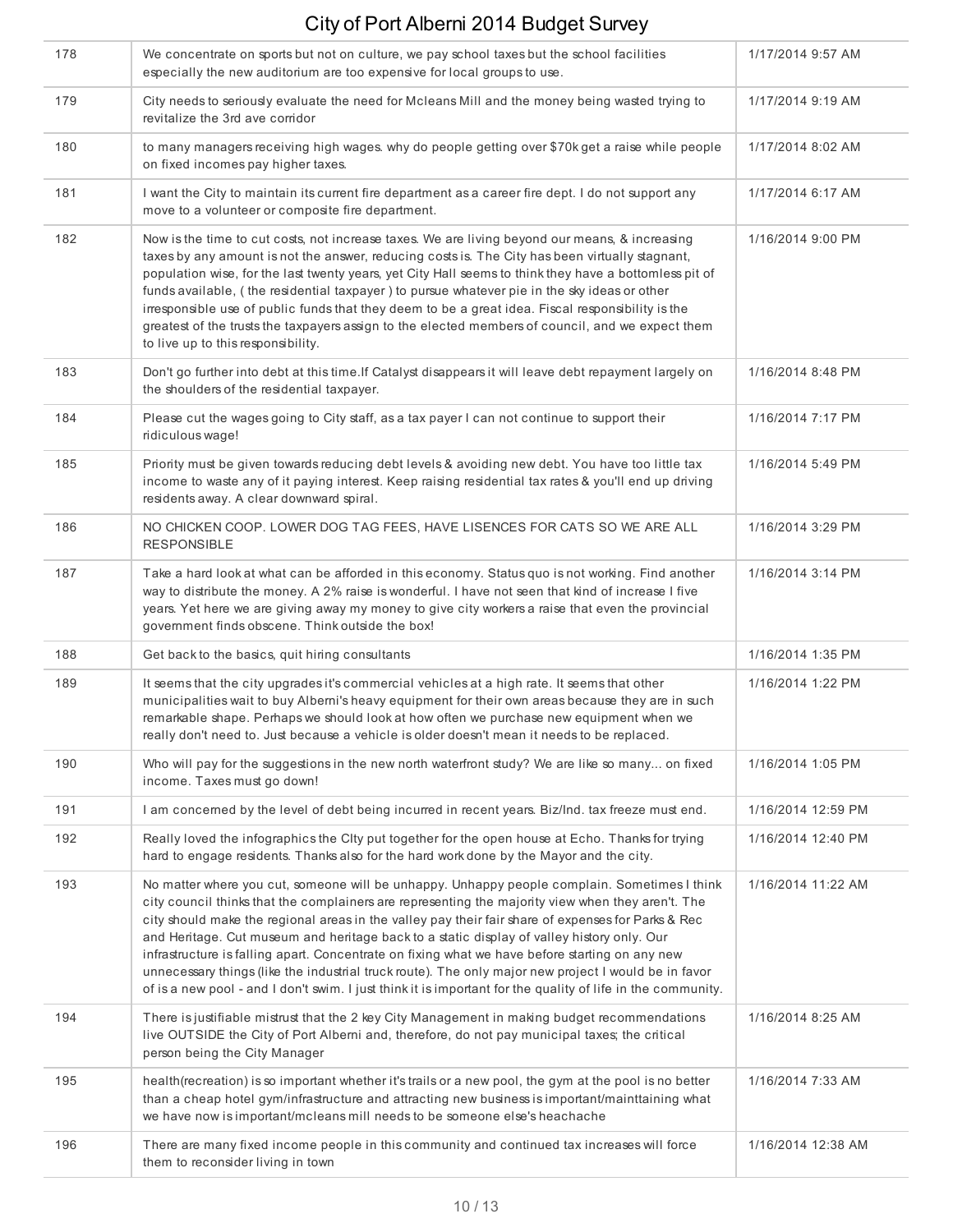| 197 | I would like to see a tenth avenue crossing to Johnston which I believe was in a referendum years<br>ago and passed. Not 21st ave! Also I don't want any money spent on the proposed industrial road, it<br>would appear to me that it would cost way more than predicted and it would not stand up any<br>better than 3rd ave.                                                                                                                                                                                                                                                                                                                                                                                                                                                                                                                                                                                                                                                                                                                                                                                                                                                                                                                                                                                                                                                                                                                                                                                                      | 1/16/2014 12:07 AM |
|-----|--------------------------------------------------------------------------------------------------------------------------------------------------------------------------------------------------------------------------------------------------------------------------------------------------------------------------------------------------------------------------------------------------------------------------------------------------------------------------------------------------------------------------------------------------------------------------------------------------------------------------------------------------------------------------------------------------------------------------------------------------------------------------------------------------------------------------------------------------------------------------------------------------------------------------------------------------------------------------------------------------------------------------------------------------------------------------------------------------------------------------------------------------------------------------------------------------------------------------------------------------------------------------------------------------------------------------------------------------------------------------------------------------------------------------------------------------------------------------------------------------------------------------------------|--------------------|
| 198 | basic services - streets, sewer, water, fire, police and transit                                                                                                                                                                                                                                                                                                                                                                                                                                                                                                                                                                                                                                                                                                                                                                                                                                                                                                                                                                                                                                                                                                                                                                                                                                                                                                                                                                                                                                                                     | 1/15/2014 11:41 PM |
| 199 | I believe the experiment of the McLeans Mill has run its course and funding should be halted or<br>reduced to the minimum required base operation level.                                                                                                                                                                                                                                                                                                                                                                                                                                                                                                                                                                                                                                                                                                                                                                                                                                                                                                                                                                                                                                                                                                                                                                                                                                                                                                                                                                             | 1/15/2014 8:24 PM  |
| 200 | Cities around the world have found other ways to raise revenue for services besides increasing taxes<br>e.g., Lowell Massachusetts produces solar energy with solar panels placed on its landfill and the<br>neighboring community of Chelmsford expects to cut it energy bill by 43% \$688,000/yr<br>http://www.lowellsun.com/todaysheadlines/ci 24852844/lowell-turns-former-landfill-into-lucrative-<br>solar-venture More funding and focus needs to be go into community and LOCAL economic<br>development. We are not a healthy community even though Parks and Rec get a huge portion of<br>the city's budget.                                                                                                                                                                                                                                                                                                                                                                                                                                                                                                                                                                                                                                                                                                                                                                                                                                                                                                                | 1/15/2014 8:14 PM  |
| 201 | -a lot of empty buses -wages cut -do we need that many people in the RCMP? -taxes can't keep on<br>increasing because we will be feeding half the population                                                                                                                                                                                                                                                                                                                                                                                                                                                                                                                                                                                                                                                                                                                                                                                                                                                                                                                                                                                                                                                                                                                                                                                                                                                                                                                                                                         | 1/15/2014 7:07 PM  |
| 202 | Stop spending tax dollars on Maclean's Mill                                                                                                                                                                                                                                                                                                                                                                                                                                                                                                                                                                                                                                                                                                                                                                                                                                                                                                                                                                                                                                                                                                                                                                                                                                                                                                                                                                                                                                                                                          | 1/15/2014 7:06 PM  |
| 203 | Looks good to me. I am only going on what Council thinks is right.                                                                                                                                                                                                                                                                                                                                                                                                                                                                                                                                                                                                                                                                                                                                                                                                                                                                                                                                                                                                                                                                                                                                                                                                                                                                                                                                                                                                                                                                   | 1/15/2014 7:04 PM  |
| 204 | i don"t want my tax dollars supporting Maclean's mill                                                                                                                                                                                                                                                                                                                                                                                                                                                                                                                                                                                                                                                                                                                                                                                                                                                                                                                                                                                                                                                                                                                                                                                                                                                                                                                                                                                                                                                                                | 1/15/2014 6:53 PM  |
| 205 | Why waste money on Mclean's Mill                                                                                                                                                                                                                                                                                                                                                                                                                                                                                                                                                                                                                                                                                                                                                                                                                                                                                                                                                                                                                                                                                                                                                                                                                                                                                                                                                                                                                                                                                                     | 1/15/2014 6:25 PM  |
| 206 | City Staff should make much less to counter the cost of living of the general tax payer. More should<br>be spent on making the city look good for tourists, as well.                                                                                                                                                                                                                                                                                                                                                                                                                                                                                                                                                                                                                                                                                                                                                                                                                                                                                                                                                                                                                                                                                                                                                                                                                                                                                                                                                                 | 1/15/2014 6:21 PM  |
| 207 | We are going to be tax poor here.                                                                                                                                                                                                                                                                                                                                                                                                                                                                                                                                                                                                                                                                                                                                                                                                                                                                                                                                                                                                                                                                                                                                                                                                                                                                                                                                                                                                                                                                                                    | 1/15/2014 6:15 PM  |
| 208 | I feel the constant negativity towards the fire department is unnecessary and not representative of<br>the majority of the community. The fire department is an essential service that young families like<br>us appreciate.                                                                                                                                                                                                                                                                                                                                                                                                                                                                                                                                                                                                                                                                                                                                                                                                                                                                                                                                                                                                                                                                                                                                                                                                                                                                                                         | 1/15/2014 5:58 PM  |
| 209 | It is our councils job as elected officials and residents of our town to do what's best for everyone.                                                                                                                                                                                                                                                                                                                                                                                                                                                                                                                                                                                                                                                                                                                                                                                                                                                                                                                                                                                                                                                                                                                                                                                                                                                                                                                                                                                                                                | 1/15/2014 5:01 PM  |
| 210 | Quit spending our money on garbage trucks and fire trucks.                                                                                                                                                                                                                                                                                                                                                                                                                                                                                                                                                                                                                                                                                                                                                                                                                                                                                                                                                                                                                                                                                                                                                                                                                                                                                                                                                                                                                                                                           | 1/15/2014 4:30 PM  |
| 211 | I find it hard to swallow an increase in taxes when the services are just not there. I have watched<br>the city works dept waste so much of this cities money, doing things wrong or just not doing<br>anything. Look at qualicum they have a beautifully kept town and they don't get new trucks every<br>couple years, and they work on more than just one flower bed (bottom of Johnston). Stop wasting<br>our money and actually do something useful please.                                                                                                                                                                                                                                                                                                                                                                                                                                                                                                                                                                                                                                                                                                                                                                                                                                                                                                                                                                                                                                                                     | 1/15/2014 4:15 PM  |
| 212 | Port Alberni is a beautiful place, with so many amazing amenities available to residents. The City<br>does a great job as is in providing essential services and keeping Port Alberni a pleasant place to<br>live. The only suggestion that I have, and it is a very big one, is to significantly reduce the funding<br>of McLean's Mill. The funds allocated to this site could be better used (in my opinion) for<br>economic building activities such as enhancing Harbour Quay tourism or advertising to tourists on<br>their way to Tofino/Ucluelet. The site is historically important, of course, but simply does not supply<br>enough revenues to support the costs. Attracting young individuals and families should be a major<br>goal in the coming years, to ensure we can maintain our population or, ideally, grow it further.<br>Young people (I know because I am in my 20s) do not value a historic sawmill/train station. What<br>will attract these people is the Alberni Valley's beautifully scenic and picturesque shorelines and<br>mountains. How about we focus our time, energy, and especially, our money, on moving Port<br>Alberni forward, rather than trying to stick in the past? These are just my thoughts, and they may<br>very well differ from many individuals in the city. However, I know for a fact that they are shared by<br>many of my colleagues, friends, and family. Thank you for your time, and thank you for surveying to<br>better understand the views of our town's population. | 1/15/2014 4:01 PM  |
| 213 | I feel that the city is supporting a hobby of a small portion of our community with the industrial<br>heritage socity.                                                                                                                                                                                                                                                                                                                                                                                                                                                                                                                                                                                                                                                                                                                                                                                                                                                                                                                                                                                                                                                                                                                                                                                                                                                                                                                                                                                                               | 1/15/2014 2:37 PM  |
| 214 | Something needs to be cut. Heritage is something that will affect the least amount of people.<br>Councillors need to stop pleasing the older part of the community that are wanting status quo, and<br>move ahead into the 21st century. How many Councillors are truly in touch with the under 30<br>crowd?                                                                                                                                                                                                                                                                                                                                                                                                                                                                                                                                                                                                                                                                                                                                                                                                                                                                                                                                                                                                                                                                                                                                                                                                                         | 1/15/2014 2:35 PM  |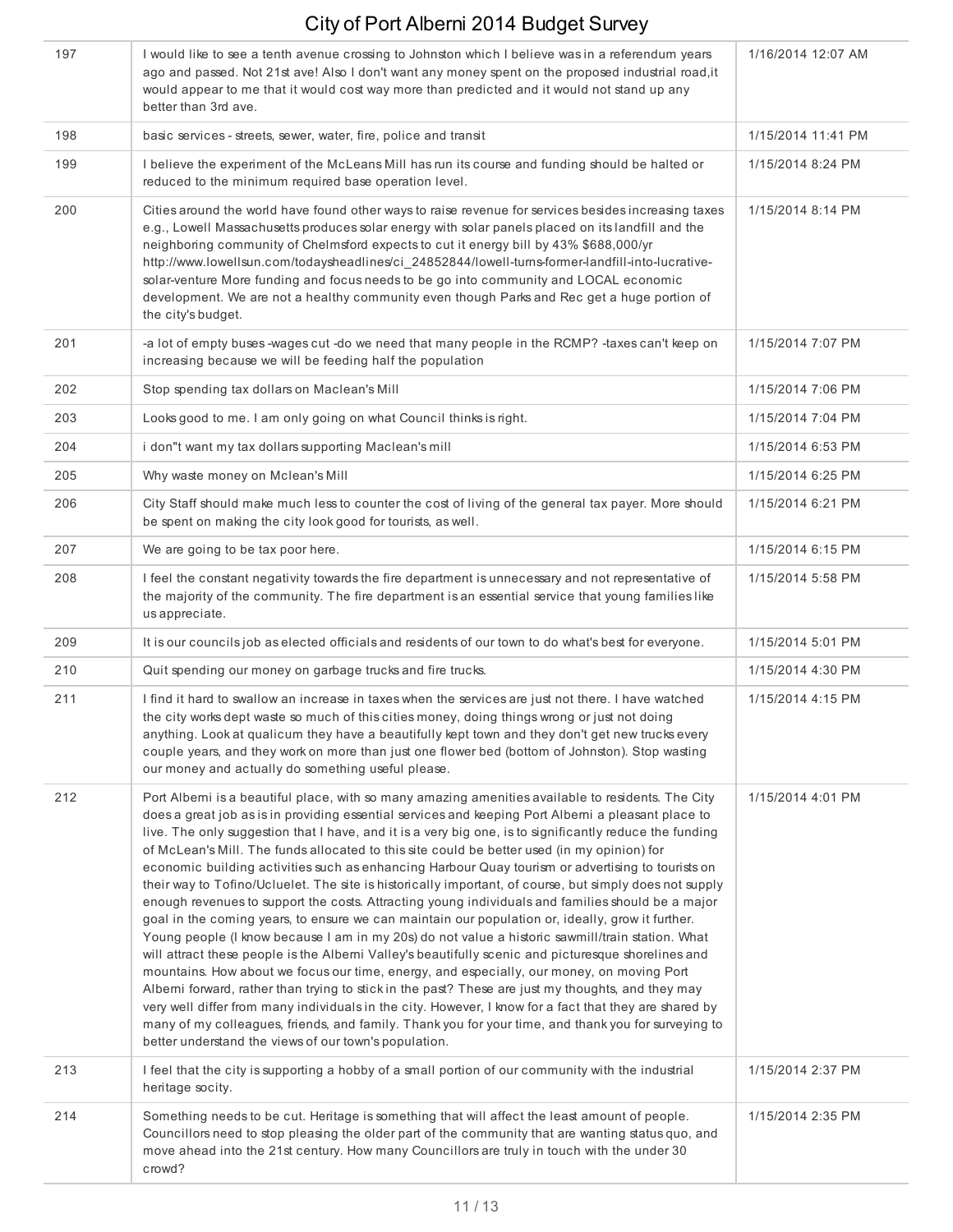| 215 | taxes are to high                                                                                                                                                                                                                                                                                                                                                                                                                                                                                                                                                                                                                                                                                                                                                                                                                                                                                                                                                                                                                                                                            | 1/15/2014 2:34 PM  |
|-----|----------------------------------------------------------------------------------------------------------------------------------------------------------------------------------------------------------------------------------------------------------------------------------------------------------------------------------------------------------------------------------------------------------------------------------------------------------------------------------------------------------------------------------------------------------------------------------------------------------------------------------------------------------------------------------------------------------------------------------------------------------------------------------------------------------------------------------------------------------------------------------------------------------------------------------------------------------------------------------------------------------------------------------------------------------------------------------------------|--------------------|
| 216 | tourism                                                                                                                                                                                                                                                                                                                                                                                                                                                                                                                                                                                                                                                                                                                                                                                                                                                                                                                                                                                                                                                                                      | 1/15/2014 1:59 PM  |
| 217 | Need a new pool and a cleaner city. How about a new tag line for the city. Bear paws and lumber<br>jacks is horrible. Want to attract more investors it starts with changing the old school mentality. It<br>begins with a vision of what the city should look like. Ask us what we want to see in our town. Like a<br>colorful palette of refurbished building with a color scheme in place. Paint the town and embrace<br>the beauty that is around is. If other towns and cities can do it so can we. It starts with vision. Get an<br>artist to paint a rendition of what 3 rd and Argyle area could look like and get people excited about<br>our city. We need color and the booming energy brought back here. Get the artists involved. Be<br>creative.                                                                                                                                                                                                                                                                                                                               | 1/15/2014 1:51 PM  |
| 218 | With the economic situation as it is, council should take a hard look at all services and make hard<br>decisions based on the needs of the community. No service should be exempt from scrutiny.                                                                                                                                                                                                                                                                                                                                                                                                                                                                                                                                                                                                                                                                                                                                                                                                                                                                                             | 1/15/2014 1:32 PM  |
| 219 | I don't currently live in Port Alberni but I grew up there and my parents still live there so I visit often.<br>I think Port Alberni needs to invest more in tourism and cleaning up its downtown areas. Attract new<br>residents and tourists.                                                                                                                                                                                                                                                                                                                                                                                                                                                                                                                                                                                                                                                                                                                                                                                                                                              | 1/15/2014 1:23 PM  |
| 220 | Do not cut essential protective services or streets and water system maintenance                                                                                                                                                                                                                                                                                                                                                                                                                                                                                                                                                                                                                                                                                                                                                                                                                                                                                                                                                                                                             | 1/15/2014 1:12 PM  |
| 221 | To Council: Please USE the Strategic Plan and follow it when you are making decisions.                                                                                                                                                                                                                                                                                                                                                                                                                                                                                                                                                                                                                                                                                                                                                                                                                                                                                                                                                                                                       | 1/15/2014 12:01 PM |
| 222 | My taxes are sky high, i am a young family, both work full time and take care to keep a nice yard<br>and home yet feel punished as my taxes dont reflect the pride i take in my town. Park your car in<br>your lawn, your taxes are dirt cheap?!?!?! If you want young families to stay in town, spend our hard<br>working dollars in town then help them out! I dont flush my toilet any more than my neighborin<br>fact i dont all day because I AM AT WORK TRYING TO KEEP UP WITH MY PROPERTY<br>TAXES!!!!!! Please note: I believe we pay one of the highest residential taxes in PA (\$5500 +) and<br>our city cant even manage to make the streets "look" good/clean. Driving to PV or Qualicum is a<br>holiday destination as far as thelook of the town. Where are all of our tax dollars going, this is<br>something that the city needs to ask itself, if you keep spending them in the same spots year after<br>year and no growth or improvement is made IT HAS TO CHANGE! Thank you for your time.                                                                              | 1/15/2014 11:50 AM |
| 223 | Understandably there are a lot of things the budget needs to go to. I believe for this town to grow<br>there needs to be more focus on economic development. As a young adult with two young kids I<br>find we are constantly going out of town, whether it be to take the kids to the bigger pools and other<br>activities or to do shopping that we don't have here. It seems each time we get something new we<br>lose something else. It is kinda scary owning here as we are not seeing much rise in our housing but<br>depreciation, makes looking at a new town to live in more appealing for the long run. I hope Port<br>Alberni can pick up as there are some great draws to living here.                                                                                                                                                                                                                                                                                                                                                                                          | 1/15/2014 11:17 AM |
| 224 | I do not see the need to spend so much for the parks. I am getting older and put a greater value on<br>clean water, the protective services and debt management                                                                                                                                                                                                                                                                                                                                                                                                                                                                                                                                                                                                                                                                                                                                                                                                                                                                                                                              | 1/15/2014 10:56 AM |
| 225 | I feel too much money goes into McLean's mill and the 'heritage society'. What is the heritage<br>society anyways! It's not bringing people to our community that's for sure. McLean's mill should at<br>the very least be on a 10 year plan to make them selves self sufficient and not need city money. If<br>Neil Melbourne want's his job his job should be turning his 'business' into a business. Businesses<br>don't have losses every year. I think the mill has potential to be a great tourist attraction, but right<br>now it's not. Its incredibly dissapointing that you can't even go out there and have a nice meal. I<br>don't buy that putting a restaurant out there would be unfair competition to other businesses. The<br>mill should support itself and that could include a coffee shop or restaurant. It would be nice to be<br>able to go out to the mill to just have a meal. It would attract more locals if it was a destination like<br>that. Right now its every few years at best locals support it by doing the day trip. There's not enough<br>to offer us. | 1/15/2014 10:42 AM |
| 226 | Please stop spending the taxpayers money on the mcleans mill!                                                                                                                                                                                                                                                                                                                                                                                                                                                                                                                                                                                                                                                                                                                                                                                                                                                                                                                                                                                                                                | 1/15/2014 10:22 AM |
| 227 | City could save money but cutting non profitable tax drains such as McClean's Mill and taxing a<br>larger portion to big business instead of giving them tax breaks. Especially on waterfront property<br>along a deep sea port.                                                                                                                                                                                                                                                                                                                                                                                                                                                                                                                                                                                                                                                                                                                                                                                                                                                             | 1/15/2014 9:50 AM  |